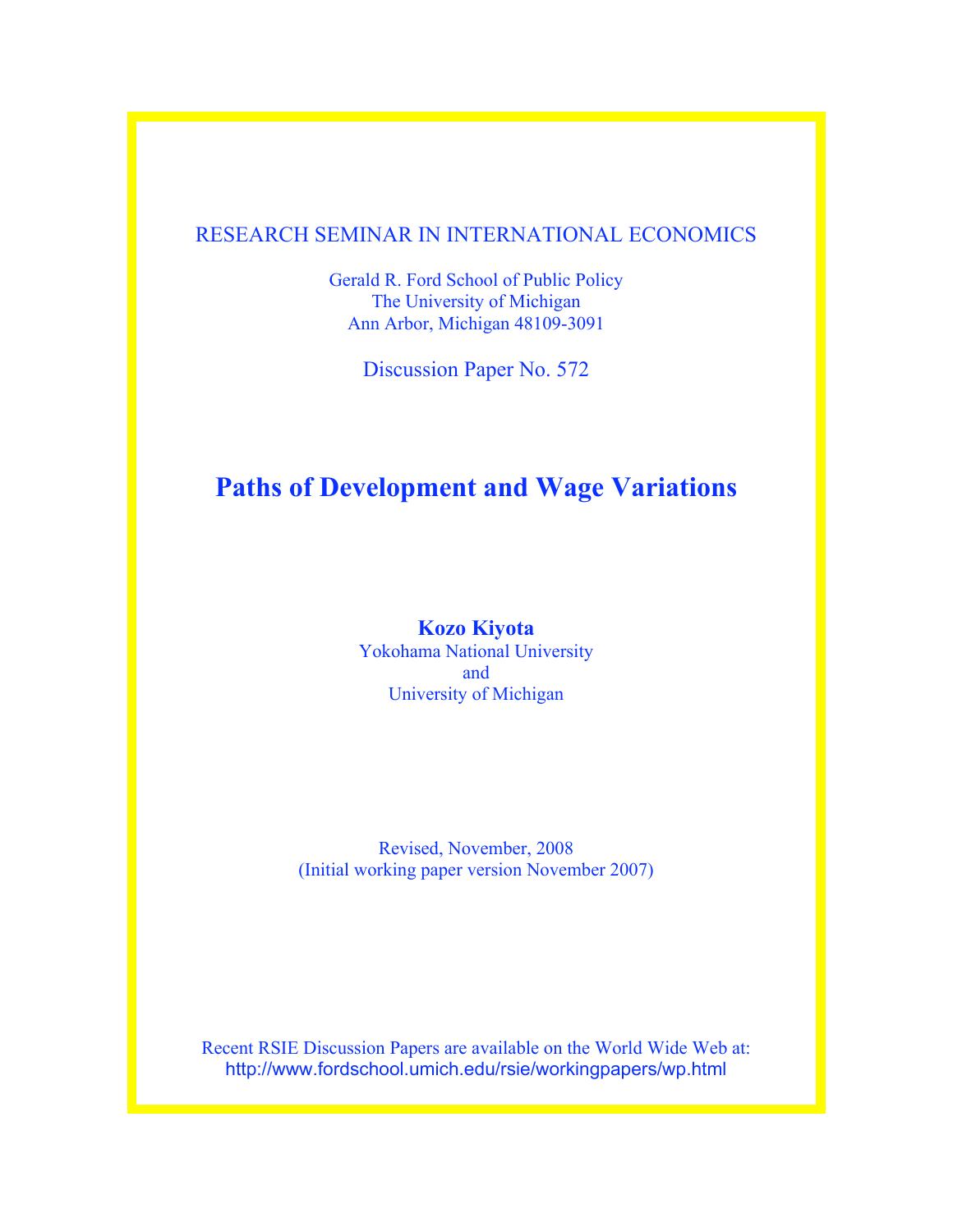# Paths of Development and Wage Variations

Kozo Kiyota

Faculty of Business Administration, Yokohama National University

## **Abstract**

In analyzing the relationship between factor endowments and sectoral percapita output (the path of development), Schott (2003) showed empirically that the number of ones was neither one nor three but two, and that all ountries fall into one of these two cones. This is a puzzle because it is inconsistent with large wage variations across economies. This paper attempts to solve this puzzle, introducing complete and incomplete specialization into a multiplecone model. Empirical results reveal that factor endowments can explain Heckscher-Ohlin specialization and the wage variations across economies at the same time once the multiple-cone model allows the complete specialization. (100 words)

Key words: Paths of Development; Complete Specialization; Multiple Cones; Factor Pri
e Equalization; Intra-industry Heterogeneity; Wage Variations; Japan JEL lassi-ation ode: F11, F14, F2, C21

I wish to thank Alan Deardorff, Masahito Kobayashi, and Robert Stern for their omments on earlier versions of this paper. Thanks as well to seminar participants at the University of Michigan, Yokohama National University, and the Fall 2007 Midwest International Economics Meeting. Financial support from the Japan Society for the Promotion of Science (JSPS) 2006 Postdoctoral Fellowships for Research Abroad is gratefully acknowledged. The usual dis
laimer applies.

Address: Fa
ulty of Business Administration, Yokohama National University, 79-4 Tokiwadai, Hodogaya-ku, Yokohama 240-8501 Japan; Phone: +81-45-339-3770; Fax: +81-45-339-3707; E-mail: kiyota [at] ynu.ac.jp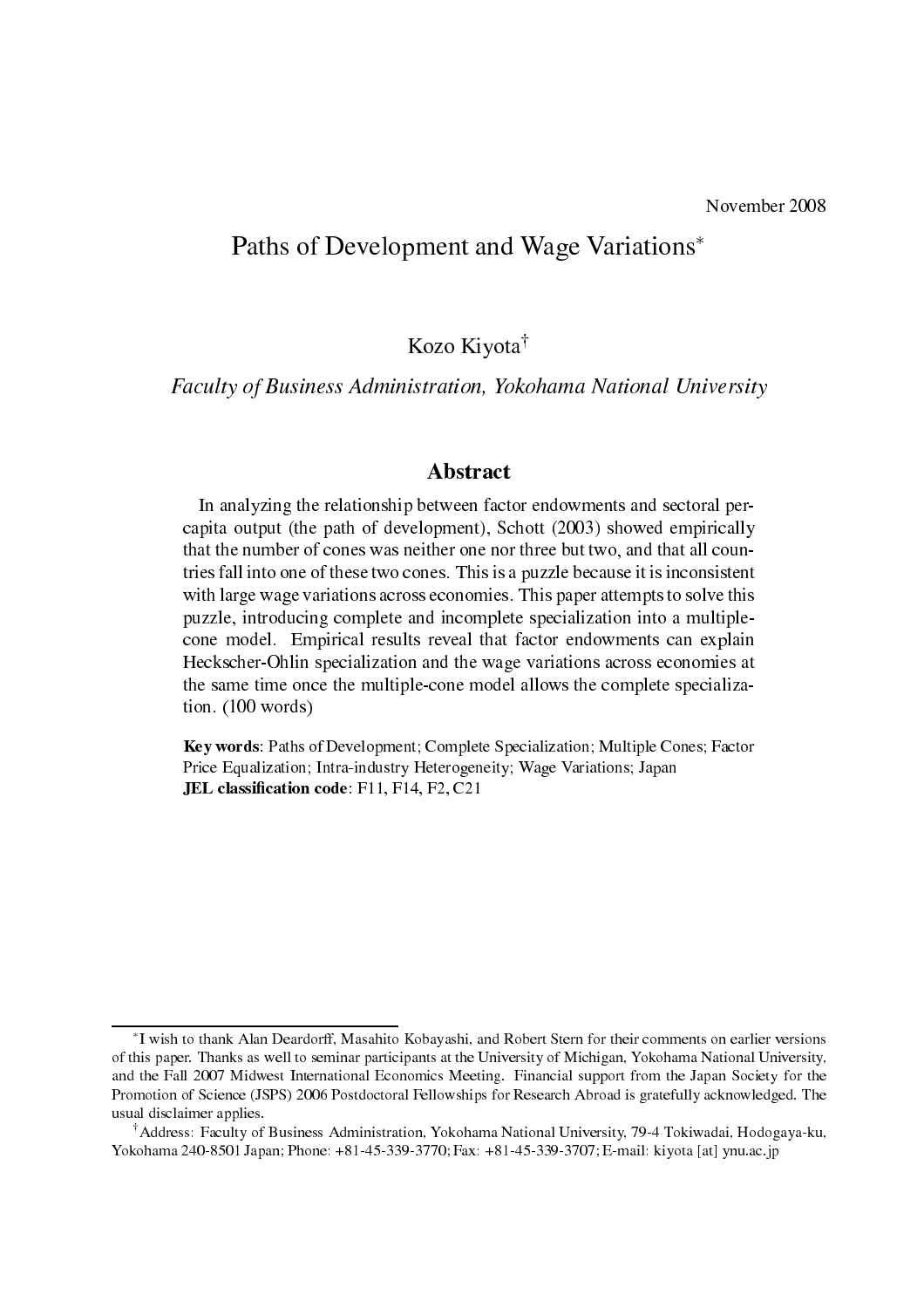#### **Introduction** 1

The relationship between factor endowments and sectoral per-capita output (the path of development) is an important question in international trade and development e
onomi
s.1 There have been a number of studies that have examined the paths of development. Significant progress has been made by Schott (2003), who provided evidence for multiple cones (i.e., multiple factorprice-equalization (FPE) sets).<sup>3</sup> While previous studies on the paths of development relied on the assumption of a single cone. Schott extended the analysis to a multiple-cone model. Using rossountry data for 1990 and introdu
ing a new aggregation te
hnique for adjusting industry output to reflect product variations, he found that the multiple-cone model performed better than the singleone model. Moreover, his results supported the empiri
al validity of He
ks
her-Ohlin (HO) specialization (i.e., output is a function of factor endowments).

The existence of multiple FPE sets has an important implication. This is because the failure of a single FPE set is regarded as one of the important reasons why the HO model sometimes performs poorly in empirical analysis as noted by Davis, Weinstein, Bradford, and Shimpo (1997). Multiple cones mean that economies that locate in different cones face different factor prices. Schott's study suggests that the HO model performs poorly because of the single-cone assumption. Once the HO model is extended to multiple cones, it performs well.<sup>4</sup>

While Schott's study is insightful, it raises another puzzle. His result supported the existence of two ones rather than three ones. In other words, the number of FPE sets is neither one nor three, but two. In his framework, this in turn implies that all ountries are in
luded in one

This paper defines - development - as the accumulation of capital (everything else field fixed) as in Leamer (1987).

<sup>2</sup> See, for example, Leamer (1984) and Harrigan (2003).

The cone means the cone of diversification that is defined as: for given prices in the Heckscher-Ohlin model, a set of factor endowment combinations that are consistent with producing the same set of goods and having the same factor prices (Deardorff, 2006, p. 72)." The number of cones thus is equivalent to the number of FPE sets. The He
ks
her-Ohlin (HO) model with a single diversi-ation one (single FPE set) is alled a singleone model while one model with multiple at the modelling country, pressure from the modelling part of the sets and control to

 $\sim$  Debaere and Demirogiu (2003) and Alang (2007) also confirmed the evidence of multiple cones, although their studies focused on aspects different from the paths of development.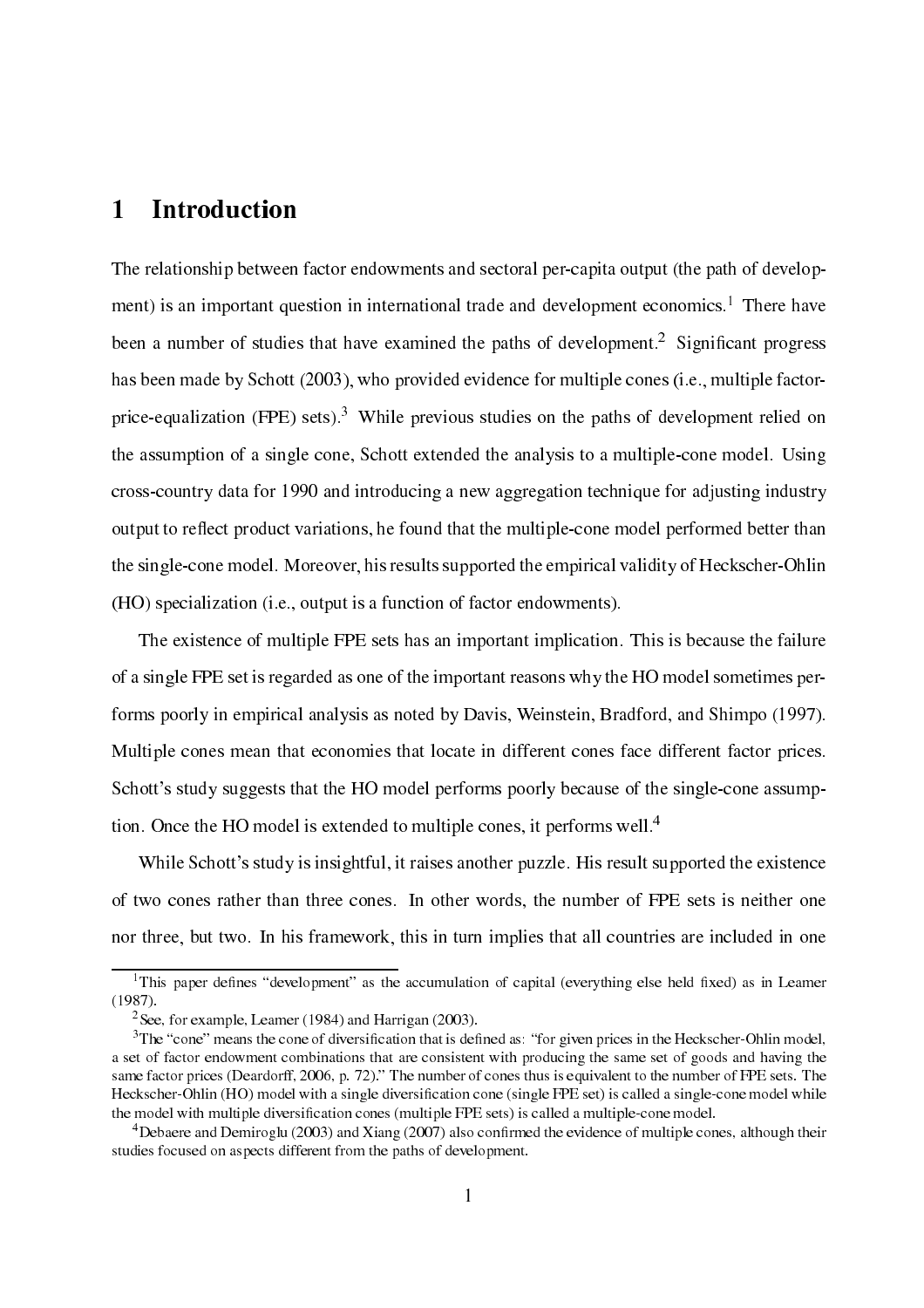of two FPE sets. This -nding is, however, in
onsistent with the empiri
al eviden
e of the vast differen
es in wages in the world (e.g., Leamer and Levinsohn, 1995).

The violation of the single FPE set has been on-rmed not only among ountries but also among regions in a country. For example, Figure 1 presents the differences of manufacturing wages across regions in Japan in 1995,<sup>6</sup> which follow the conventionally used format to explain wage differences across economies (e.g., Leamer and Levinsohn, 1995; Leamer and Schott, 2005). Ea
h region is represented by a horizontal line segment. The average regional wage in manufacturing is indicated by the vertical position whose length indicates the regional share of the labor for
e. The -gure learly indi
ates that wage differen
es exist in Japan: the wage rate in Kanagawa region is twi
e as mu
h as the wage rate in Aomori region. Even though existing empirical evidence supports two FPE sets, wage variations exist. In other words, the number of cones is not large enough to explain the wage variations. How do we explain this puzzle?<sup>7</sup>

## $==$  Figure  $1 ==$

This paper attempts to solve this puzzle. I propose an alternative approach to explain the wage variations across economies as well as the paths of development at the same time. Previous empirical studies on the paths of development such as Leamer (1987) and Schott (2003) relied on the assumption that the production technology was Leontief. In this paper, I specify the production function as Cobb-Douglas rather than Leontief so that the model can accommodate both complete and incomplete specialization." With this simple modification, I show that the two-cone model becomes consistent with wage variations across economies. Following several studies su
h as Davis et al. (1997) and Bernstein and Weinstein (2002) that utilized Japanese

<sup>5</sup> See, for example, Bernard, Redding, and S
hott (2005) for the United States and Tomiura (2005) for Japan.

the detail description about the data is provided in Section 3.

<sup>7</sup> Although one may argue that there may exist a large number of ones, S
hott (2003) found that "there is strong evidence for the two-cone model but little evidence for three cones" (p. 701). This paper thus focuses on (and assumes) the two-cone world, given that the Schott's finding is correct.

In this paper, complete specialization imeans the production of only one type of goods such as labor- or capitalensive grave man that considers the similar than the similar man than the similarly at the similar rathermore for the empirical analysis is provided in Section 3.2.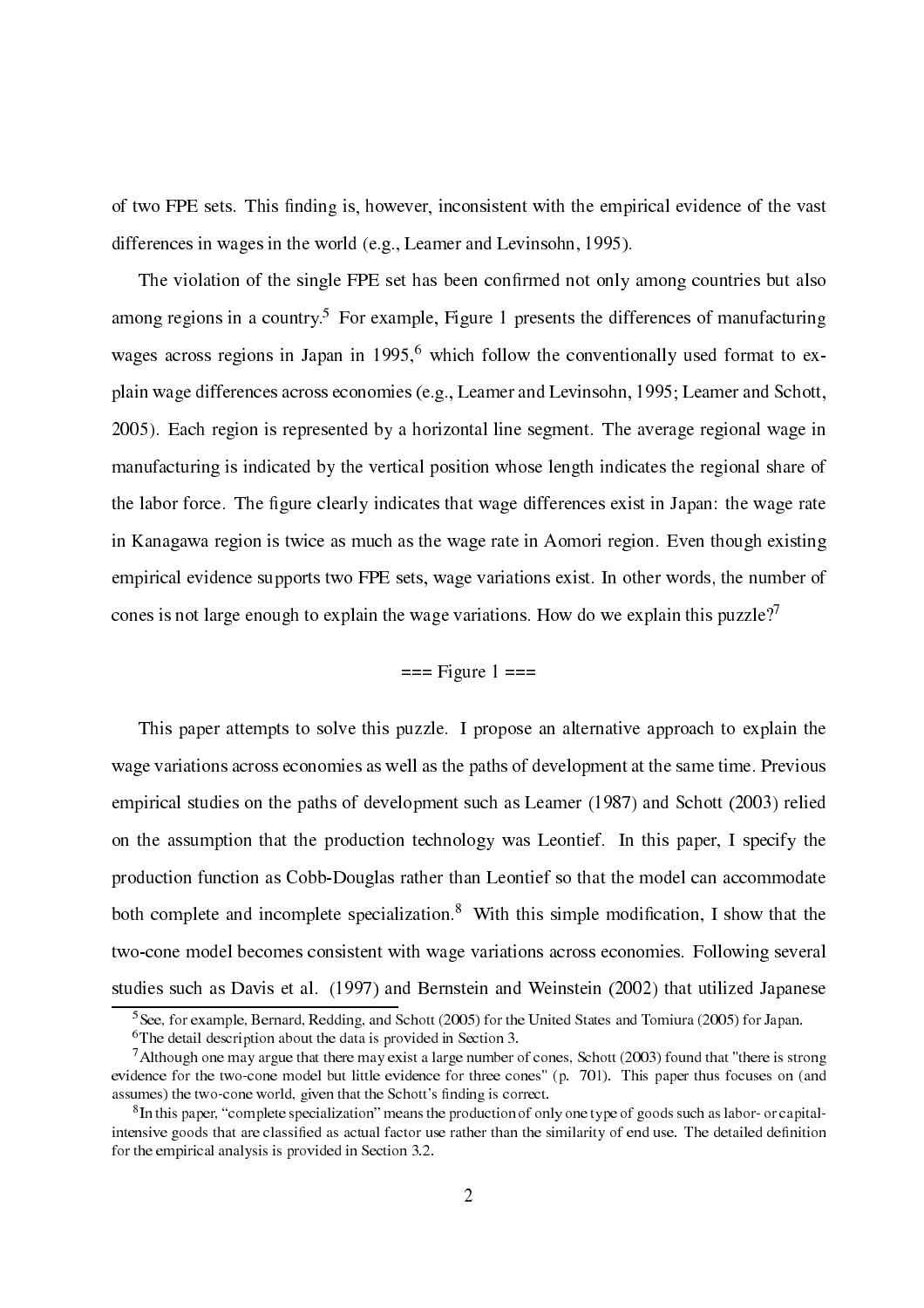regional data in testing the Heckscher-Ohlin-Vanek (HOV) model, I then apply the two-cone model to data that cover 21 manufacturing industries in 47 Japanese regions for 1995.

the complete continuity are threefold. First, Ho specification is completed at the specific complete  $\mathbb{R}^n$ Japan. This -nding supports the -nding of S
hott (2003) that utilized international data and, therefore, adds another national perspective to the available evidence. Second, the multiple-cone model with omplete spe
ialization -ts better than the multipleone model without omplete specialization. Finally, the factor endowments can explain HO specialization and the wage variations a
ross e
onomies at the same time on
e the multipleone model allows the omplete specialization. As regions accumulate capital, they shift their production from labor- to capitalintensive goods, which ultimately results in increased regional per-capita output. Some of the regions specialize completely in the production of capital-intensive goods, which generates the variations in wages across regions. My results thus suggest that economies do not necessarily locate within cones.

In what follows, I attempt to address the foregoing puzzle by introducing complete specialization in a multiple-cone model. The rationale for my analysis stems from the theoretical literature on the multipleone model in a neo
lassi
al growth model that has been explored by Deardorff (1974, 2001a, b) together with aforementioned estimation of the multipleone model by S
hott (2003). This makes it possible to introduce complete and incomplete specialization at the same time. The paper proceeds as follows. Section 2 explains the model. Section 3 describes the data and regression equations. Section 4 presents the estimation results. Concluding remarks are in Section 5.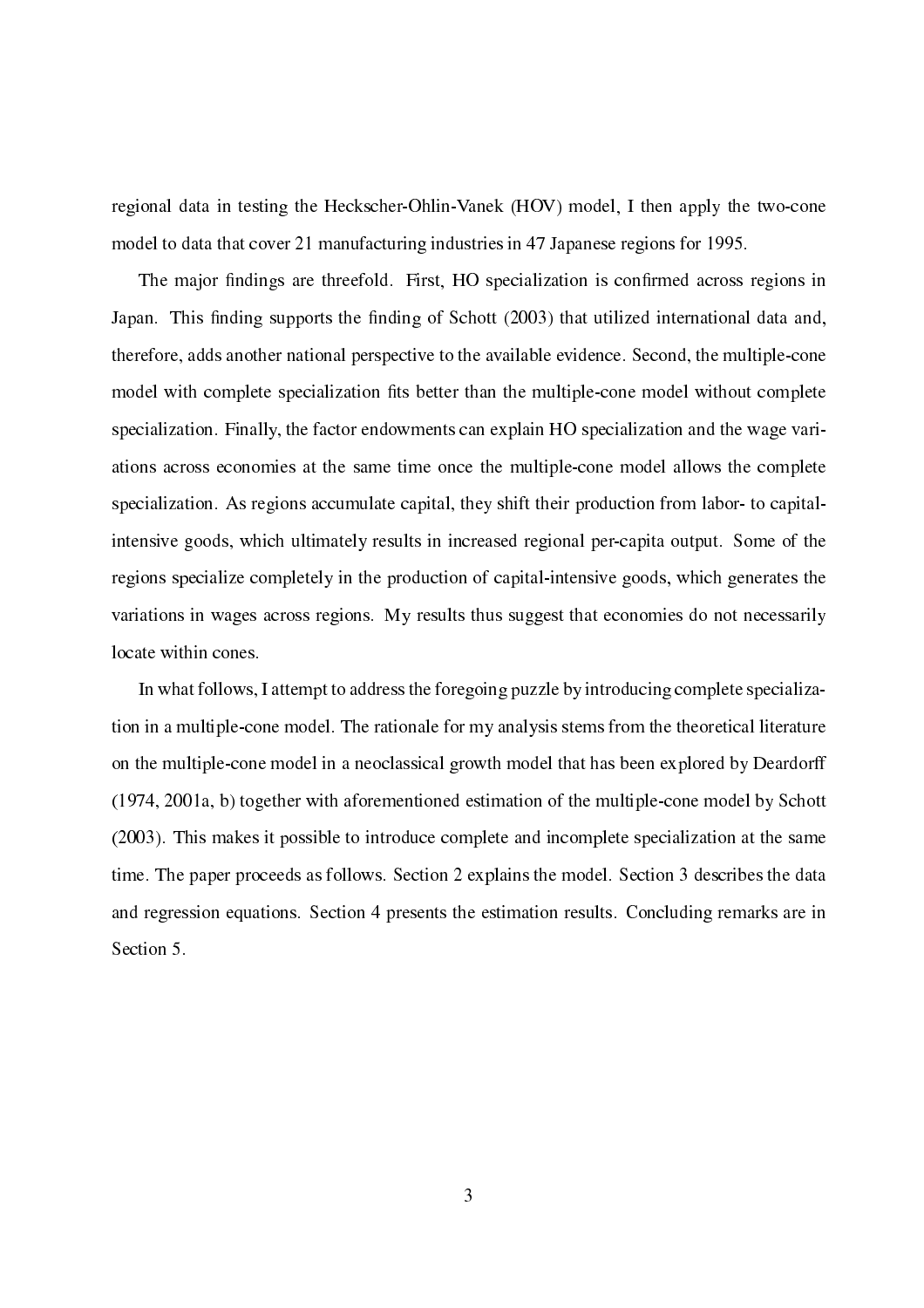# 2 Model

## 2.1 In
omplete-spe
ialization model

For the multiple-cone model without complete specialization, I follow the model presented in Schott (2003) that extends the standard HOV model to the multiple-cone model. I refer to his model as an incomplete-specialization model because the model does not allow complete specialization.

Consider the standard HOV model. To simplify the discussion, suppose that there are three goods (labor-intensive goods  $Y_1$ , intermediate capital-intensive goods  $Y_2$ , and capital-intensive goods 13) and two factors (fabor L and capital K). Let the capital-labor fatios that make the borders between the transferred  $\mu$  ;  $j$  ,  $j$  ,  $j$  ,  $\mu$  ,  $\mu$  ,  $\mu$  ,  $\mu$  ,  $\mu$  ,  $\mu$  ,  $\mu$  ,  $\mu$  ,  $\mu$  ,  $\mu$  ,  $\mu$  ,  $\mu$  ,  $\mu$  ,  $\mu$  ,  $\mu$  ,  $\mu$  ,  $\mu$  ,  $\mu$  ,  $\mu$  ,  $\mu$  ,  $\mu$  ,  $\mu$  ,  $\mu$  ,  $\mu$ appears the put and the component constant for the component  $\mu$  and  $\mu$   $\mu$   $\mu$  and  $\mu$  and  $\mu$   $\mu$  and  $\mu$  and  $\mu$  $(K_1 + K_2 + K_3 = K$  and  $L_1 + L_2 + L_3 = L$ ). Let  $p_n$  be the price of good n, w the wage rate, and r the capital rental rate. Assume that each economy is a small open economy such that the price  $\mu$  is given and direction  $\mu$   $\mu$  . If  $\mu$  is a contract to interval for intervals for intervals and output to simplify the discussion. Denote output of goods  $n$  divided by *total* labor (i.e., labor endowment) as  $z_n (= p_n Y_n/L)$ .

In extending the standard HOV model, Schott (2003) introduced two assumptions. First, each sector has Leontief technology. Second, each cone has an equal number of goods and factors. Figure 2 presents the three-good twoone Lerner Diagram that illustrates the path of a small open economy accumulating capital (relative to labor). When the economy's capital-labor ratio lies between  $\tau_0$  and  $\tau_1$ , it produces intermediate capital- and labor-intensive goods while it does not produce any capital-intensive goods. Similarly, when the economy's capital-labor ratio lies between  $\tau_1$  and  $\tau_2$ , it produces capital- and intermediate capital-intensive goods while it does not

<sup>&</sup>lt;sup>9</sup>Although the extension to any number of goods is rather straightforward from the theoretical point of view, omputational onstraints prevent estimating more than three goods.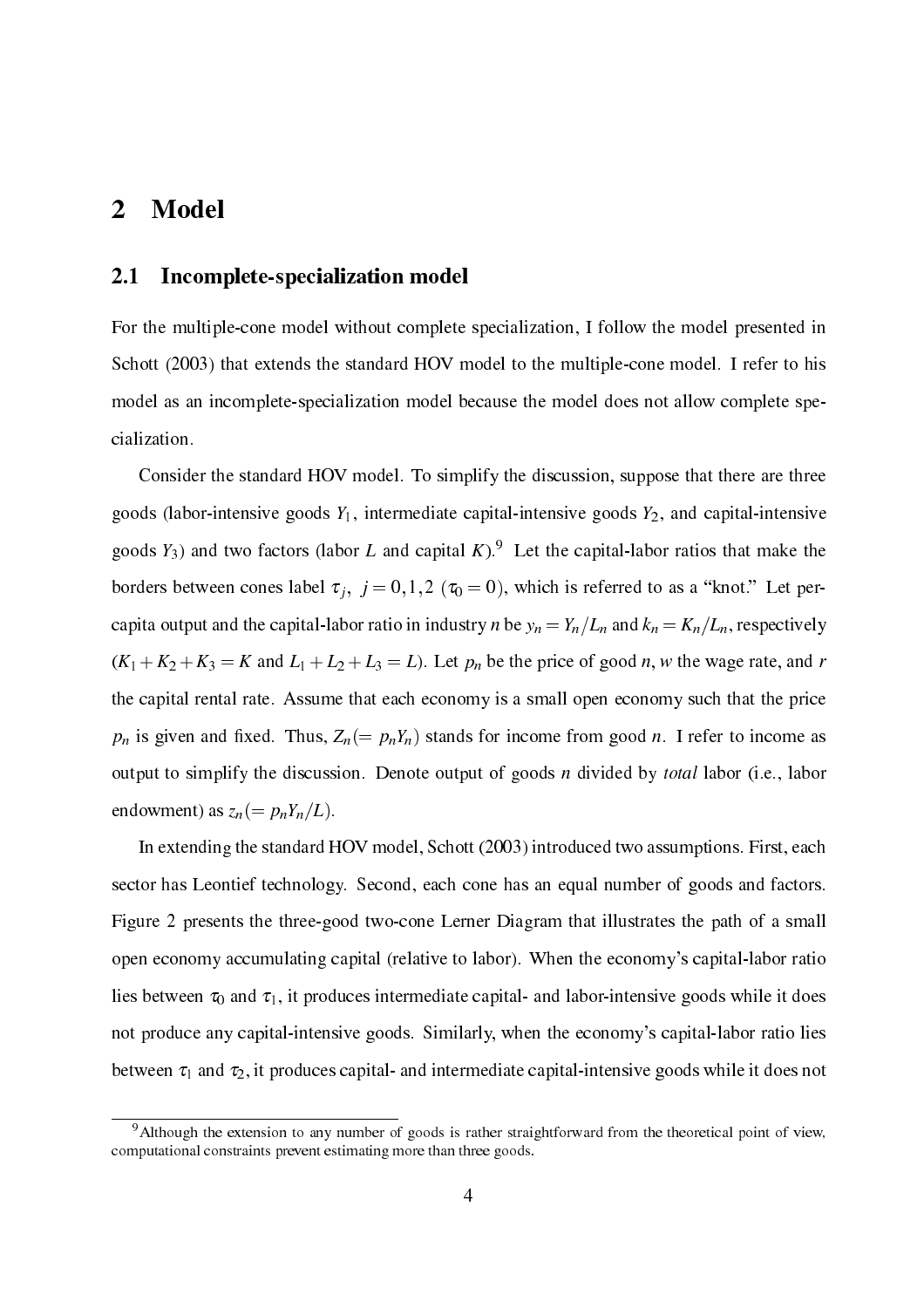produce any labor-intensive goods. Capital accumulation moves countries into cones with higher wages ( $w \to w$ ) and lower capital-rental rates ( $r \to r$ ).

$$
=
$$
 = Figure 2  $=$ 

Figure 3 rewrites this relationship in terms of per-capita output z and capital-labor ratio  $k$ . The envelope  $w$  ab indicates the per-capita output, which is defined as output divided by fabor enation the interval between the interval between the interval and t2 and t3 and t3 and t3 and t3 and t3 and t3 cone (and therefore an FPE set) because it is analogous to the Lerner diagram. As the economy accumulates capital (relative to labor), its production shifts from labor- to capital-intensive goods. The envelope  $WAD$  indicates that the per-capita output increases as the economy shifts production from one cone to the other cone.

Figure 3 also shows the relationship between factor prices and the capital-labor ratio. Because of finear homogeneity and perfectly competitive markets, the return to capital  $r = f(x)$  is provided by the slope while the wage  $w = f(k) - rk$  is provided by the vertical intercept of the tangem to it. Bout are constant urroughout the cone at the values shows as we and relifficition cone and  $w$  and  $r$  in the second cone.

## $==$  Figure 3  $==$

Figure 4 presents the sectoral output divided by *total* labor, or the industry paths of development, and wages. The paths of development are given by  $w$   $u_1u_2$  for labor-intensive goods,  $0A\,u_2$ for intermediate capital-intensive goods, and  $0\tau_1B$  for capital-intensive goods. The wage rate is constant at w' when the economy's capital-labor ratio lies between 0 and  $\tau_1$  and w'' when the economy's capital-labor ratio lies between  $\tau_1$  and  $\tau_2$ .

### $==$  Figure 4  $==$

 $10$ Note that the wages are different from the per-capita income. For the relationship between factor endowments and the differen
e of the perapita in
ome, see for example Krueger (1968).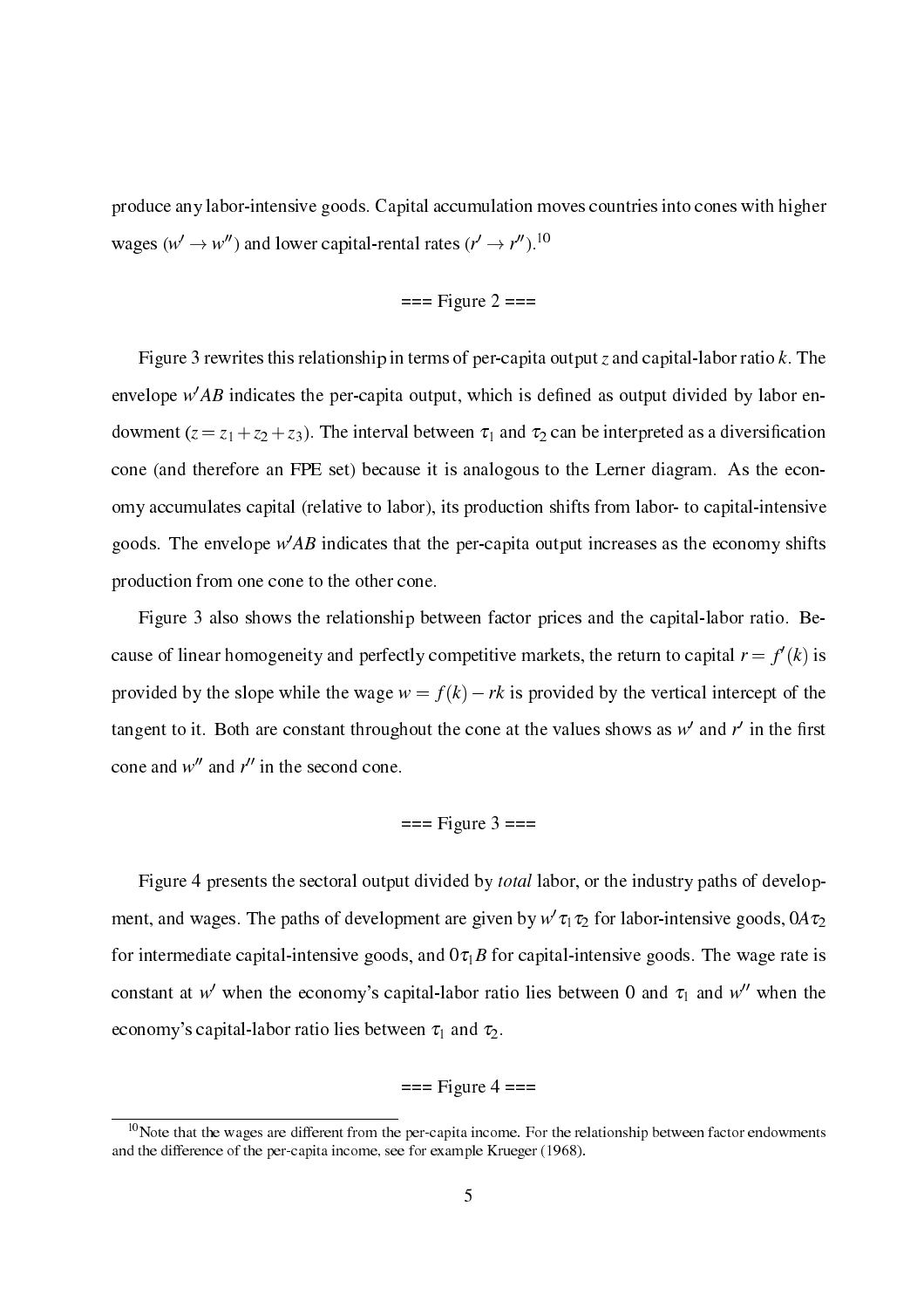## 2.2 Deardorff model

The model with complete specialization builds upon the theoretical studies by Deardorff (1974, 2001a, b).<sup>11</sup> I refer to this model as a Deardorff model because his model accommodates omplete- as well as in
omplete-spe
ialization.

Suppose that there are three goods (labor-intensive goods  $Y_1$ , intermediate capital-intensive goods  $Y_2$ , and capital-intensive goods  $Y_3$ ) and two factors (labor L and capital K). Assume that the production function of goods *n* is represented by a Cobb-Douglas form:  $I_n = \varphi_n \Lambda_n^{\alpha} L_n^{\alpha}$ ,  $n =$  $\cdot$  1, and  $\cdot$  1, and  $\cdot$  and  $\cdot$  is a product and  $\cdot$  is a product and  $\cdot$  is a product of  $\cdot$  . Because  $\cdot$ tion tion is the person of the product of the product of the person is the product of the personal control of output per worker:  $z_n = o_n \kappa_n^{\alpha_n}$ , where  $o_n = p_n \varphi_n$  and  $\sigma_1 < \sigma_2 < \sigma_3$ . Other assumptions are the same as those of the incomplete-specialization model.

Figure 5 shows the relationship between per-capita output and the capital-labor ratio in the three-good single-cone Deardorff model. The production functions of labor-intensive goods, intermediate capital-intensive goods, and capital-intensive goods are represented by  $\tilde{z}_1 (= p_1 Y_1/L_1)$ ,  $z_2$ ( $= p_2r_2/L_2$ ), and  $z_3$ ( $= p_3r_3/L_3$ ), respectively. These production functions are connected by their common tangents  $AD$  and  $CD$ . The corresponding intervals of capital-labor ratios  $\tau_1\tau_2$ ation is the diversion of the diversion of the diversion of the sets. In this case of two FPE sets) in this model. Similar to the case of the incomplete-specialization model, the envelope  $0ABCDE$  indicates the per-capita income.<sup>14</sup> Recall that since the wages are provided by the vertical intercept of the tangent to the per-capita output diagram, the wage can be derived as the curve labeled  $w$ .

<sup>&</sup>lt;sup>11</sup> Similarly, Ishikawa (1992) also examined theoretically the relationship between factor endowments and the sectoral produ
tion patterns. This paper employs Deardorff 's framework be
ause Deardorff 's model allows a positive relationship between complete specialization and per-capita income growth.

<sup>&</sup>lt;sup>12</sup>The sectoral output divided by *total* labor is represented by  $z_n (= p_n Y_n/L)$  while the sectoral output divided by see to the set of the property of  $\mathcal{S}$  , which is property that  $\mathcal{S}$ 

 $13$ When there is no common tangent, one of the values of the per-capita production functions must be above the other for all  $k$  and, therefore, the economy has only one sector. I assume that this complication does not arise.

The cause price is given and fixed, output and income are regarded as interchangeable in the present paper.

<sup>&</sup>lt;sup>15</sup>Note that Figure 5 is consistent with several well-established results in the pure theory of international trade. The FPE theorem holds in the region of incomplete specialization where the common tangent  $AB$  determines factor primary theorem and the Ryb and the Stole and the Stole and theorem is and the Stole and the Stole and the Stole and the Stole and the Stole and the Stole and the Stole and the Stole and the Stole and the Stole and the Sto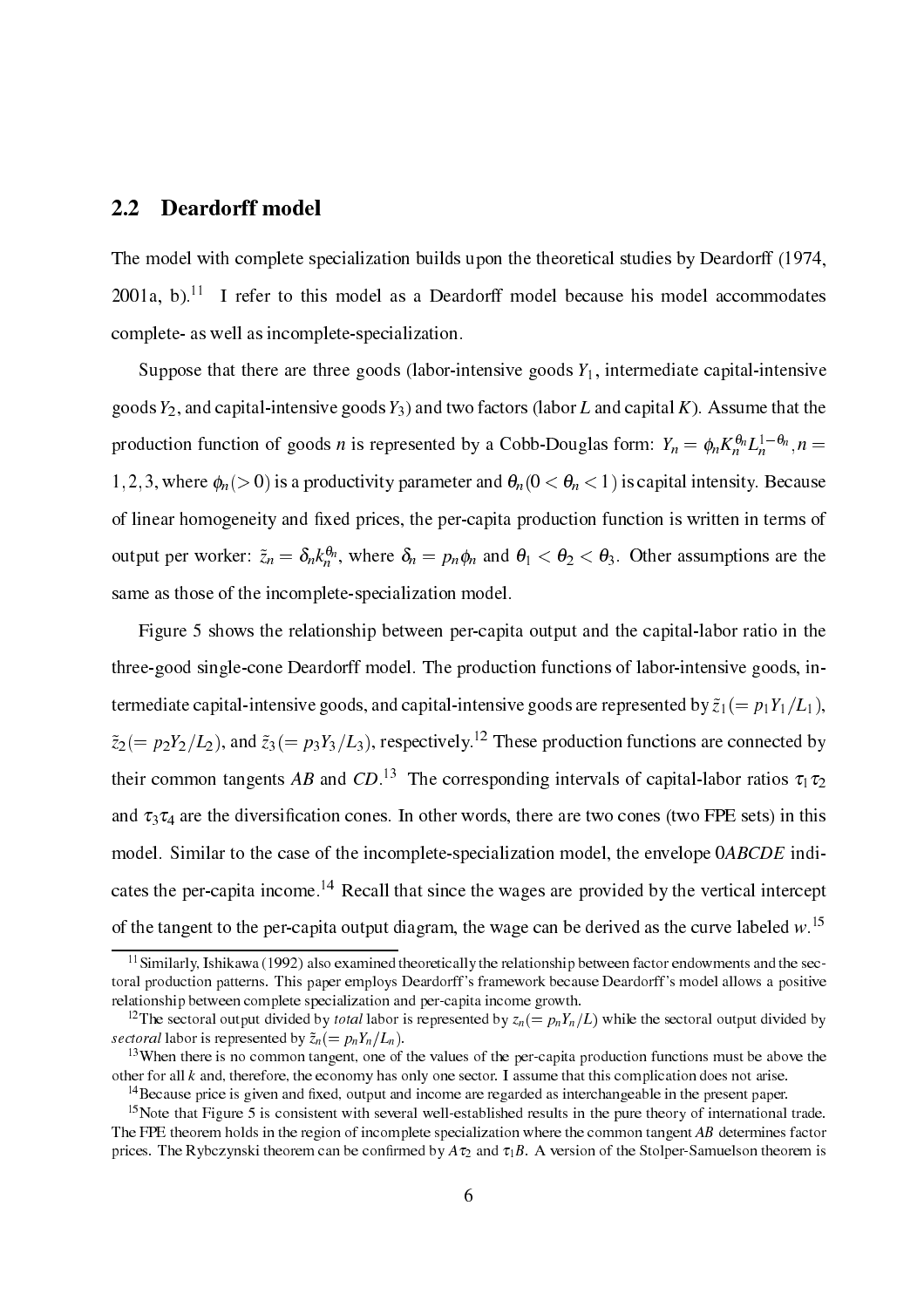Figure 6 shows the industry development paths in the three-good two-cone Deardorff model. The economy specializes completely in the production of labor-intensive goods, when its capitallabor ratio  $k (= K/L)$  lies between 0 and  $\tau_1$ . Similarly, it specializes completely in the production of intermediate capital-intensive goods and capital-intensive goods when  $\tau_2 \leq k < \tau_3$  and  $k \geq \tau_4$ . The economy produces both goods when its capital-labor ratio lies between  $\tau_1$  and  $\tau_2$  or between  $u_3$  and  $u_4$ .

### $==$  Figure 6  $==$

The production pattern of labor-intensive goods is  $0A\tau_2\tau_3\tau_4H$ . Similarly, the production pattern for intermediate capital-intensive goods is  $0\tau_1 BC \tau_4 H$  while that for capital-intensive goods is  $0\tau_1 BC \tau_4 H$  and  $0\tau_1 \tau_2 \tau_3 DE$ . As an economy accumulates capital, its production shifts from laborintensive goods to intermediate apital-intensive goods and from intermediate apital-intensive goods to apital-intensive goods. The wages are onstant in the ones but now have a positive relationship with the capital-labor ratio outside the cones.

#### 3 **Methodology**

#### $3.1$ Data

As mentioned above, the data cover 21 manufacturing industries in 47 regions in Japan for 1995. An advantage in using Japanese regional data is that identical technology across regions is plausible within a country as compared to across countries. For example, Harrigan (1997) found that te
hnology differen
es as well as fa
tor supplies were important determinants of the international

also veri-ed on
e the model allows for pri
e hanges (Deardorff, 1974). Although I am fo
using on the produ
tion side, the patterns of trade and the existence of the steady-state can be also explained if the model introduces an investment good and (exogenous) saving rate (Deardorff, 2001a).

 $16$ Note also that the industry development paths take linear forms in both the incomplete-specialization and Deardorff models. This in turn implies that the underlying functional form of the production function does not matter so long as the analysis focuses on the industry development paths within a single cone.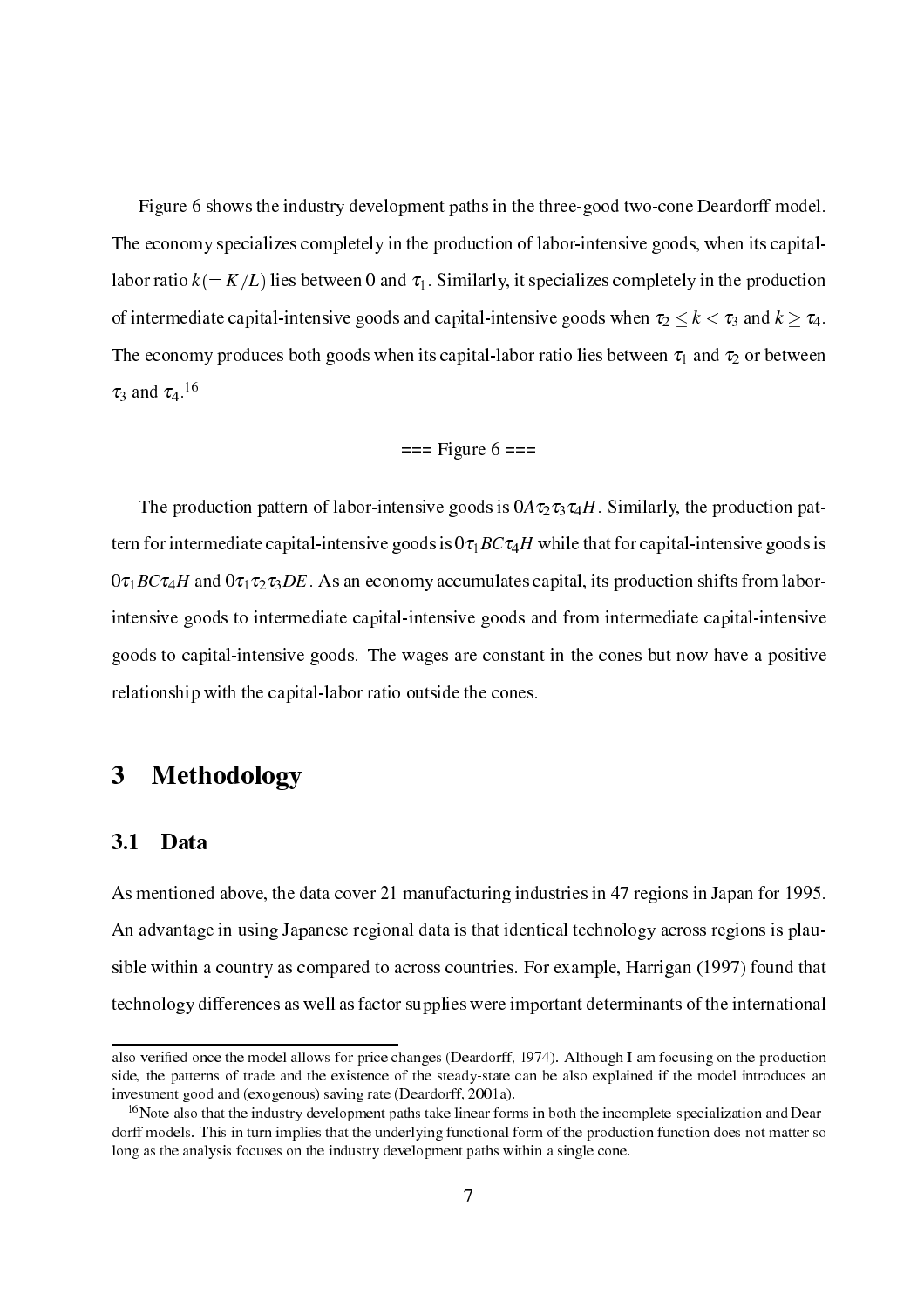specialization of production.<sup>17</sup> Bernstein and Weinstein (2002) pointed out that the use of international data was sometimes subje
t to problems su
h as measurement error and government poli
y. The use of national data an over
ome some of these problems.

On the other hand, there is a disadvantage in so far as fa
tors are more mobile than in a cross-country analysis. Thus, the concern is that FPE is more likely to hold within Japan than across countries, implying that factor endowments are similar in the sense that they locate in the same single diversi-ation one. Note, however, that the violation of FPE has been on-rmed not only among ountries but also among regions in a ountry. Thus, Bernard, Redding, and Schott (2005) examined the relative wages between skilled- and unskilled-workers across 181 are as in 1972 and 1972 and 1972 and 1972 and 1992, and 1992, and they found that they found that they found that they found that they found that they found that they found that they found that they found that they found t in relative wages across skill-scarce and skill-abundant areas. Similarly, Tomiura (2005) tested the equality of regional wages in Japan, and he reje
ted FPE, even when the analysis ontrolled for productivity differences among regions. Indeed, labor mobility is relatively low in Japan. Acording to the Ministry of International Affairs and Communi
ations (MIC) (2000), the migration rate of manufacturing workers among regions was 6.6 percent from 1995 to 2000.<sup>18</sup> This implies that the annual migration rate is about one per
ent, whi
h is almost the same as the migration rates of some OECD countries such as Switzerland.<sup>19</sup>

The major sour
e of data is the Japan Industrial Produ
tivity database 2006 (JIP 2006 database), which was compiled as a part of a research project of the Research Institute of Economy, Trade and Industry (RIETI) and Hitotsubashi University. The database runs annually from 1970 to 2002, covering 52 manufacturing and 55 non-manufacturing industries. The major sources of the ation of the government statistics and, there is the industrial constraint in the last case and the  $\alpha$ is based on the Japan Standard Industry Classi-ation (JSIC) that omplies with the International

<sup>&</sup>lt;sup>17</sup>A recent study by Xiang (2007) addressed the technology differences across countries, estimating the cumulative distribution functions of factor intensities.

 $18$ The migration rate refers to the inflows divided by the total labor force in manufacturing.

 $19$ For more detail, see OECD (2006, p. 32, Chart I.1.).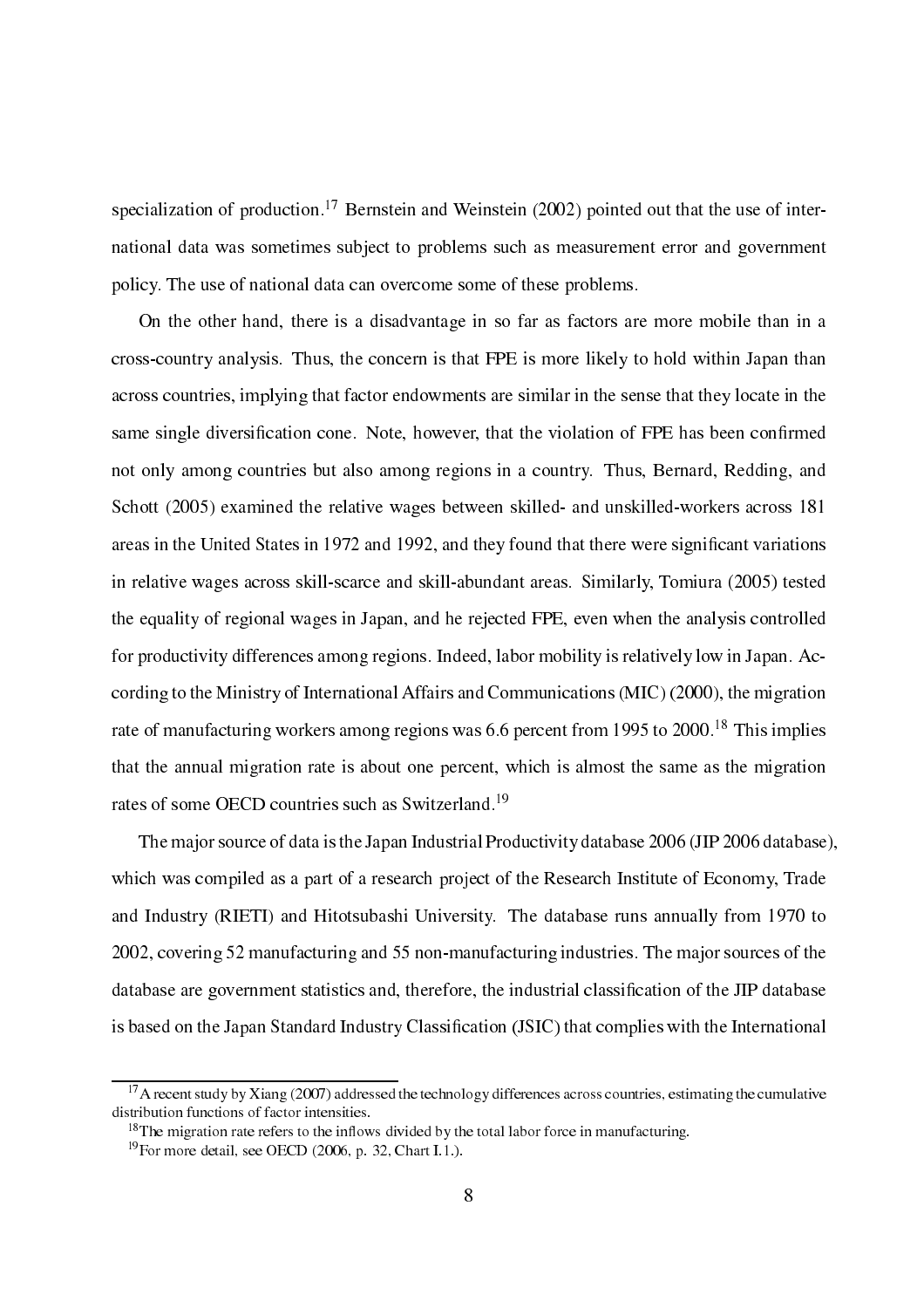Standard Industry Classi-ation (ISIC) developed by the United Nations and JSIC. The database includes detailed information on sectoral output and inputs, including information on capital stocks.<sup>20</sup> From the JIP 2006 database. I use value-added for outputs and labor and capital for inputs. Value-added is de-ned as real gross output minus real intermediate inputs. Labor is de ned as the number of workers. Because real wage data are not available, I use the number of workers. Because t data for the total region and de-total regional collections of the total payments of the number of the number o workers and from the Census of Manufactures by the Ministry of Economy, Trade and Industry (METI) (1995).

The JIP 2006 database is not available at the regional level while the Census of Manufactures is available at the regional level. Using the region-industry shares of output and inputs from the Census of Manufactures as weights, I calculated value-added, the number of workers, and capital for each region:

$$
Z_{nr} = s_{nr}^{2} Z_n, K_{nr} = s_{nr}^{K} K_n, \text{ and } L_{nr} = s_{nr}^{L} L_n,
$$
 (1)

where  $\pm m$  is the value-added of industry n (n  $\pm i$  ; industry regions  $\pm i$  ,  $\pm i$  ,  $\pm i$  and  $\pm j$  are the endowments of capital and labor in region r, respectively;  $s_{nr}$ ,  $s_{nr}$ , and  $s_{nr}$  are the regionindustry shares of nominal value-added, the value of tangible assets, and the number of workers,  $r = 1$  The JIP 2006 database was aggregated into 21 sectors to match the industries available in the Census of Manufactures. Therefore, the data cover 21 manufacturing sectors in 47 regions in Japan in 1995.

#### $3.2$ Evidence of cross-region, intra-industry heterogeneity

ation arises in using the standard industry finitially industry and the ISIC and the ISIC. This relates to the point made by S
hott (2003), who identi-ed the potential problem in using the

 $^{20}$ For more details about the JIP data, see Fukao, Hamagata, Inui, Kwon, Makino, Miyagawa, and Tokui (2006).

<sup>&</sup>lt;sup>21</sup>When the number of establishment is very small, the Census of Manufactures does not report those information. I assume that the amount of output for the industry is also negligibly small enough to be regarded as zero production. The sum of value-added, labor, and capital are the same as the manufacturing total of the JIP 2006 database.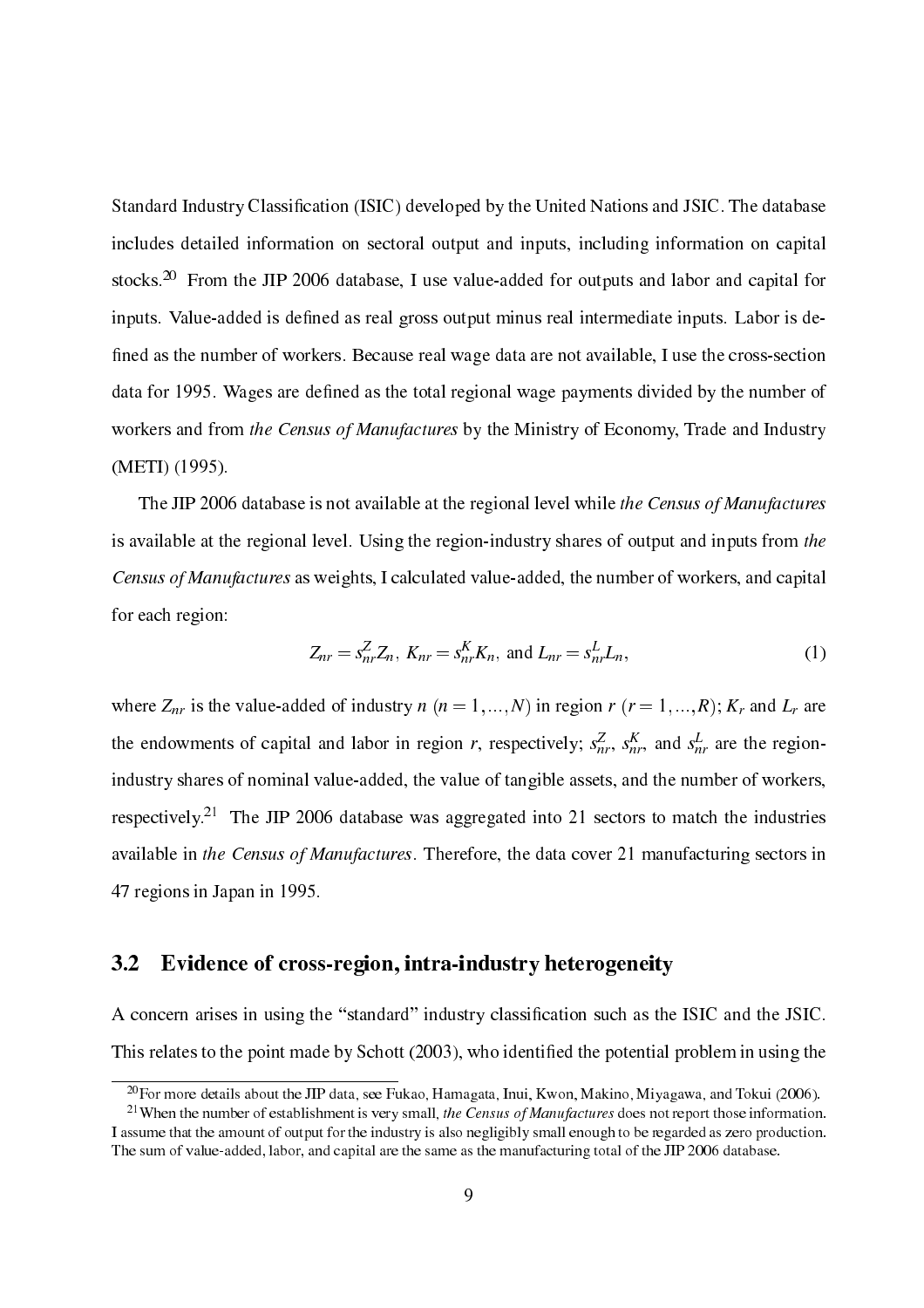standard industry lassi-ation be
ause the ISIC ategories group output loosely, a

ording to the similarity of end use (e.g., textiles, transportation machinery) rather than actual factor use (e.g., capital-intensive goods, labor-intensive goods). The actual industry capital intensity, therefore, may be different across regions.

 $T$  shows the set intersities appearance and set  $\sigma$  and  $T$  as the set  $\sigma$  and  $\sigma$  as the set of  $\sigma$ capital intensity of industry *n* in region *r* and  $k_r(=K_r/L_r)$  as the capital intensity in region *r*. The appears eller in a given eller industry in a given region knr in a persented by the second less ellers in the white, light gray, and dark gray, indicates for the content content content of the content of the content of t  $0 \le \kappa_{nr} \le 3$ ,  $3 \le \kappa_{nr} \le 13$ , and  $\kappa_{nr} > 13$ , respectively.<sup>22</sup> The industries and the regions are sorted in order of capital intensity and relative capital abundance, respectively. When homogeneous goods are produ
ed a
ross regions, ells gradually be
ome dark from left to right and from top to bottom in Table 1. The actual distribution of the color is, however, totally different from expectations. That is, capital intensity is different across industries and different across regions.<sup>23</sup>

## $==$ Table 1  $==$

One may think that the difference of capital intensity across regions is not a problem because capital intensity can be different if each region is operating with a different combination of labor and capital although the production function is the same across regions. Table 1, however, also suggests intra-industry heterogeneity: different regions produce different products. If intra-industry heterogeneity exists in the a
tual data, the standard industry lassi-ation is not onsistent with the set up of the model.

Table 2 presents the correlation of ranking of capital intensities between two different regions. The number of region pairs is  $1081 (= 46 + 45 + ... + 1)$ . If industries are homogeneous

<sup>22</sup>Unit is millions of yen per worker.

<sup>&</sup>lt;sup>23</sup>Table 1 shows the uneven distribution of capital (relative to labor) among regions. It indicates that Chiba is more than three times more apital-abundant region than Kagoshima. Su
h uneven distribution of fa
tors among regions suggests what Courant and Deardorff (1992) have called the "lumpiness" of regions in Japan.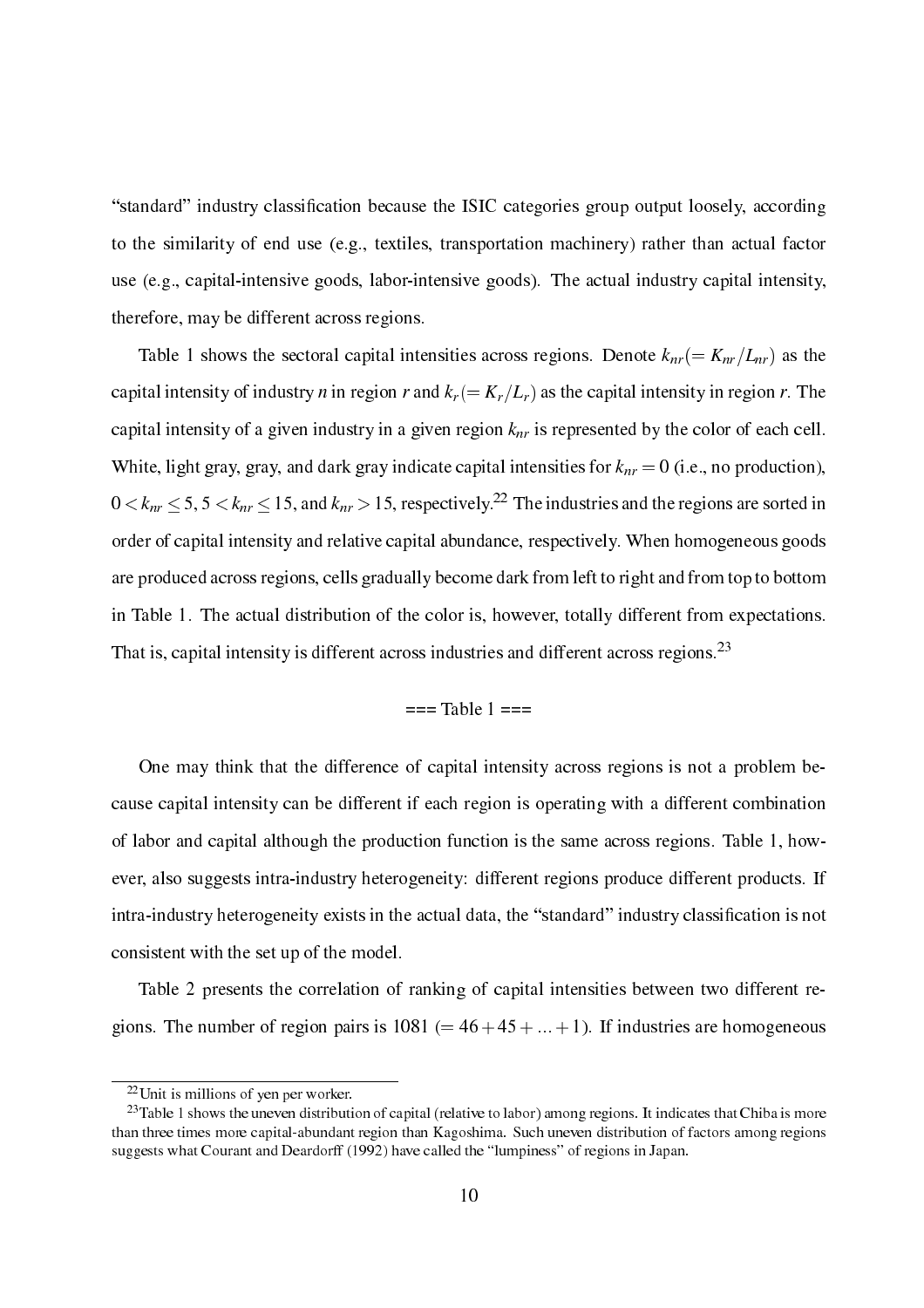across regions, the ranking of sectoral capital intensities will not change across different regions. Therefore, the rank orrelation between two different regions will be one.

### $==$ Table 2  $==$

Table 2 indicates that only 5.6 percent of the region pairs show greater than 0.9 rank correlations and 26.8 percent of industries show less than 0.5 rank correlations. This low rank orrelation suggests ross-region, intra-industry heterogeneity. For example, although all regions have a transportation machinery industry, this does not necessarily mean that they have automobile plants. Some regions do not have automobile plants but plants for ships. The use of the standard industry lassi-ation thus poses problems be
ause it does not ree
t the similarity of apital intensity. A more theoreti
ally appropriate lassi-ation is needed.

To adjust industry output in a more theoretically appropriate way, I adapt the "HO aggregates" developed by Schott (2003). This procedure aggregates industries based on the region-industry apital intensities rather than the standard industry lassi-ation. That is, this pro
edure aggregates industries with similar capital intensities. Let  $h_i$  be the i's boundaries of the HO aggregates: hi and hi1 are the maximum and minimum apital intensity for i-th aggregates, respe
tively  $(h_0 = 0)$ . Based on Schott's (2003) finding, this paper aggregates 21 manufacturing sectors into three HO aggregates:

$$
i = \begin{cases} 1 \text{ (labor-intensive aggregate)} & \text{if } 0 < k_{nr} < h_1; \\ 2 \text{ (intermediate capital-intensive aggregate)} & \text{if } h_1 \le k_{nr} < h_2; \\ 3 \text{ (capital-intensive aggregate)} & \text{if } k_{nr} \ge h_2. \end{cases} \tag{2}
$$

Note that the aggregates for industries whose apital intensity is zero (i.e., knr <sup>=</sup> 0) annot be determined. When  $\alpha_{ll}$  and  $\alpha_{ll}$  is the intensity fraction  $\alpha_{ll}$  intersity  $\alpha_{ll}$  intersected than  $\alpha_{ll}$ determine the aggregates.<sup>24</sup>

 $^{24}$ The industry average capital intensity is calculated based on the regions that have positive region-industry capital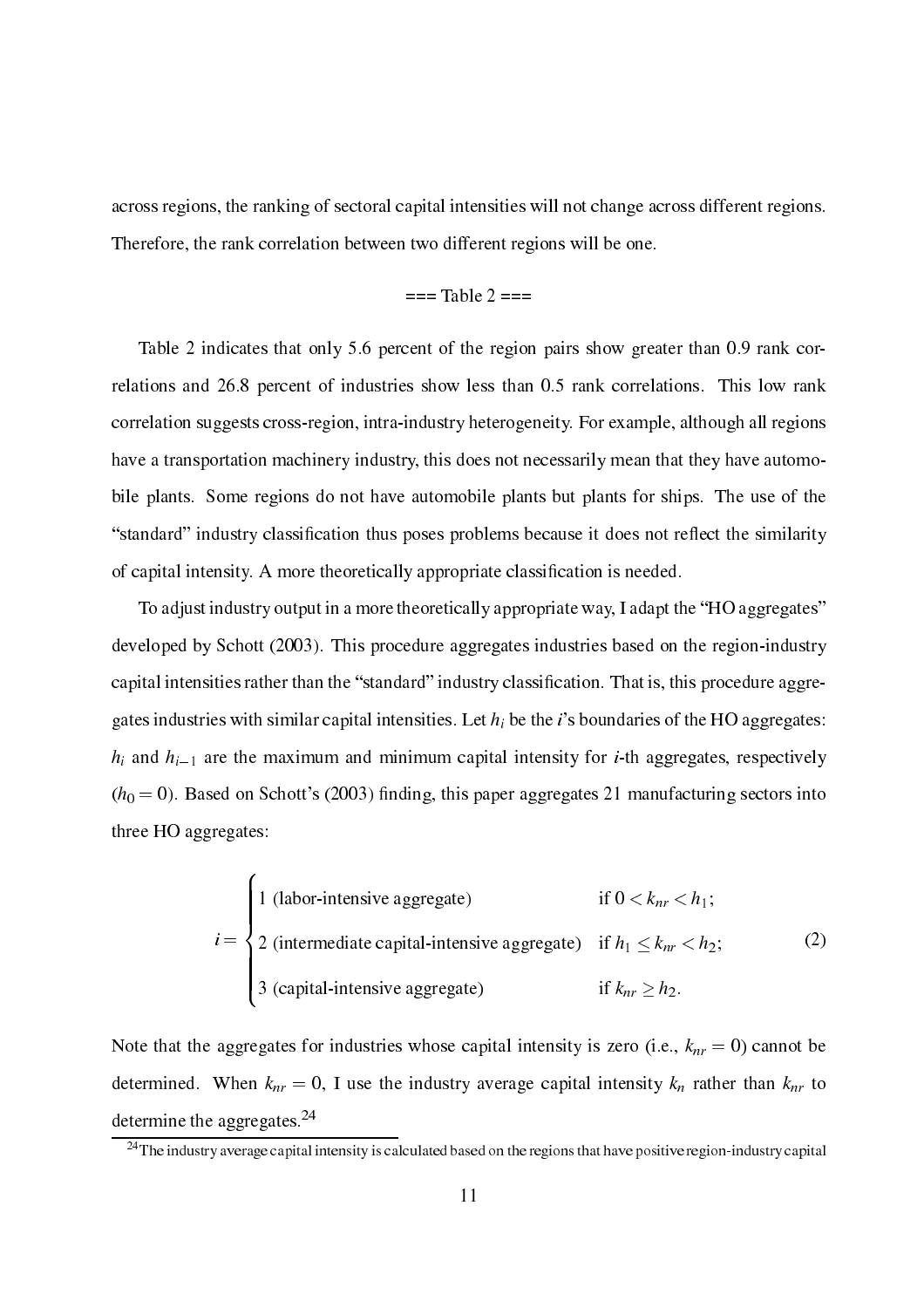Let Zir denote value-added of the HO aggregate <sup>i</sup> in region r, whi
h is the sum of value-added of all industries with capital intensity between  $h_{i-1}$  and  $h_i$  (irrespective of region):

$$
Z_{ir} = \sum_{k_{nr} \in (h_{i-1}, h_i]} Z_{nr}.
$$
\n
$$
(3)
$$

<u>ation, I and the contracted and the contracted industrial industrial industrial industrial into the se</u> intermediate apital-, and apital-intensive aggregates) in estimating the three-good model.

## 3.3 Regression Equations

#### $3.3.1$ Incomplete-specialization model

In the three-good two-cone incomplete-specialization model, the expected paths of development take the spline functional form as in Figure 4:  $w$   $u_1u_2$  for the labor-intensive aggregate, 0A  $u_1$  for the intermediate capital-intensive aggregate, and  $0\tau_1B$  for the capital-intensive aggregate. Let  $d_i$ be a dummy variable that takes value one if the interval between the interval between the j1 and t j1 (t0 = 0) and zero otherwise. Regression equations take the following forms:<sup>25</sup>

Labor-intensive aggregate

$$
z_{1r} = \beta_1(k_r - \tau_1)d_1 + \varepsilon_{1r}.
$$
\n<sup>(4)</sup>

Intermediate apital-intensive aggregate

$$
z_{2r} = \beta_2 \left\{ k_r d_1 + \frac{\tau_1}{\tau_1 - \tau_2} (k_r - \tau_2) d_2 \right\} + \varepsilon_{2r}.
$$
 (5)

Capital-intensive aggregate

$$
z_{3r} = \beta_3(k_r - \tau_1)d_2 + \varepsilon_{3r}.
$$
\n<sup>(6)</sup>

Wages

intensities.

<sup>25</sup>The detailed manipulation is provided in Appendix.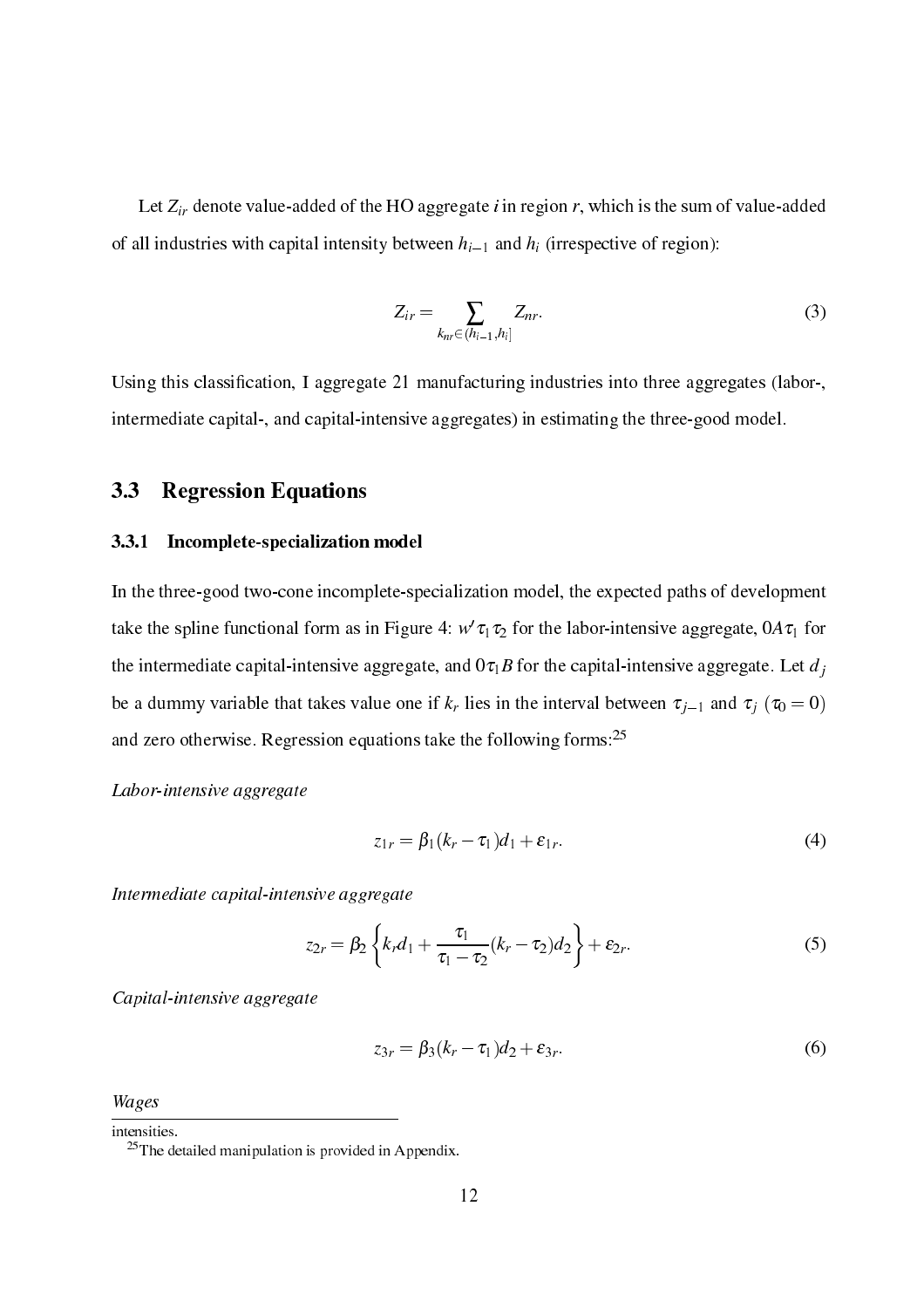$$
w_r = -\beta_1 \tau_1 d_1 + \frac{1}{\tau_2 - \tau_1} \left\{ \beta_3 (\tau_2 - \tau_1) - \beta_2 \tau_1 \right\} d_2 + \varepsilon_{4r}.
$$
 (7)

Parameters to be estimated are  $\beta_1$ ,  $\beta_2$ , and  $\beta_3$ . Note that the error terms of the equations may be correlated with each other because the region-level factor endowment is included in the equations. The system of the development paths therefore is estimated, using a seemingly unrelated regressions (SUR) model. The locations of boundaries, knots, and capital intensities are determined by a grid search in which the Akaike's Information Criterion (AIC) takes smallest values. <sup>26</sup>

#### $3.3.2$ 3.3.2 Deardorff model

In the three-good two-cone Deardorff model, the expected paths of development are non-linear as in Figure 6:  $0A\tau_2\tau_3\tau_4H$  for the labor-intensive aggregate,  $0\tau_1BC\tau_4H$  for the intermediate capital-intensive aggregate, and  $0\tau_1\tau_2\tau_3DE$  for the capital-intensive aggregate. Note that, unlike the three-good twoone in
omplete-spe
ialization model, the paths of development take the combination of non-linear and linear functional forms. Regression equations take the following forms:27

### Labor-intensive aggregate

$$
z_{1r} = \delta_1 \left\{ k_r^{\theta_1} d_1 + \frac{\tau_1^{\theta_1}}{\tau_1 - \tau_2} (k_r - \tau_2) d_2 \right\} + \varepsilon_{1r}.
$$
 (8)

Intermediate apital-intensive aggregate

$$
z_{2r} = \delta_1 \frac{\theta_1 \tau_1^{\theta_1 - 1}}{\theta_2 \tau_2^{\theta_2 - 1}} \left\{ \frac{\tau_2^{\theta_2}}{\tau_2 - \tau_1} (k_r - \tau_1) d_2 + k_r^{\theta_2} d_3 + \frac{\tau_3^{\theta_2}}{\tau_3 - \tau_4} (k_r - \tau_4) d_4 \right\} + \varepsilon_{2r}.
$$
 (9)

<sup>&</sup>lt;sup>26</sup>For an interval size, I use a grid interval of 3 million yen for boundaries ( $3 < h<sub>i</sub> < 273$ ), 1 million yen for knots  $(1 \leq \tau_1 \leq 26)$ , and that of 0.05 for capital intensities  $(0.05 \leq \theta_i \leq 0.95)$ . To facilitate the computation, I assume that about less than 95 per
ent of the industries are lassi-ed as labor-intensive or apital-intensive aggregates  $(3 \leq h_1 \leq h_2 \leq 54)$ . Note that  $\tau_2$  ( $\tau_4$ ) are determined once  $\tau_1$  ( $\tau_3$ ),  $\theta_1$ ,  $\theta_2$ , and  $\theta_3$  are determined because of the parameter restrictions (see Appendix). The AIC is a log-likelihood criterion with degrees of freedom adjustment and decomposition as 2 ln L is the log likelihood of the model and model and product of parameters. The number of parameters of  $\mu$ model with the smallest AIC is preferred. For more details, see Cameron and Trivedi (2005, pp. 278-279).

<sup>27</sup>The detailed manipulation is provided in Appendix.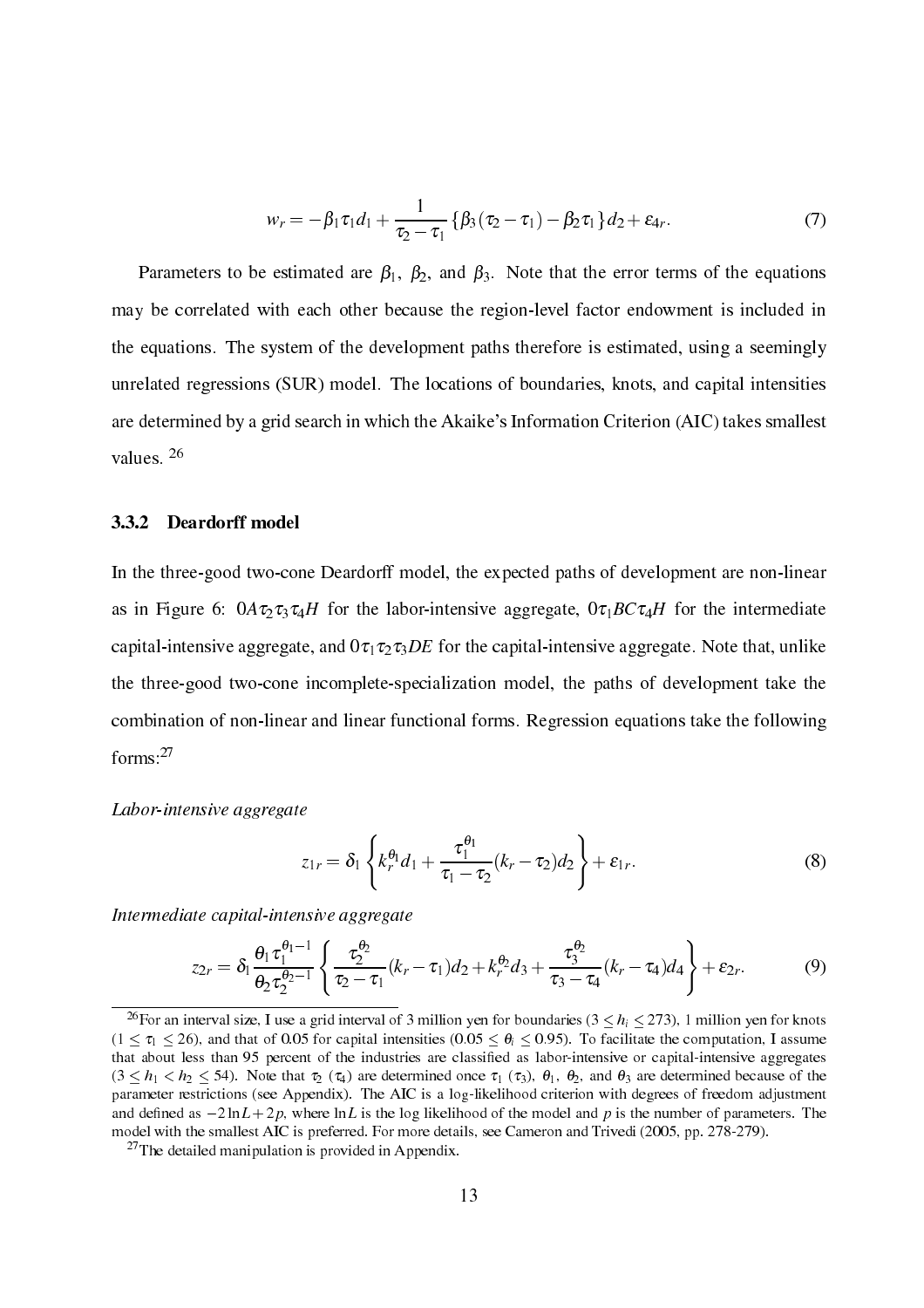Capital-intensive aggregate

$$
z_{3r} = \delta_1 \frac{\theta_1}{\theta_2} \frac{\tau_1^{\theta_1 - 1}}{\tau_2^{\theta_2 - 1}} \frac{\tau_3^{\theta_2} - 1}{\tau_4^{\theta_3 - 1}} \left\{ \frac{\tau_4^{\theta_3}}{\tau_4 - \tau_3} (k_r - \tau_3) d_4 + k_r^{\theta_3} d_5 \right\} + \varepsilon_{3r},\tag{10}
$$

where  $\tau_2 = {\theta_1/(1 - \theta_1)}({1 - \theta_2})/\theta_2\tau_1$  and  $\tau_4 = {\theta_2/(1 - \theta_2)}({1 - \theta_3})/\theta_3\tau_1$ . Similarly, regression equation for the wages is as follows.

Wages

$$
w_r = \delta_1 \left[ (1 - \theta_1) k_r^{\theta_1} d_1 + (1 - \theta_1) \tau_1^{\theta_1} d_2 + \left[ \frac{1}{\tau_3 - \tau_2} \left\{ \frac{\theta_1}{\theta_2} \frac{\tau_1^{\theta_1 - 1}}{\tau_2^{\theta_2 - 1}} (1 - \theta_3) \tau_3^{\theta_2} - (1 - \theta_1) \tau_1^{\theta_1} \right\} (k_r - \tau_2) + (1 - \theta_1) \tau_1^{\theta_1} \right] d_3 + \frac{\theta_1}{\theta_2} \frac{\tau_1^{\theta_1 - 1}}{\tau_2^{\theta_2 - 1}} (1 - \theta_2) \tau_3^{\theta_2} d_4 + (1 - \theta_3) \frac{\theta_1}{\theta_3} \frac{\tau_1^{\theta_1 - 1}}{\tau_2^{\theta_2 - 1}} \frac{\tau_3^{\theta_2 - 1}}{\tau_4^{\theta_3 - 1}} k_r^{\theta_3} d_5 \right] + \varepsilon_{4r}.
$$
 (11)

Like the three-good two-cone incomplete-specialization model, the locations of boundaries, knots, and capital intensities are determined by a grid search in which the AIC takes the smallest values. Because of the parameter restrictions,  $\delta_1$  is only a parameter to be estimated.

#### **Estimation Results**  $\overline{\mathbf{4}}$

## 4.1 Case I: Japan produ
ed all types of aggregates in 1995

I estimated regression equations (4)-(7) for the three-good two-cone incomplete-specialization model and (8)-(11) for the three-good twoone Deardorff model, using the Japanese regional data for 1995. The AIC is computed to compare the performance in explaining the paths of development and wages. Each model is estimated by SUR, searching the location of boundaries and that of knots by the grid interval of 3 millions yen and 1 millions of yen per worker, respe
tively, and the intensities of capital by the grid interval of 0.05. The locations of boundaries, those of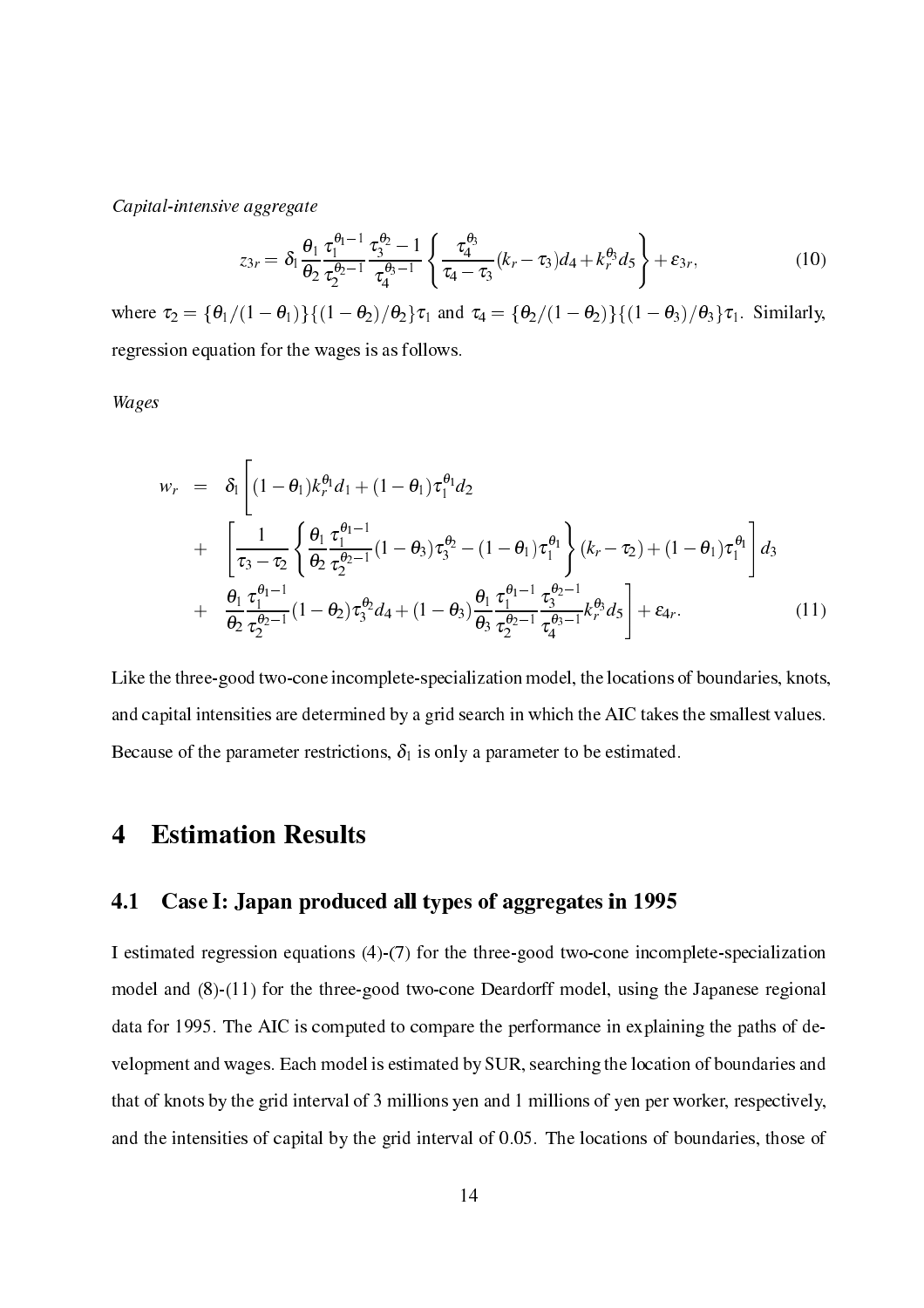knots, and the intensities of apital are determined in terms of empiri
al -t. Spe
i-ally, the locations are chosen where the AIC takes minimum values among all the possible combination tted model internation, and the best -contention of the best -content is the best -conly for the the results that satisfy the parameter restri
tions

Figure 7 indicates the estimation results of the paths of development for incomplete-specialization model. Two -ndings stand out from this Figure. First, HO spe
ialization is on-rmed a
ross regions in Japan. With capital accumulation, regions shift their production from labor- to capitalintensive goods. This -nding supports the -nding of S
hott (2003). Se
ond, most of the Japanese regions are included in the same FPE set in 1995. Figure 7 indicates that economies whose apital-labor ratio is between 0 and 8 millions of yen are local to the - relations of yen are local to the - r whose capital-labor ratio is between 8 and 26 millions of yen are located in the second cone. All regions except complements and control and the present in the and the same from the same and control Figure 1, however, there are large wage variations across regions in Japan. Indeed, the correlation between predicted and actual wages is 0.287. The model explains well the paths of development but not the wage variations a
ross regions in Japan.

$$
==
$$
Figure 7 & Table 3 ==

Figure 8 presents the paths of development for the Deardoff model. The estimated parameter values and the location of boundaries, knots, and capital intensities are reported in Table 3. Like Figure 7, HO spe
ialization is also on-rmed. The shape of the development paths is, however, slightly different. The estimated paths of development are the combinations of linear and nonlinear forms because of complete specialization. As the economy accumulates capital (relative to labor), it shifts its production from labor- to capital-intensive goods. Some of the regions spe
ialize ompletely in the produ
tion of apital-intensive goods. This -nding is onsistent with the theoretical prediction by Courant and Deardorff (1992), who showed that complete specialization of the regions within a country would occur when there exists "lumpiness" in the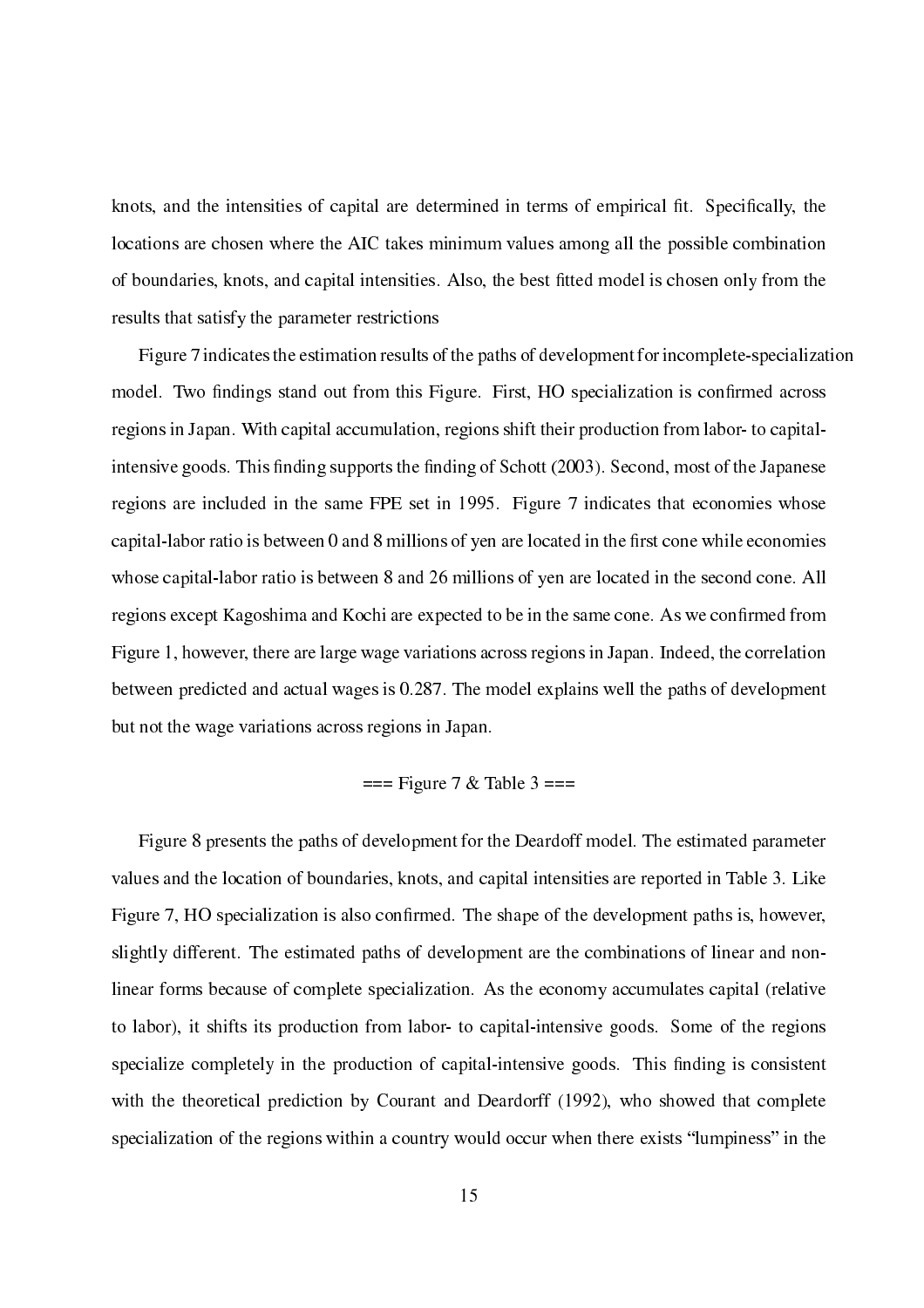geographical distribution of factors (in a single-cone world).<sup>28</sup>

$$
=
$$
 = Figure 8  $=$ 

Figure 8 also shows that the predicted wage variations are small. Like the result of the incomplete-specialization model, regions are expected to be in the same cone if the capital-labor ratio lies between 9 and 26. Table 3 indicates that the correlation between predicted and actual wages is 0.453. Although the correlation slightly improves, the AIC indicates that the overall -t of the model is better for the in
omplete-spe
ialization model than for the Deardorff model. These results seem to suggest that neither the incomplete-specialization nor the Deardorff models explain the wage variation across regions well.

However, the estimated development paths contain a hint of underlying specialization patterns. In both the incomplete-specialization and Deardorff models, no production is expected for labor-intensive aggregate in almost all regions. While the analysis implicitly assumes that Japan produ
ed all three types of aggregates in 1995, it may be more plausible to assume that Japan is capital-abundant enough not to produce the labor-intensive aggregate.<sup>29</sup> Next section examines this possibility in more detail.

#### $4.2$ Case II: Japan did not produce the labor-intensive aggregate in 1995

The previous sub-section implicitly assumed that Japan produced all three types of aggregate. Provided that Japan is a capital-abundant country, however, it may be more plausible to assume that Japan did not produ
e the labor-intensive aggregate in 1995. Therefore, this sub-se
tion

 $-$  rms inding is different from that of Debaere (2004), who found that regional factor endowments do not vary enough to induce specialization across regions in Japan. Note, however, that my data are different from those of Debaere (2004), who aggregated 47 regions into nine regions. Bernard, Robertson, and Schott (2004) argued that the "lumpiness" is more likely to hold when regions are relatively aggregated vis-à-vis goods.

<sup>&</sup>lt;sup>29</sup>Indeed, the minimum value of the region capital-labor ratio in Japan is larger than the boundary for the laborintensive aggregate used in Schott (2003), in which the boundary is \$500 for the labor-intensive aggregate. Besides, his result suggested that Japan did not produce the labor-intensive aggregate in 1990. These results imply that no regions in Japan produ
ed the labor-intensive aggregate in 1995.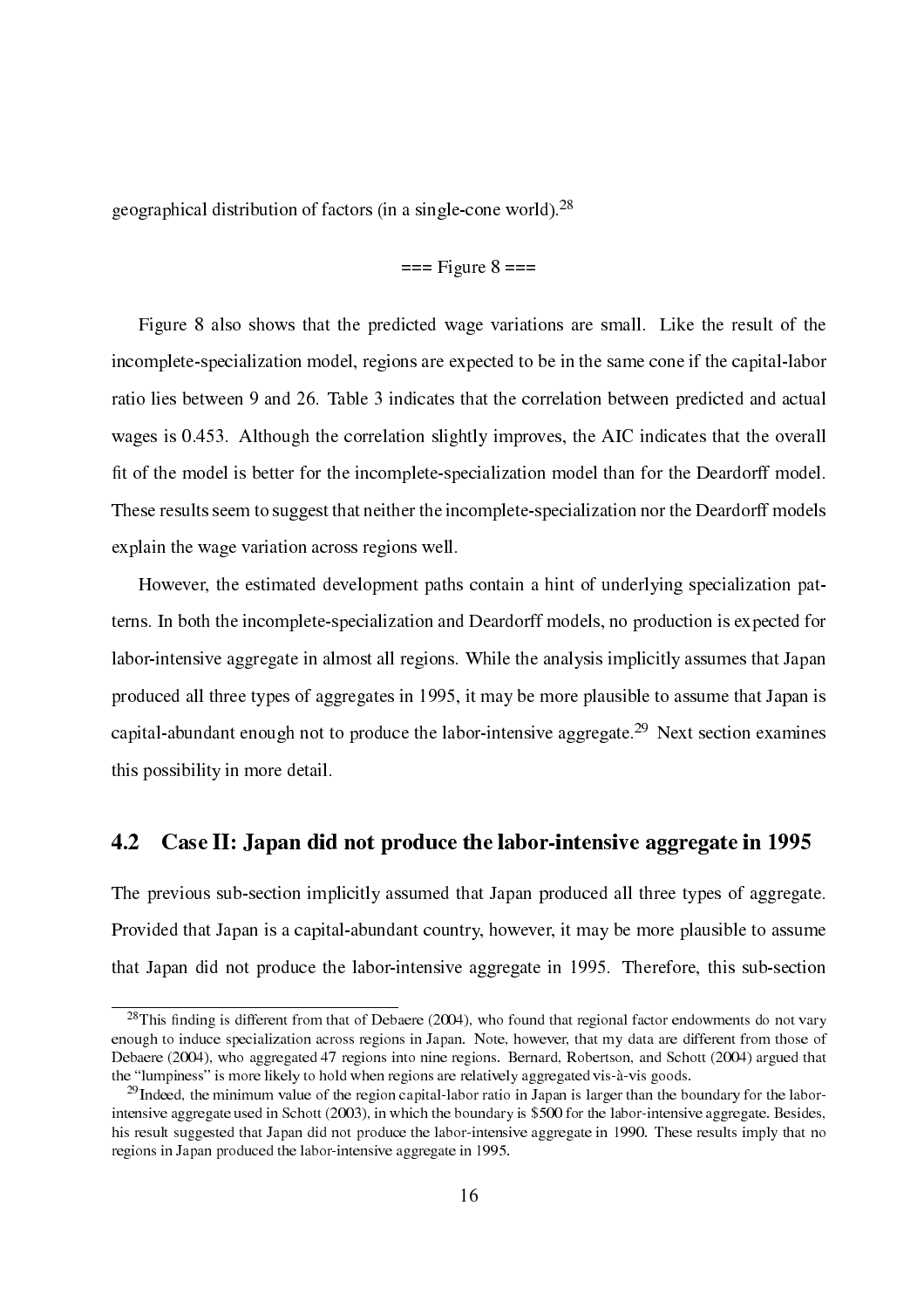estimates the paths of development, assuming that only intermediate capital-intensive and capitalintensive aggregates were produ
ed.30

Figures 9 and 10 indicate estimation results for the incomplete-specialization and Deardorff models, respe
tively. <sup>31</sup> Estimated parameter values and the lo
ations of boundaries, knots, and apital intensities are reported in Table 4. Note that the models in Case II be
ome simpler than the models in Case II in the sense that the number of estimated equations (and parameters) decreases. two conditions in the model significant of the significant conditions  $\mathcal{L}_{\mathbf{A}}$  . The model significant of the model Deardorff model despite that the model becomes simpler. Table 4 indicates that the AIC for the Deardorff model is 181.6, which is smaller than the AICs obtained from other models in Tables 3 and  $4^{32}$  This improvement suggests that Japan did not produce labor-intensive aggregate in 1995.

 $==$  Figure 9 & Figure 10 & Table 4  $==$ 

Second, the wage variations across regions are now explained well by the Deardorff model. Figure 10 shows that many regions specialize completely in the production of the capital-intensive aggregate as they accumulate capital.<sup>33</sup> When the regions specialize completely, they face different factor prices according to their capital endowment. Table 4 indicates that the correlation between predicted and actual wages is 0.666, which is higher than the correlations presented in Table 3. In sum, like the incomplete-specialization model, the Deardorff model can explain es in it is an interesting of the state the consistent with the second  $\rho$  and it is additionally defined the incomplete-specialization model, the Deardorff model can explain the wage variations.<sup>34</sup>

 $\gamma$  specificatly, the incomplete-specialization model is estimated assuming that  $\tau_1$  is not observed while the Deardoff model is estimated assuming that  $\tau_1$ ,  $\tau_2$ , and  $\tau_3$  are not observed.

 $31$ Regression equations are easily obtained from a similar exercise to Appendix.

<sup>&</sup>lt;sup>32</sup>This conclusion does not change even when I use Schwarz's Bayesian Information Criteria (BIC) instead of the all the BIC is defined as 2 ln L is the log likelihood of the model, p is the model, p is the model, and parameters, and  $N$  is the sample size.

<sup>&</sup>lt;sup>33</sup>Note that some regions, whose capital-labor ratio is less than  $\tau_3 (= 9)$ , locate within the cone and thus produce intermediate capital-intensive aggregate as well as capital-intensive aggregate. These regions are Kagoshima, Kochi, Tottori, Miyazaki, Akita, and Nagasaki. See Table 1 for the region apital-labor ratio.

 $34$ Note that the Deardorff in this paper is the specialization to the group of goods aggregated by the actual factor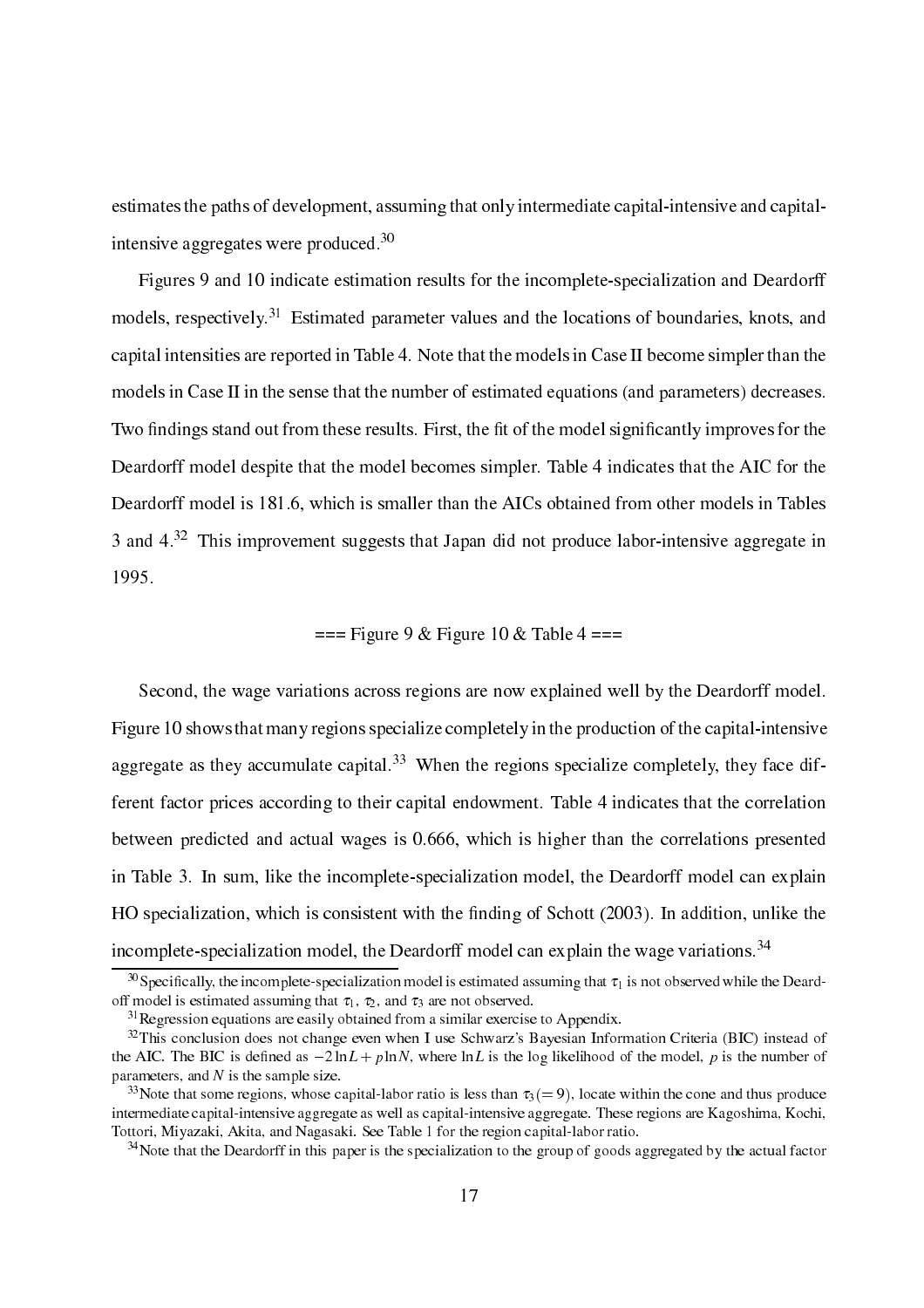# 5 Con
luding Remarks

In analyzing the paths of development, Schott (2003) empirically showed that the number of ones (FPE sets) was neither one nor three but two. In his framework, this implies that all ountries were lassi-ed into one of these two ones. However, this is a puzzle be
ause wages are widely different across countries (e.g., Leamer and Levinsohn, 1995; Leamer and Schott, 2005). This paper attempts to solve this puzzle. Previous studies on the paths of development su
h as Leamer (1987) and Schott (2003) relied on the assumption that the production function was Leontief. In this paper, I specify the production function as Cobb-Douglas rather than Leontief. With this simple modi-ation, I show that the twoone model be
omes onsistent with wage variations a
ross e
onomies. The model is applied to data from 47 Japanese regions for 1995.

The major -ndings are threefold. First, HO spe
ialization is on-rmed a
ross regions in , in the support of Section 1999, the conduction of Section 1999, the section of the section of the section of the Deardorff model -ts better than the in
omplete-spe
ialization model. Finally, the Deardorff model explains HO specialization and the wage variations across economies at the same time. Some of the wage variations across regions can be explained by factor endowments. As regions accumulate capital (relative to labor), they shift their production from labor- to capital-intensive goods, whi
h ultimately results in in
reased regional perapita in
ome. Some of the regions specialize completely in the production of capital-intensive goods, which causes the variations in wages across regions. The results of Schott (2003) imply that the number of cones is not large enough to explain the large variations of wages. My results suggest that the puzzle is solved on
e the multipleone model introdu
es omplete spe
ialization. This in turn implies that e
onomies do not ne
essarily lo
ate within ones.

In conclusion, there are several future issues worth mentioning. First, the application of

use (e.g., apital-intensive goods, labor-intensive goods) rather than the end use (e.g., textiles, transportation ma chinery). My approach thus is different from other empirical studies such as Haveman and Hummels (2004) that supported the in
omplete-spe
ialization models based on the end-use industry lassi-ation.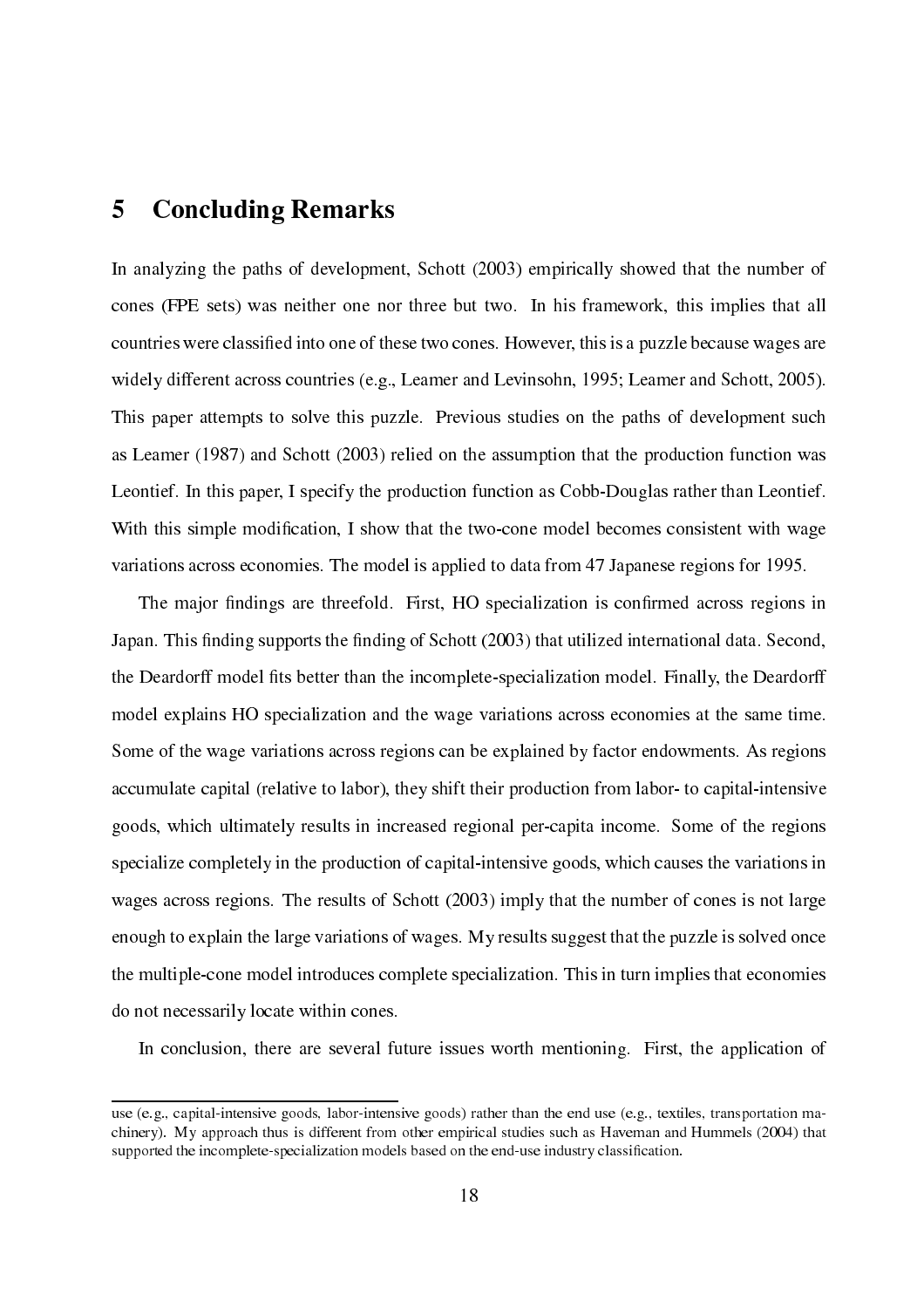the model to international data rather than national data would be an important extension. HO specialization and the wage variations across countries can be explained by factor endowments once the multiple-cone model introduces complete specialization. Second, the extension to more than two factors is also important if one can overcome the complexity of the estimation and the computation capacity. The unexplained part of the wage variations in this paper may be attributable to a third-factor such as human capital (or skill mixes). Finally, this paper assumed that the world consisted of two cones, given that the Schott's (2003) finding is correct. However, it is also interesting to step ba
k and ask how many ones exist and examine whether or not the singleone model performs better than the multipleone model, based on the Deardorff model rather than the complete-specialization model.

# **References**

- Bernard, A.B., Redding, S., and Schott, P.K. (2005) "Factor price equality and the economies of the United States," Manuscript, Yale University.
- Bernard, A.B., Robertson, R., and Schott, P.K. (2004) "A note on empirical implementation of the lens condition," Manuscript, Tuck School of Business at Dartmouth.
- Bernstein, J.R. and Weinstein, D.E. (2002) "Do endowments predict the location of production? evidence from national and international data," Journal of International Economics, 56(1): 55-76.
- Cameron, C.A. and Trivedi, P.K. (2005) Microeconometrics: methods and applications, Cambridge, UK: Cambridge University Press.
- Courant, P.N. and Deardorff, A.V. (1992) "International trade with lumpy countries," Journal of Political Economy, 100(1): 198-210.

 $35$ For the complexity of the estimation of three-factor multiple-cone model, see Schott (2003).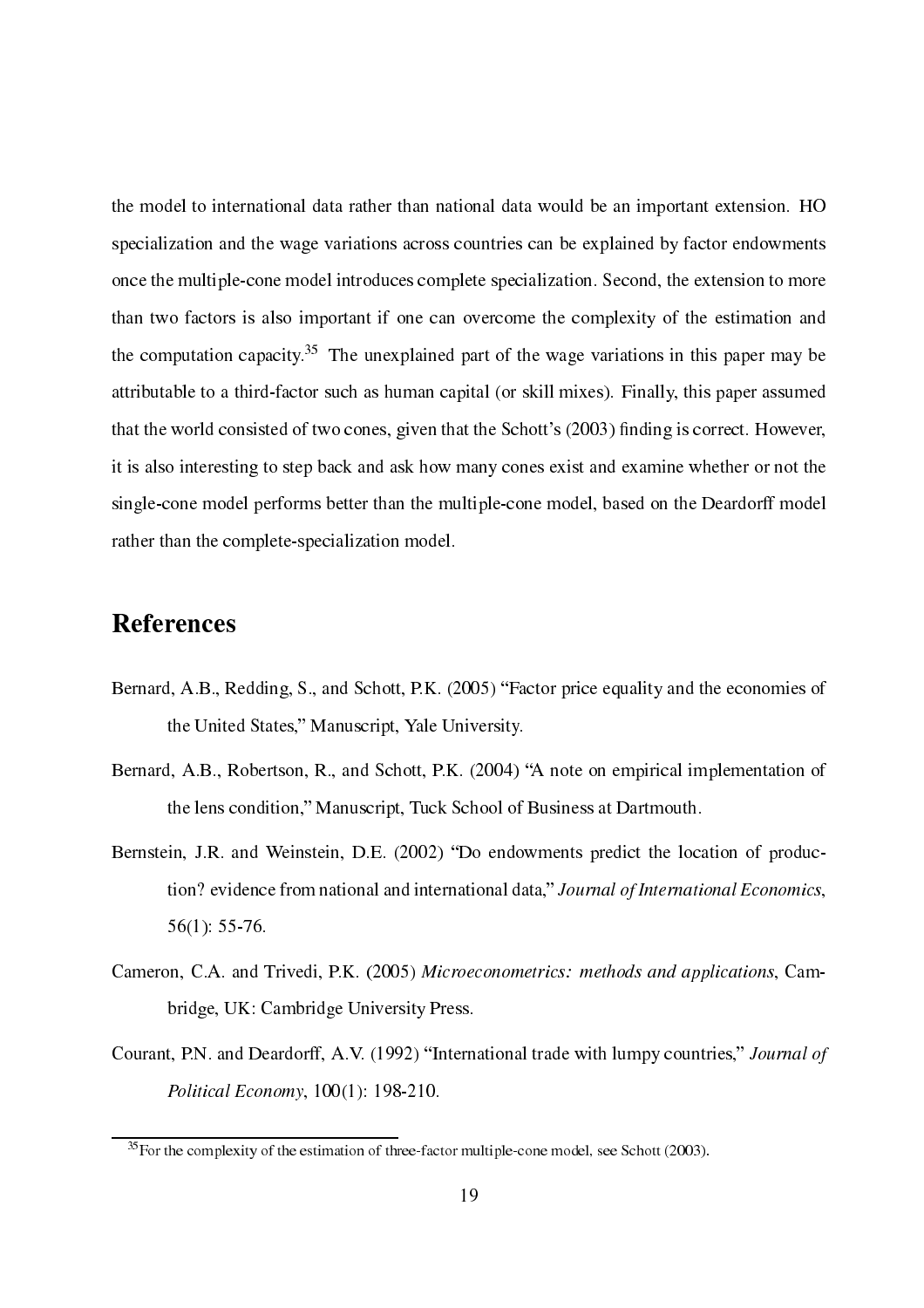- Davis, D.R., Weinstein, D.E., Bradford, S.C., and Shimpo, K. (1997) "Using international and Japanese regional data to determine when the factor abundance theory of trade works," American Economic Review, 87(3): 421-446.
- Deardorff, A.V. (1974) "A geometry of growth and trade," Canadian Journal of Economics, 7(2): 295-306.
- Deardorff, A.V. (2001a) "Rich and poor countries in Neoclassical trade and growth," *Economic* Journal, 111(470): 277-294.
- Deardorff, A.V. (2001b) "Does growth encourage factor price equalization?" Review of Development E
onomi
s, 5(2): 295-306.
- Deardorff, A.V. (2006) Terms of Trade: Glossary of International Economics, Singapore: World s is in the continuity of the second state of the second state of the second state of the second state of the
- Debaere, P. (2004) "Does lumpiness matter in an open economy? Studying international economics with regional data," Journal of International Economics, 64(2): 485-501.
- Debaere, P. and Demiroglu, U. (2003) "On the similarity of country endowments," *Journal of* International Economics, 59(1): 101-136.
- Fukao, K., Hamagata, S., Inui, T., Kwon, H.U., Makino, T., Miyagawa, T., and Tokui, J. (2006) Estimation pro
edures and TFP analysis of the JIP database 2006, paper presented at the EU KLEMS 3rd onsortium meeting, May 2006.
- Harrigan, J. (1997) "Technology, factor supplies, and international specialization: Estimating the Neoclassical model," American Economic Review, 87(4): 475-494.
- Harrigan, J. (2003) "Specialization and the volume of trade: Do the data obey the laws?" in Harrigan, J. and Choi, K., (eds.), *Handbook of International Trade*, Volume 1. Basil Blackwell.
- Haveman, J. and Hummels, D. (2004) "Alternative hypotheses and the volume of trade: The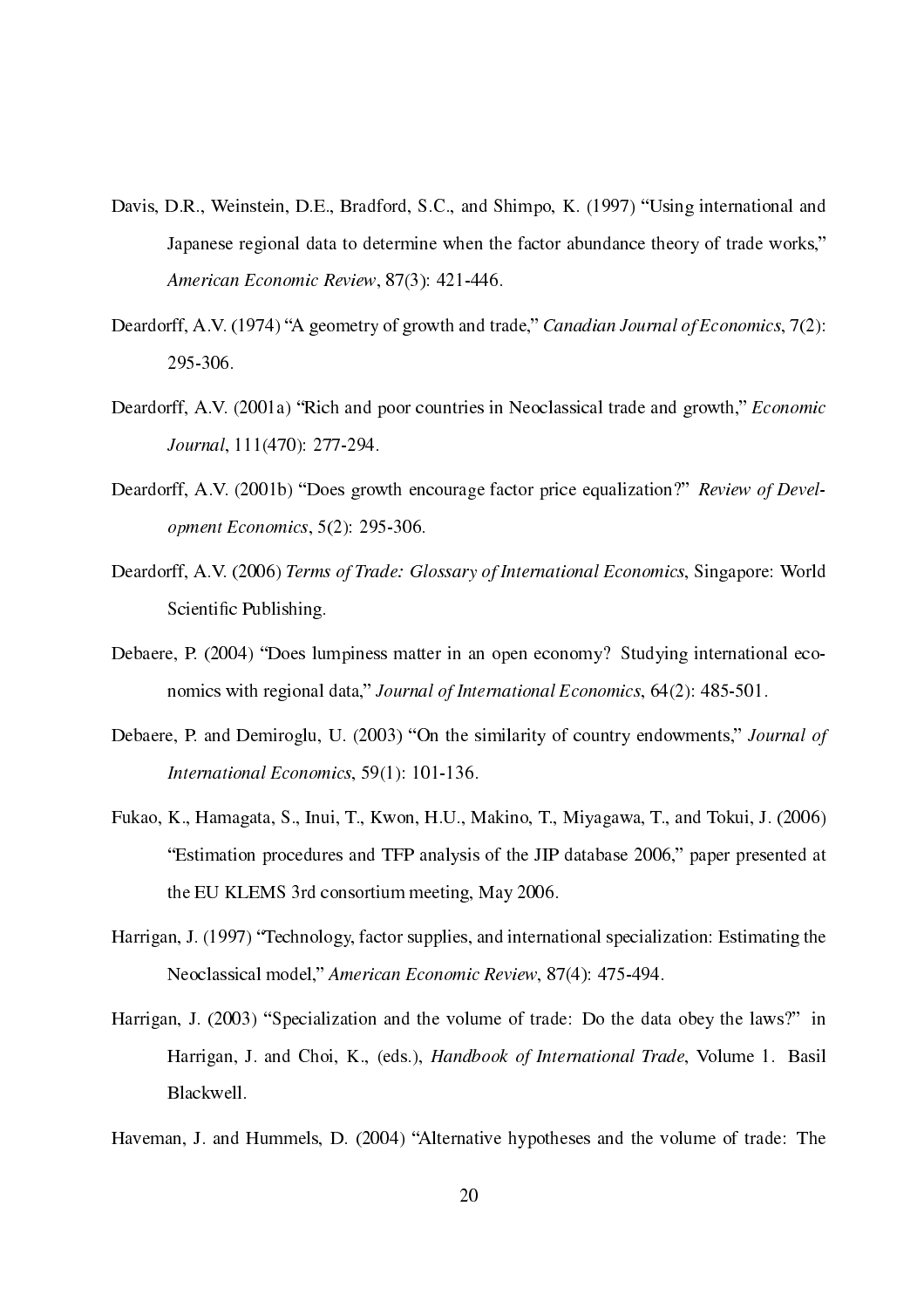gravity equation and the extent of specialization," Canadian Journal of Economics, 37(1): 199-218.

- Ishikawa, J. (1992) "Learning by doing, changes in industrial structure and trade patterns, and economic growth in a small open economy," Journal of International Economics, 33(3-4): 221-244.
- Krueger, A.O. (1968) "Factor endowments and per capita income differences among countries," E
onomi Journal, 78(311): 641-659.
- Leamer, E.E. (1984) Sources of International Comparative Advantage: Theory and Evidence, Cambridge, MA: MIT Press.
- Leamer, E.E. (1987) "Paths of development in the three-factor, *n*-good general equilibrium model," Journal of Political Economy, 95(5): 961-999.
- Leamer, E.E. and Levinsohn, J. (1995) "International trade theory: the evidence," In Grossman, G.M. and Rogoff, K., (eds.), *Handbook of International Economics*, Volume 3. Amsterdam, the Netherland: Elsevier. dams, the netherlands are the Netherland
- Leamer, E.E. and Schott, P.K. (2005) "The rich (and poor) keep getting richer," *Harvard Business* Review, 83(4): 20.
- Ministry of Economy, Trade and Industry (METI) (1995) Kogyo Tokei Hyo (the Census of Manufa
tures, by City, Town and Village). Tokyo: Tsusho Sangyo Chosakai. (In Japanese)
- Ministry of Internal Affairs and Communications (MIC) (2000) Kokusei Chousa: Heisei 12 Nen (2000 Population Census of Japan), Tokyo: Nihon Tokei Kyokai. (In Japanese)
- Organization for Economic Corporation and Development (OECD) (2006) International Migration Outlook, 2006, Paris: OECD.
- ts all the species of the species of the species of the species of the species of the production  $\mathcal{L}$ American Economic Review, 93(3): 686-708.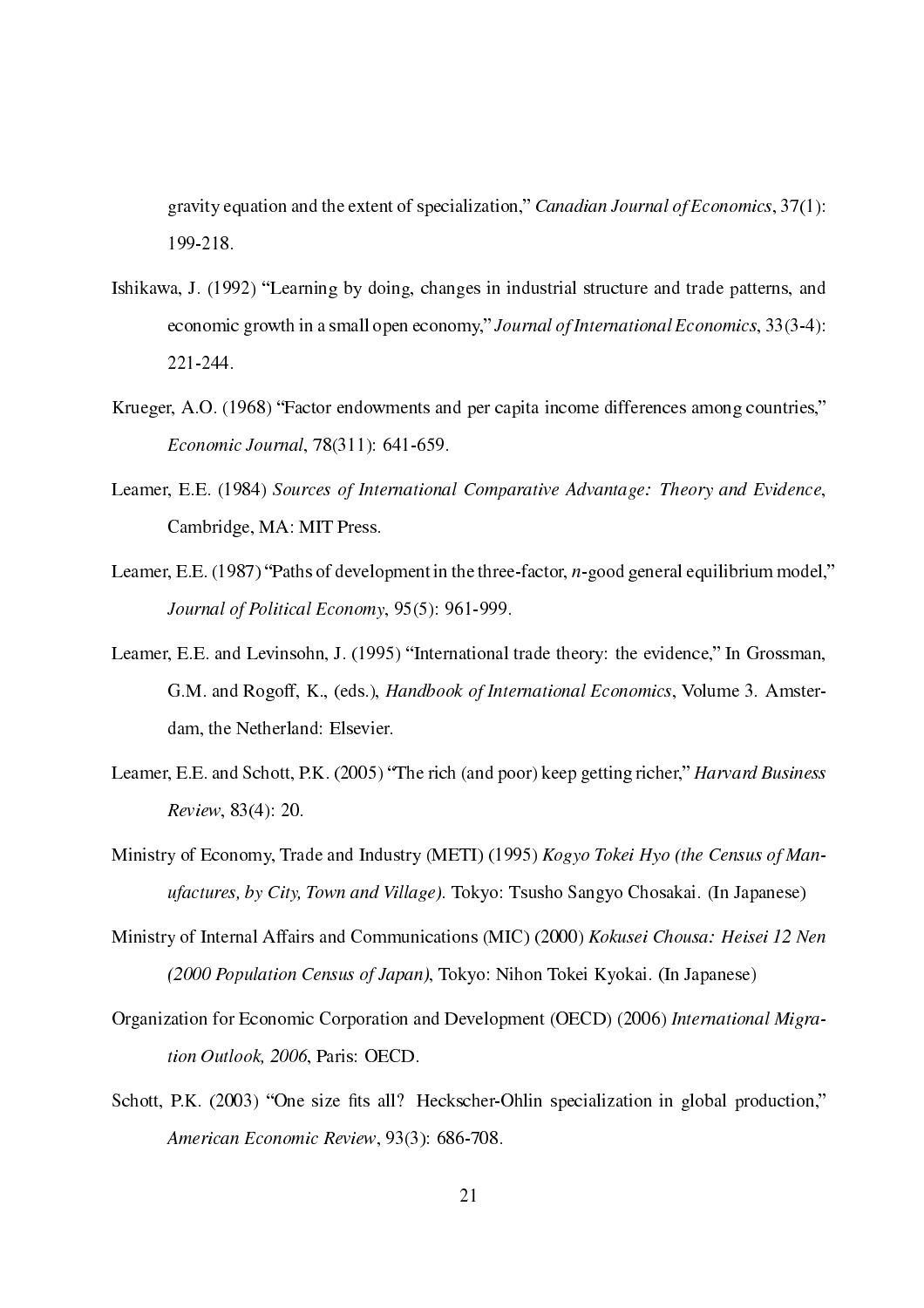- Tomiura, E. (2005) "Factor price equalization in Japanese regions," Japanese Economic Review, 56(4): 441-456.
- ation at  $\sim$  , the contribution of interesting the contribution of  $\sim$  . The contribution of  $\sim$  , and ternational Economics, 71(2): 448-466.

# Appendix Derivation of the Regression Equations

# Appendix 1 In
omplete-spe
ialization model

This appendix explains the derivation of the regression equations for the three-good twoone incomplete-specialization model. In the three-good two-cone incomplete-specialization model, the expected paths of development take the spline functional form as in Figure 4:  $w \tau_1 \tau_2$  for the labor-intensive aggregate,  $0A\tau_1$  for the intermediate capital-intensive aggregate, and  $0\tau_1B$  for the apital-intensive aggregate. Regression equations thus take the following forms:

### Labor-intensive aggregate

$$
z_{1r} = \begin{cases} \alpha_1 + \beta_1 k_r + \varepsilon_{1r} & \text{if } 0 \le k_r < \tau_1; \\ 0 & \text{if } k_r \ge \tau_1. \end{cases}
$$
 (A-1)

Intermediate apital-intensive aggregate

$$
z_{2r} = \begin{cases} \beta_2 k_r + \varepsilon_{2r} & \text{if } 0 \le k_r < \tau_1; \\ \alpha_2 + \gamma k_r + \varepsilon_{2r} & \text{if } \tau_1 \le k_r < \tau_2; \\ 0 & \text{if } k_r \ge \tau_2. \end{cases} \tag{A-2}
$$

Capital-intensive aggregate

$$
z_{3r} = \begin{cases} 0 & \text{if } 0 \le k_r < \tau_1; \\ \alpha_3 + \beta_3 k_r + \varepsilon_{2r} & \text{if } k_r \ge \tau_1. \end{cases}
$$
 (A-3)

<sup>8</sup>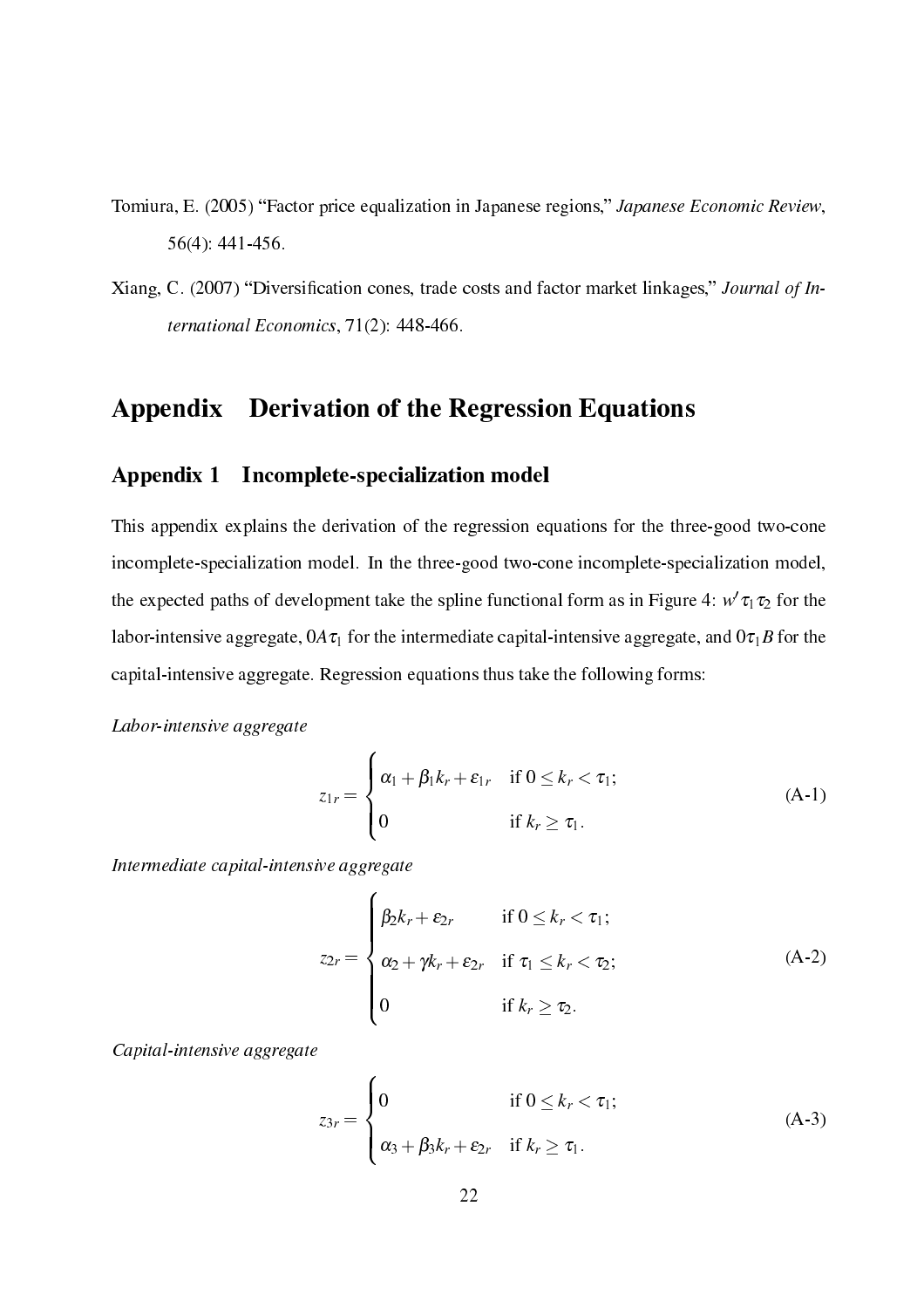Because the wage rate is provided by the vertical intercept of the lines  $wA$  and  $AD$  in Figure 3, the regression equation for the wages is written as follows.

Wages

$$
w_r = \begin{cases} \alpha_1 + \varepsilon_{4r} & \text{if } 0 \le k < \tau_1; \\ \frac{\alpha_3 + \beta_3 \tau_2 - \beta_2 \tau_1}{\tau_2 - \tau_1} + \varepsilon_{4r} & \text{if } k_r \ge \tau_1. \end{cases} \tag{A-4}
$$

Because the development paths are piecewise continuous, the following parameter restrictions are required to join the line segment of ea
h development path at the knots:

Intermediate <sup>8</sup> apital-intensive aggregate

*Labor-intensive aggregate*  
\n
$$
\alpha_1 + \beta_1 \tau_1 = 0
$$
  
\n $\alpha_2 + \gamma \tau_2 = 0$   
\n $\alpha_3 + \gamma \tau_3 = 0$   
\n $\alpha_4 + \beta_1 \tau_4 = 0$   
\n $\alpha_5$   
\n $\alpha_6$   
\n $\alpha_7$   
\n $\alpha_8$   
\n $\alpha_9$   
\n $\alpha_1 + \beta_1 \tau_4 = 0$   
\n $\alpha_2 + \gamma \tau_2 = 0$   
\n $\alpha_3$   
\n $\alpha_4$   
\n $\alpha_5$   
\n $\alpha_7$   
\n $\alpha_8$   
\n $\alpha_9$   
\n $\alpha_9$   
\n $\alpha_1$   
\n $\alpha_2$   
\n $\alpha_3$   
\n $\alpha_4$   
\n $\alpha_5$   
\n $\alpha_7$   
\n $\alpha_8$   
\n $\alpha_9$   
\n $\alpha_9$   
\n $\alpha_1$   
\n $\alpha_2$   
\n $\alpha_3$   
\n $\alpha_4$   
\n $\alpha_5$   
\n $\alpha_7$   
\n $\alpha_8$   
\n $\alpha_9$   
\n $\alpha_9$   
\n $\alpha_1$   
\n $\alpha_1$   
\n $\alpha_2$   
\n $\alpha_3$   
\n $\alpha_4$   
\n $\alpha_5$   
\n $\alpha_7$   
\n $\alpha_8$   
\n $\alpha_9$   
\n $\alpha_9$   
\n $\alpha_9$   
\n $\alpha_9$   
\n $\alpha_9$   
\n $\alpha_9$   
\n $\alpha_9$   
\n $\alpha_9$   
\n $\alpha_9$   
\n $\alpha_9$   
\n $\alpha_9$   
\n $\alpha_9$   
\n $\alpha_9$   
\n $\alpha$ 

Let  $\alpha$  , and the dumming variable takes value one if the interval between the interval between  $\alpha$  jn and  $\alpha$  $\cdot$  $(\tau_0 = 0)$  and zero otherwise. The following regression equations are obtained by plugging (A-5) into  $(A-1)-(A-4)$ .

## Labor-intensive aggregate

$$
z_{1r} = \beta_1(k_r - \tau_1)d_1 + \varepsilon_{1r}.
$$
 (A-4)

Intermediate apital-intensive aggregate

$$
z_{2r} = \beta_2 \left\{ k_r d_1 + \frac{\tau_1}{\tau_1 - \tau_2} (k_r - \tau_2) d_2 \right\} + \varepsilon_{2r}.
$$
 (A-5)

Capital-intensive aggregate

$$
z_{3r} = \beta_3(k_r - \tau_1)d_2 + \varepsilon_{3r}.
$$
 (A-6)

Wages

$$
w_r = -\beta_1 \tau_1 d_1 + \frac{1}{\tau_2 - \tau_1} \left\{ \beta_3 (\tau_2 - \tau_1) - \beta_2 \tau_1 \right\} d_2 + \varepsilon_{4r}.
$$
 (A-7)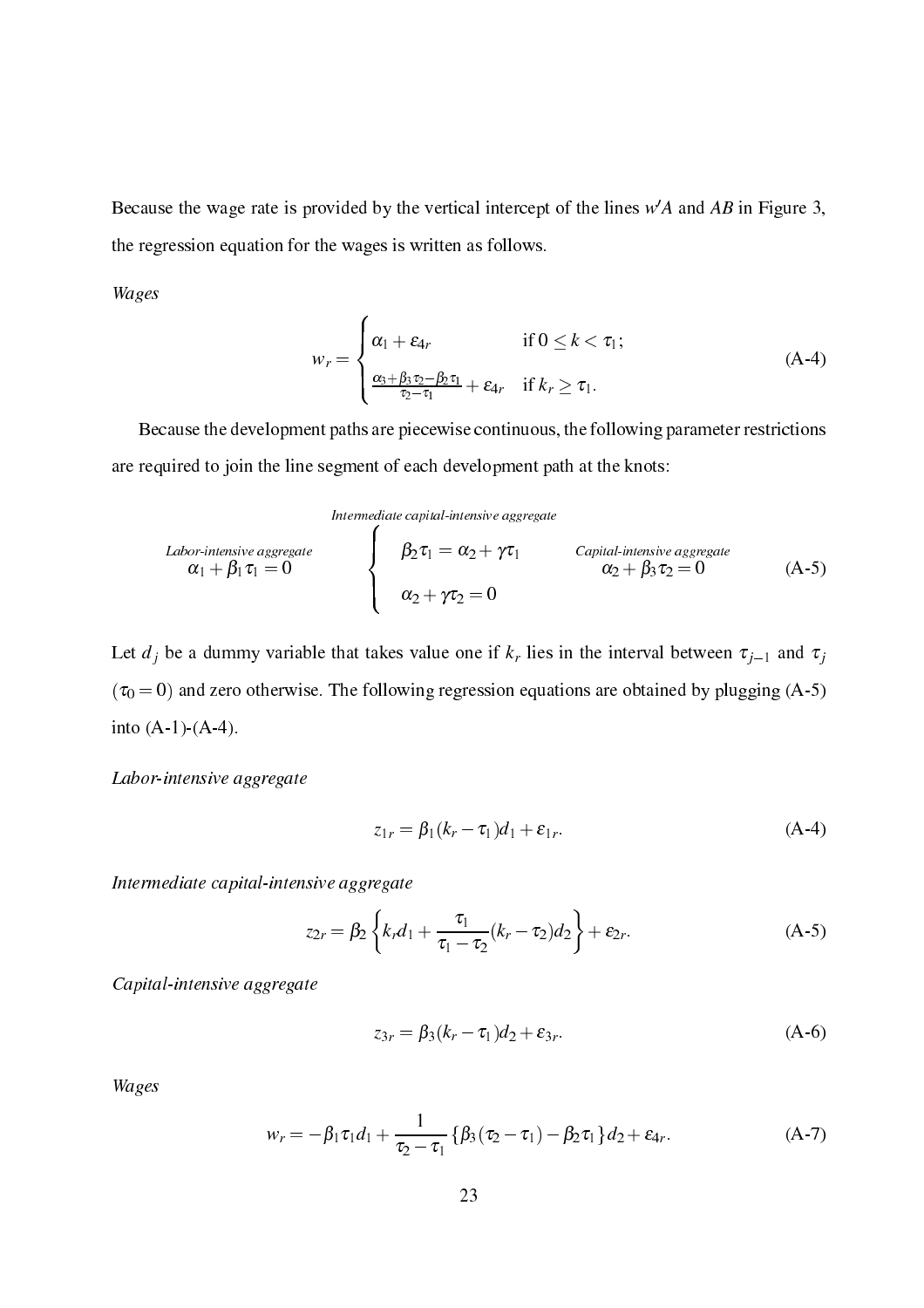## Appendix 2 Deardorff model

This appendix explains the derivation of the regression equations for the three-good twoone Deardorff model. In the three-good two-cone incomplete-specialization model, unlike the threegood two-cone incomplete-specialization model, the paths of development take the combination of non-linear and linear functional forms. Regression equations take the following forms:

## Labor-intensive aggregate

$$
z_{1r} = \begin{cases} \delta_1 k_r^{\theta_1} + \varepsilon_{1r} & \text{if } 0 \le k_r < \tau_1; \\ \alpha_1 + \beta_1 k_r + \varepsilon_{1r} & \text{if } \tau_1 \le k_r < \tau_2; \\ 0 & \text{if } k_r \ge \tau_2. \end{cases} \tag{A-17}
$$

Intermediate apital-intensive aggregate

$$
z_{2r} = \begin{cases} 0 & \text{if } 0 \leq k < \tau_1; \\ \alpha_{21} + \beta_{21}k_r + \varepsilon_{2r} & \text{if } \tau_1 \leq k_r < \tau_2; \\ \delta_2 k_r^{\theta_2} + \varepsilon_{2r} & \text{if } \tau_2 \leq k_r < \tau_3; \\ \alpha_{22} + \beta_{22}k_r + \varepsilon_{2r} & \text{if } \tau_3 \leq k_r < \tau_4; \\ 0 & \text{if } k_r \geq \tau_4. \end{cases} \tag{A-18}
$$

Capital-intensive aggregate

$$
z_{3r} = \begin{cases} 0 & \text{if } 0 \leq k_r < \tau_3; \\ \alpha_3 + \beta_3 k_r + \varepsilon_{3r} & \text{if } \tau_3 \leq k_r < \tau_4; \\ \delta_3 k_r^{\theta_3} + \varepsilon_{3r} & \text{if } k_r \geq \tau_4. \end{cases}
$$
(A-19)

In addition, the regression equation for the wages is written as follows.

Wages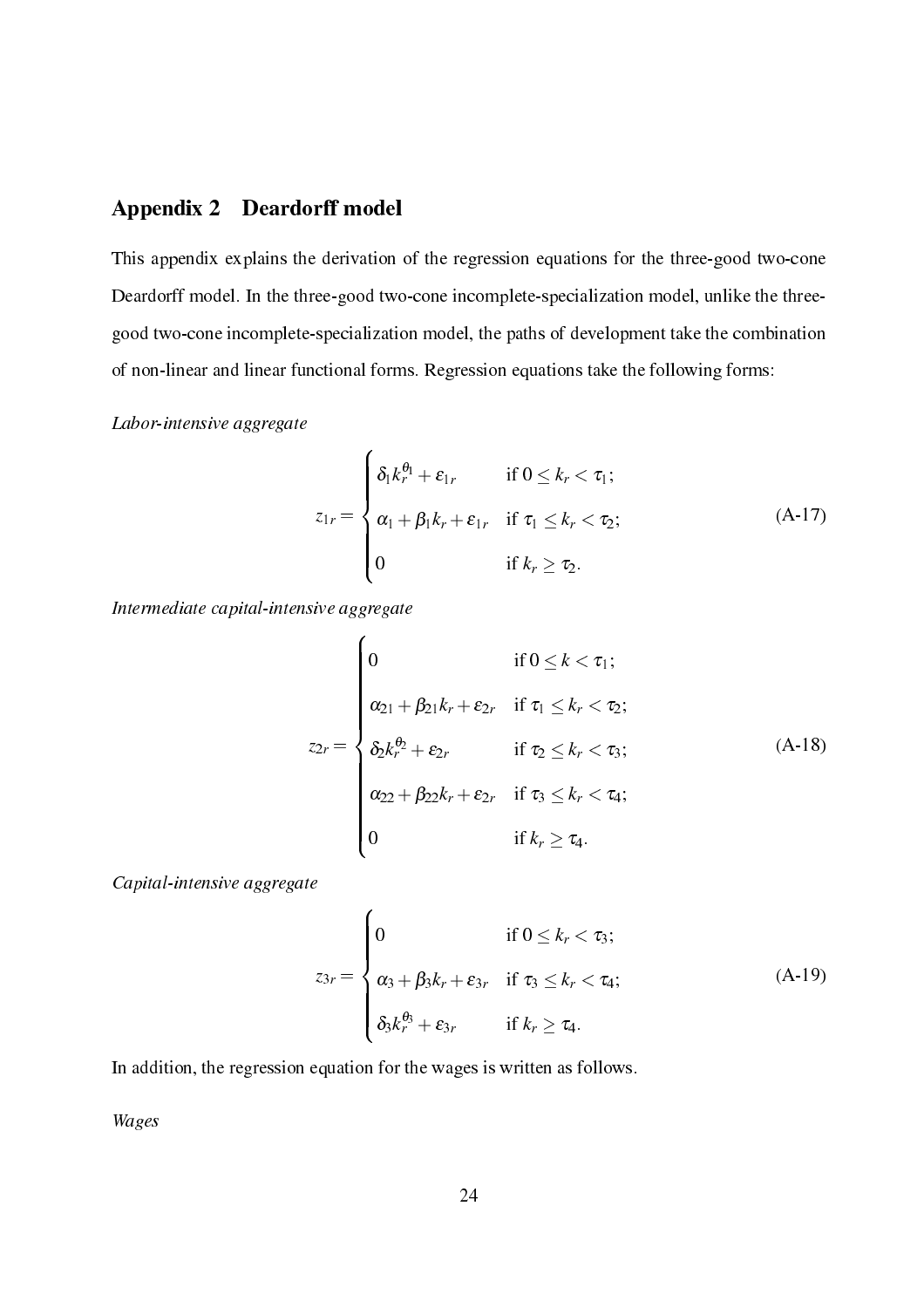$$
w_r = \begin{cases} (1 - \theta_1) \delta_1 k_r^{\theta_1} + \varepsilon_{4r} & \text{if } 0 \le k < \tau_1; \\ \alpha_1 + \varepsilon_{4r} & \text{if } \tau_1 \le k_r < \tau_2; \\ \alpha_4 + \beta_4 k_r + \varepsilon_{4r} & \text{if } \tau_2 \le k_r < \tau_3; \\ \alpha_3 + \varepsilon_{4r} & \text{if } \tau_3 \le k_r < \tau_4; \\ (1 - \theta_3) \delta_3 k_r^{\theta_3} + \varepsilon_{4r} & \text{if } k_r \ge \tau_4. \end{cases} \tag{A-20}
$$

Because the regression equations are piecewise continuous, the following parameter restrictions are required:



$$
\begin{cases}\n\text{Labor-intensive aggregate} \\
\delta_1 \tau_1^{\theta_1} = \alpha_1 + \beta_1 \tau_1 \\
\alpha_1 + \beta_1 \tau_2 = 0 \\
\alpha_{21} + \beta_{21} \tau_2 = \delta_2 \tau_2^{\theta_2} \\
\delta_2 \tau_3^{\theta_2} = \alpha_{22} + \beta_{22} \tau_3 \\
\alpha_{22} + \beta_{22} \tau_4 = 0\n\end{cases}\n\begin{cases}\n\text{Capital-intensive aggregate} \\
\alpha_3 + \beta_3 \tau_3 = 0 \\
\alpha_3 + \beta_3 \tau_4 = \delta_3 \tau_4^{\theta_3}\n\end{cases}
$$

These restrictions imply that all parameters of  $\alpha$  and  $\beta$  can be rewritten as follows:

<sup>8</sup>

### apital-intermediate and control of the control of the control of the control of the control of the control of the control of the control of the control of the control of the control of the control of the control of the con

<sup>8</sup> Labor-intensive aggregate  $\mathbf{I}$  $\perp$  $\alpha_1 = -\delta_1 \frac{\tau_1^{-1} \, \tau_2}{\tau_1 - \tau_2}$  $\cdot$ 1 $\cdot$  $\beta_1=\delta_1\frac{\tau_1^{-1}}{\tau_1-\tau_2}$  $\overline{\phantom{a}}$  $\overline{\phantom{a}}$  $\alpha_{21} = -\delta_2 \frac{\tau_2^2 \tau_1}{\tau_2 \tau_1}$ ta ta 11  $\beta_{21}=\delta_2\frac{\tau_2^{-2}}{\tau_2-\tau_1}$  $\alpha_{22} = -\delta_2 \frac{\tau_3^2 + \tau_4}{\tau_2 - \tau_4}$ t3t4  $\beta_{22}=\delta_2\frac{\tau_3^{-2}}{\tau_3-\tau_4}$  $\sim$ r $\sim$  $\mathbf{I}$  $\perp$  $\alpha_3 = -\delta_3 \frac{\tau_4^{-3} \tau_3}{\tau_4 - \tau_3}$ tata ta  $\beta_3=\delta_3\frac{\tau_4^{-3}}{\tau_4-\tau_3}$ (A-21)

By plugging (A-21) into (A-17)-(A-20), following equations are obtained.

Labor-intensive aggregate

$$
z_{1r} = \delta_1 \left\{ k_r^{\theta_1} d_1 + \frac{\tau_1^{\theta_1}}{\tau_1 - \tau_2} (k_r - \tau_2) d_2 \right\} + \varepsilon_{1r}.
$$
 (A-8)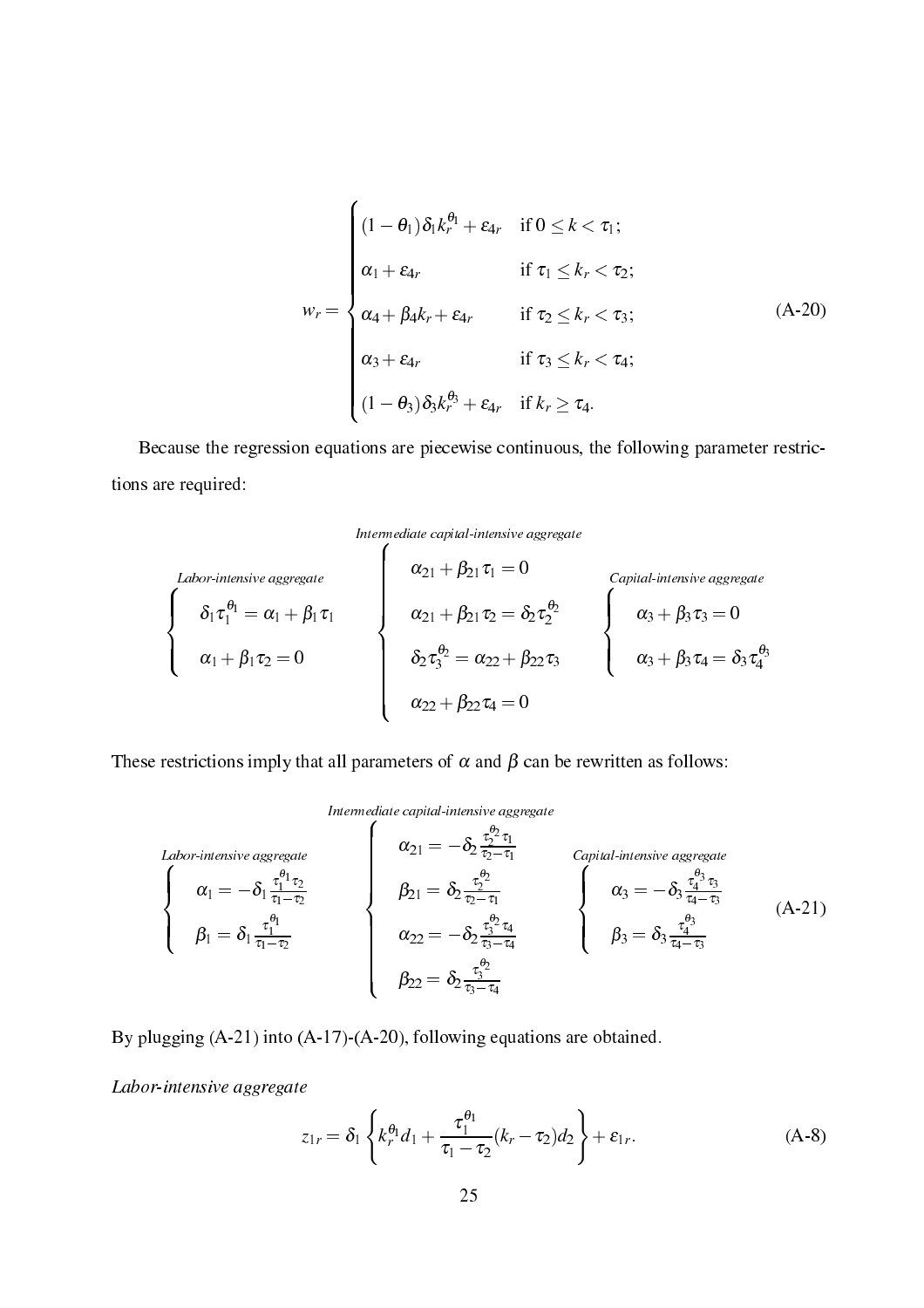Intermediate apital-intensive aggregate

$$
z_{2r} = \delta_2 \left\{ \frac{\tau_2^{\theta_2}}{\tau_2 - \tau_1} (k_r - \tau_1) d_2 + k_r^{\theta_2} d_3 + \frac{\tau_3^{\theta_2}}{\tau_3 - \tau_4} (k_r - \tau_4) d_4 \right\} + \varepsilon_{2r}.
$$
 (A-22)

Capital-intensive aggregate

$$
z_{3r} = \delta_3 \left\{ \frac{\tau_4^{\theta_3}}{\tau_4 - \tau_3} (k_r - \tau_3) d_4 + k_r^{\theta_3} d_5 \right\} + \varepsilon_{3r}.
$$
 (A-23)

Wages

$$
w_r = (1 - \theta_1) \delta_1 k_r^{\theta_1} d_1 + (1 - \theta_1) \delta_1 \tau_1^{\theta_1} d_2
$$
  
+ 
$$
\left[ \frac{1}{\tau_2 - \tau_3} \left\{ \delta_1 (1 - \theta_1) \tau_2^{\theta_1 - 1} - \delta_2 (1 - \theta_2) \tau_3^{\theta_2 - 1} \right\} (k_r - \tau_3) + \delta_2 (1 - \theta_2) \tau_3^{\theta_2 - 1} \right] d_3
$$
  
+ 
$$
\delta_2 (1 - \theta_2) \tau_3^{\theta_2 - 1} d_4 + (1 - \theta_3) \delta_3 k_r^{\theta_3} d_5 + \varepsilon_4 r.
$$
 (A-24)

To obtain the shape of the per-capita output envelope 0BCDE in Figure 6, the following parameter restrictions are required. Because HO aggregate 2 (HO aggregate 3) is more capitalintensive than HO aggregate 1 (HO aggregate 2),  $\theta_1 < \theta_2 < \theta_3$ . Linear homogeneity implies  $z_i = o_i$ <sub>k</sub>;  $\mathbf{p}$ , where  $\mathbf{p}$  is pifitheneous of the per-dimension function function  $\mathbf{p}$  is obtained at the perfrom the following partial derivatives:

$$
\frac{\partial \tilde{z}_1}{\partial \tau_1} = \delta_1 \theta_1 \tau_1^{\theta_1 - 1} \quad \frac{\partial \tilde{z}_2}{\partial \tau_2} = \delta_2 \theta_2 \tau_2^{\theta_2 - 1} \quad \frac{\partial \tilde{z}_2}{\partial \tau_3} = \delta_2 \theta_2 \tau_3^{\theta_2 - 1} \quad \frac{\partial \tilde{z}_3}{\partial \tau_4} = \delta_3 \theta_3 \tau_4^{\theta_3 - 1} \quad (A-25)
$$

To obtain the tangents  $AB$  and  $CD$  in Figure 5,

$$
\begin{cases} \delta_1 \theta_1 \tau_1^{\theta_1 - 1} &= \delta_2 \theta_2 \tau_2^{\theta_2 - 1} \\ \delta_2 \theta_2 \tau_3^{\theta_2 - 1} &= \delta_3 \theta_3 \tau_4^{\theta_3 - 1} \end{cases} \text{ and } \begin{cases} \delta_1 \tau_1^{\theta_1} (1 - \theta_1) &= \delta_2 \tau_2^{\theta_1} (1 - \theta_2) \\ \delta_2 \tau_3^{\theta_2} (1 - \theta_2) &= \delta_3 \tau_4^{\theta_3} (1 - \theta_3) \end{cases}
$$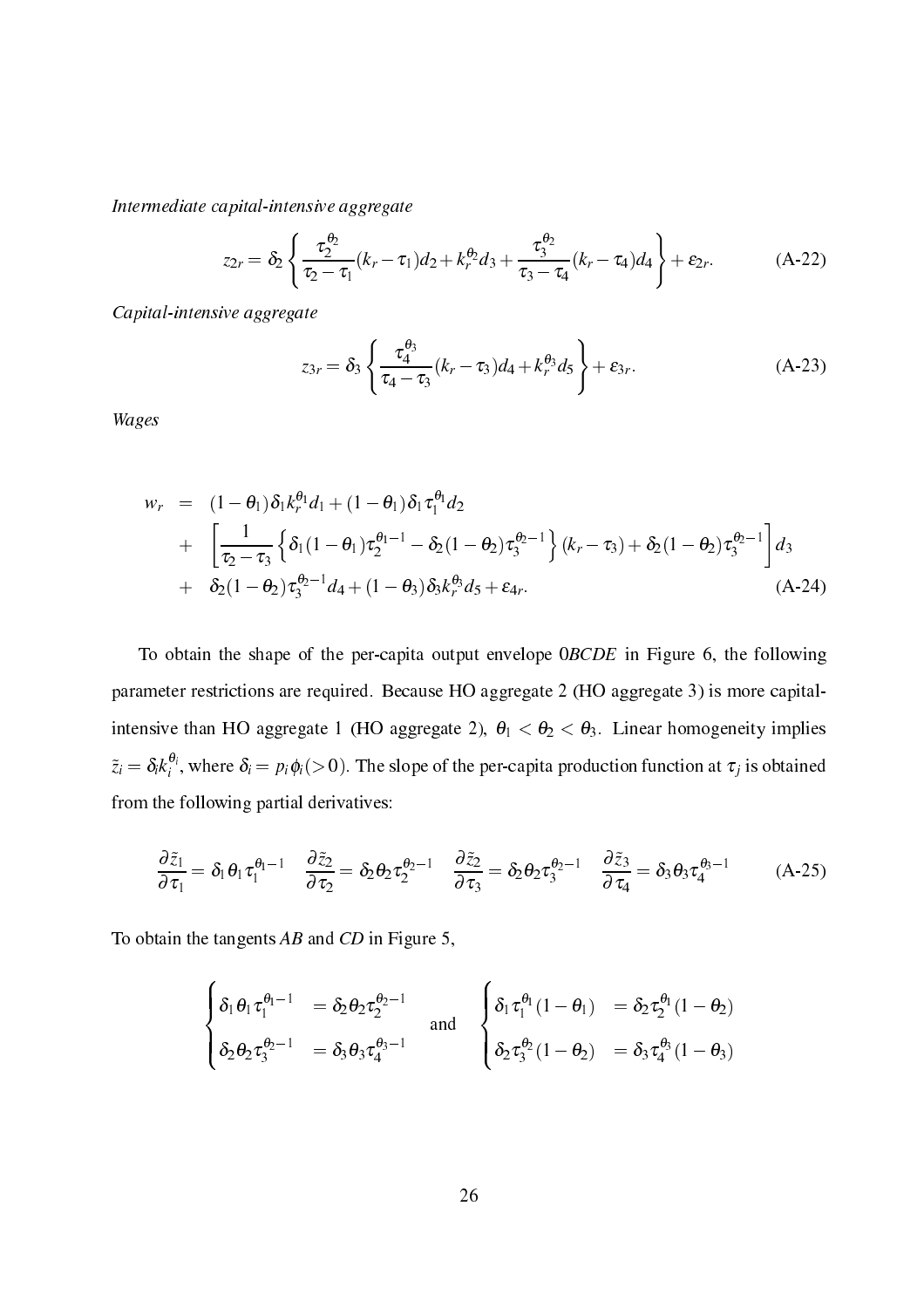where  $0 < \tau_1 < \tau_2 < \tau_3 < \tau_4$ . Note that  $0 < \theta_1 < \theta_2 < \theta_3 < 1$  and  $\delta_i > 0$ .

$$
\delta_2 = \delta_1 \frac{\theta_1}{\theta_2} \frac{\tau_1^{\theta_1 - 1}}{\tau_2^{\theta_2 - 1}} > 0 \quad \text{and} \quad \delta_3 = \delta_1 \frac{\theta_1}{\theta_3} \frac{\tau_1^{\theta_1 - 1}}{\tau_2^{\theta_2 - 1}} \frac{\tau_3^{\theta_2 - 1}}{\tau_4^{\theta_3 - 1}} > 0,
$$
\n(A-26)

where  $\tau_2 = \left\{ (1 - \theta_1)/\theta_1 \right\} {\theta_2/(1 - \theta_2)} \tau_1$  and  $\tau_4 = \left\{ (1 - \theta_2)/\theta_2 \right\} {\theta_3/(1 - \theta_3)} \tau_3$ . Condition  $\mathcal{A}$  are satisfactorized be satisfactorized be satisfactorized by two  $\mathcal{A}$ Cobb-Douglas.<sup>36</sup> Therefore, the regression equations of the intermediate capital-intensive and the capital-intensive aggregate are obtained by plugging (A-26) into (A-22)-(A-24), respectively.

## Intermediate apital-intensive aggregate

$$
z_{2r} = \delta_1 \frac{\theta_1 \tau_1^{\theta_1 - 1}}{\theta_2 \tau_2^{\theta_2 - 1}} \left\{ \frac{\tau_2^{\theta_2}}{\tau_2 - \tau_1} (k_r - \tau_1) d_2 + k_r^{\theta_2} d_3 + \frac{\tau_3^{\theta_2}}{\tau_3 - \tau_4} (k_r - \tau_4) d_4 \right\} + \varepsilon_{2r}.
$$
 (A-9)

Capital-intensive aggregate

$$
z_{3r} = \delta_1 \frac{\theta_1}{\theta_2} \frac{\tau_1^{\theta_1 - 1}}{\tau_2^{\theta_2 - 1}} \frac{\tau_3^{\theta_2} - 1}{\tau_4^{\theta_3 - 1}} \left\{ \frac{\tau_4^{\theta_3}}{\tau_4 - \tau_3} (k_r - \tau_3) d_4 + k_r^{\theta_3} d_5 \right\} + \varepsilon_{3r}, \tag{A-10}
$$

where  $\tau_2 = {\theta_1/(1 - \theta_1)}({1 - \theta_2)/\theta_2}\tau_1$  and  $\tau_4 = {\theta_2/(1 - \theta_2)}({1 - \theta_3)/\theta_3}\tau_1$ . Similarly, regression equation for the wages is as follows.

Wages

$$
w_r = \delta_1 \left[ (1 - \theta_1) k_r^{\theta_1} d_1 + (1 - \theta_1) \tau_1^{\theta_1} d_2 + \left[ \frac{1}{\tau_3 - \tau_2} \left\{ \frac{\theta_1}{\theta_2} \frac{\tau_1^{\theta_1 - 1}}{\tau_2^{\theta_2 - 1}} (1 - \theta_3) \tau_3^{\theta_2} - (1 - \theta_1) \tau_1^{\theta_1} \right\} (k_r - \tau_2) + (1 - \theta_1) \tau_1^{\theta_1} \right] d_3 + \frac{\theta_1}{\theta_2} \frac{\tau_1^{\theta_1 - 1}}{\tau_2^{\theta_2 - 1}} (1 - \theta_2) \tau_3^{\theta_2} d_4 + (1 - \theta_3) \frac{\theta_1}{\theta_3} \frac{\tau_1^{\theta_1 - 1}}{\tau_2^{\theta_2 - 1}} \frac{\tau_3^{\theta_2 - 1}}{\tau_4^{\theta_3 - 1}} k_r^{\theta_3} d_5 \right] + \varepsilon_{4r}.
$$
 (A-11)

 $\sim$  Note also that it is very difficult to add non-equality restrictions to the system of equations. In the estimation, I -rst estimate the system of equations for all possible ombinations of boundaries, knots, and apital intensities, and then check whether the estimated parameters satisfy the non-equality restrictions.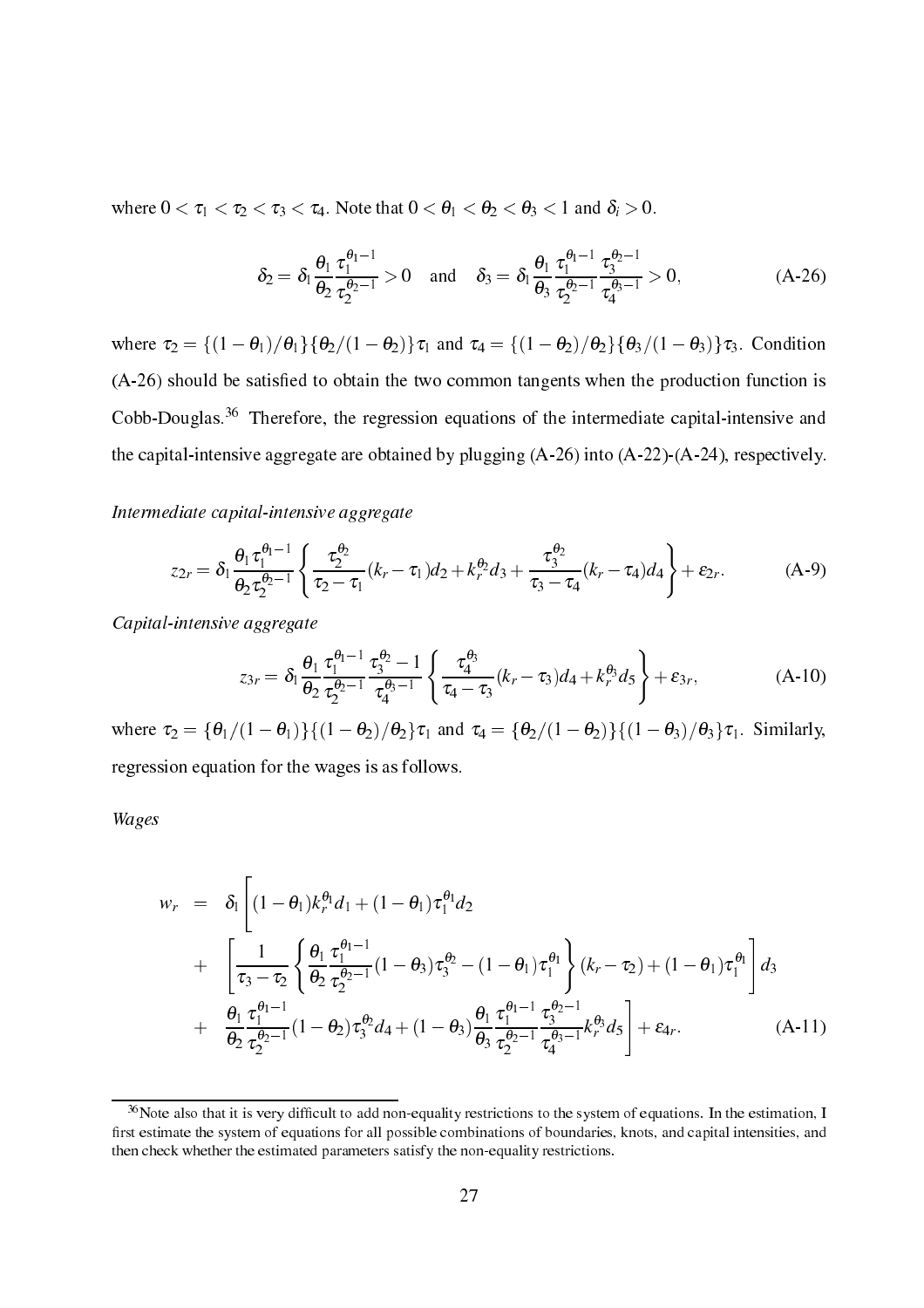

**Figure 1. Average Regional Wage in Manufacturing for 1995**

Source: METI (various years)

**Figure 2. Three-good Two-cone Lerner Diagram**

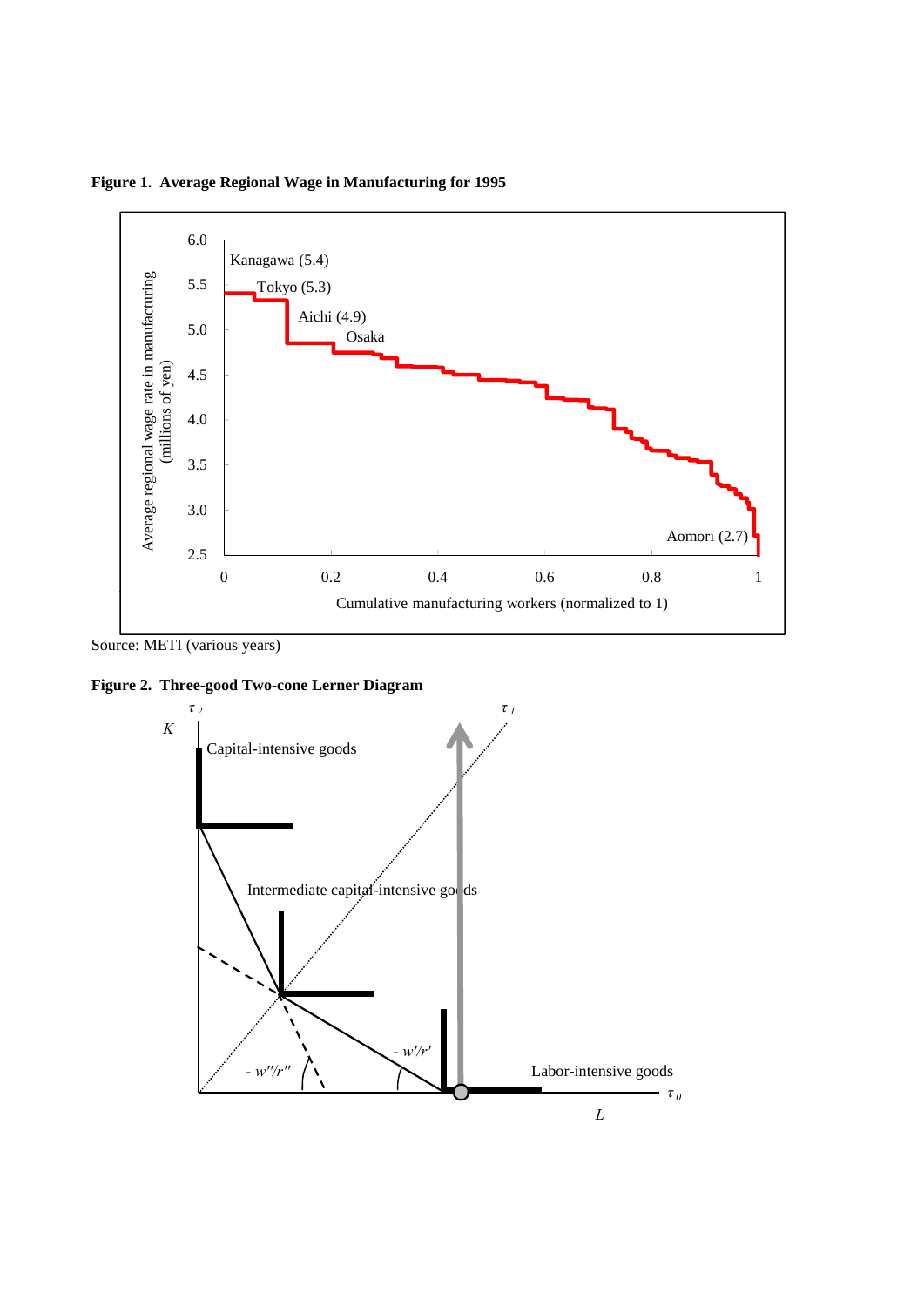### **Figure 3. Relationship between Per-capita Output and Capital-labor Ratio: Three-good Two-cone Incomplete-specialization Model**



**Figure 4. Industry Development Paths and Wages Implied by Figure 3**



Panel C: Capital-intensive goods  $z_3$  Panel D: Wages



Panel A: Labor-intensive goods *z 1* Panel B: Intermediate capital-intensive goods *z 2* 



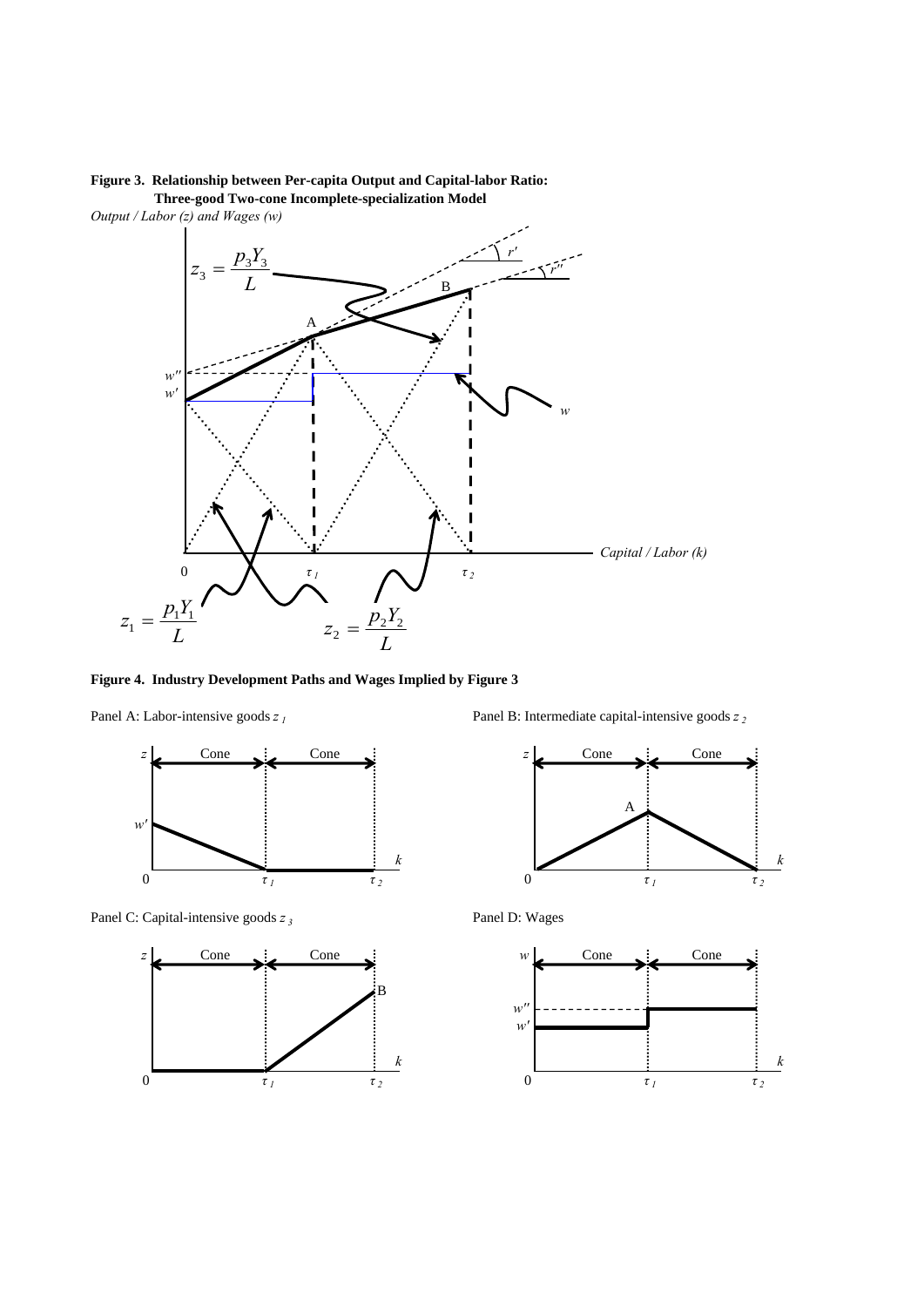

### **Figure 5. Relationship between Per-capita Output and Capital-labor Ratio: Three-good Two-cone Deardorff Model**

**Figure 6. Industry Development Paths and Wages Implied by Figure 5**



Panel C: Capital-intensive goods *z <sup>3</sup>*



Panel A: Labor-intensive goods *z 1* Panel B: Intermediate capital-intensive goods *z 2* 



Panel D: Wages

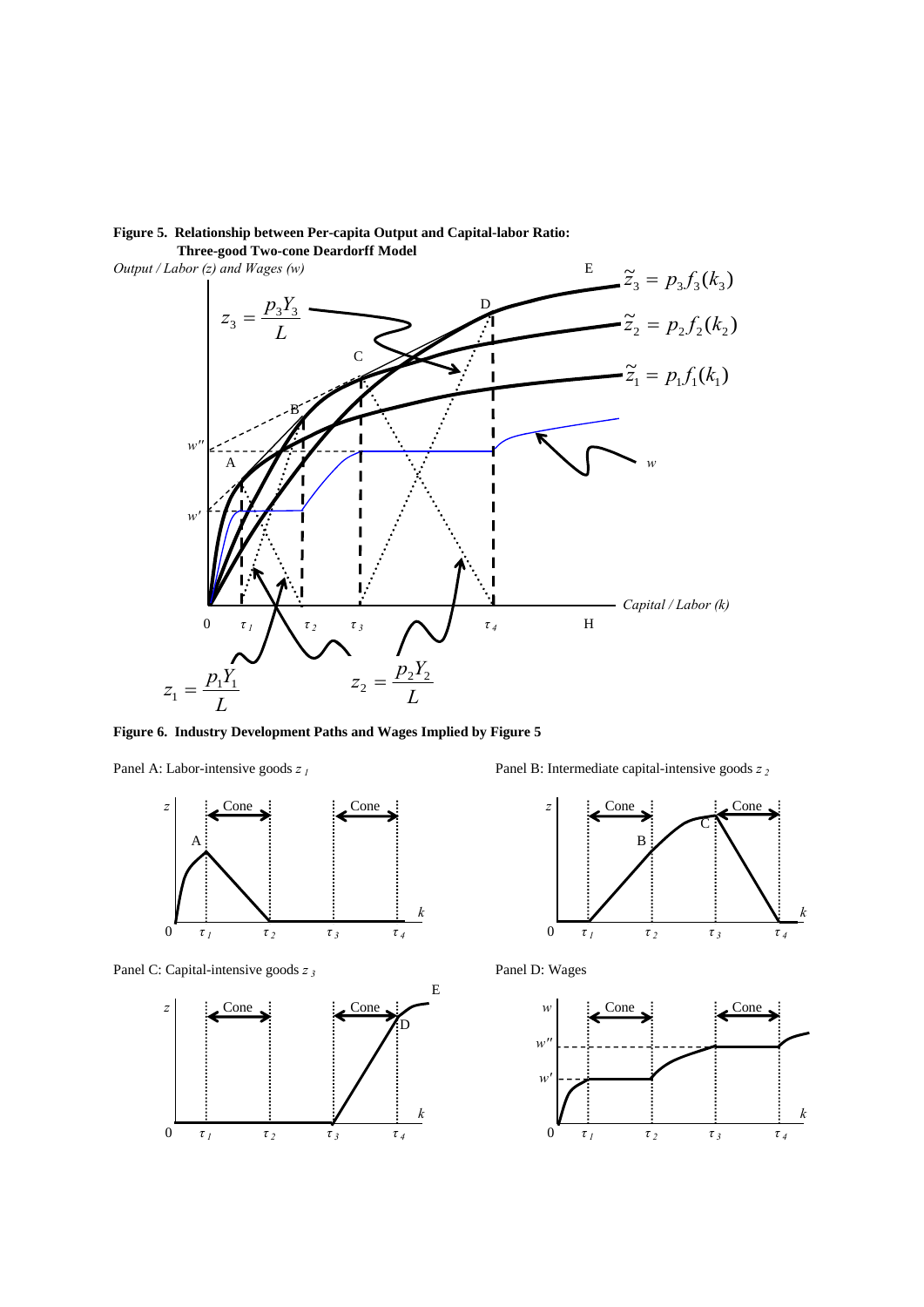

**Figure 7. Case I: Incomplete-specialization Model When Japan Produced the Labor-intensive Aggregate**

Note: Panels report the estimated development paths for three HO aggregates and wages. The dashed lines represent the 95-percent confidence interval. Estimated parameter values are presented in Table 3. The number indicates the region restriction of spline functions. number corresponding to Table 1. The fitted values are kinked and piecewise continuous because of the parameter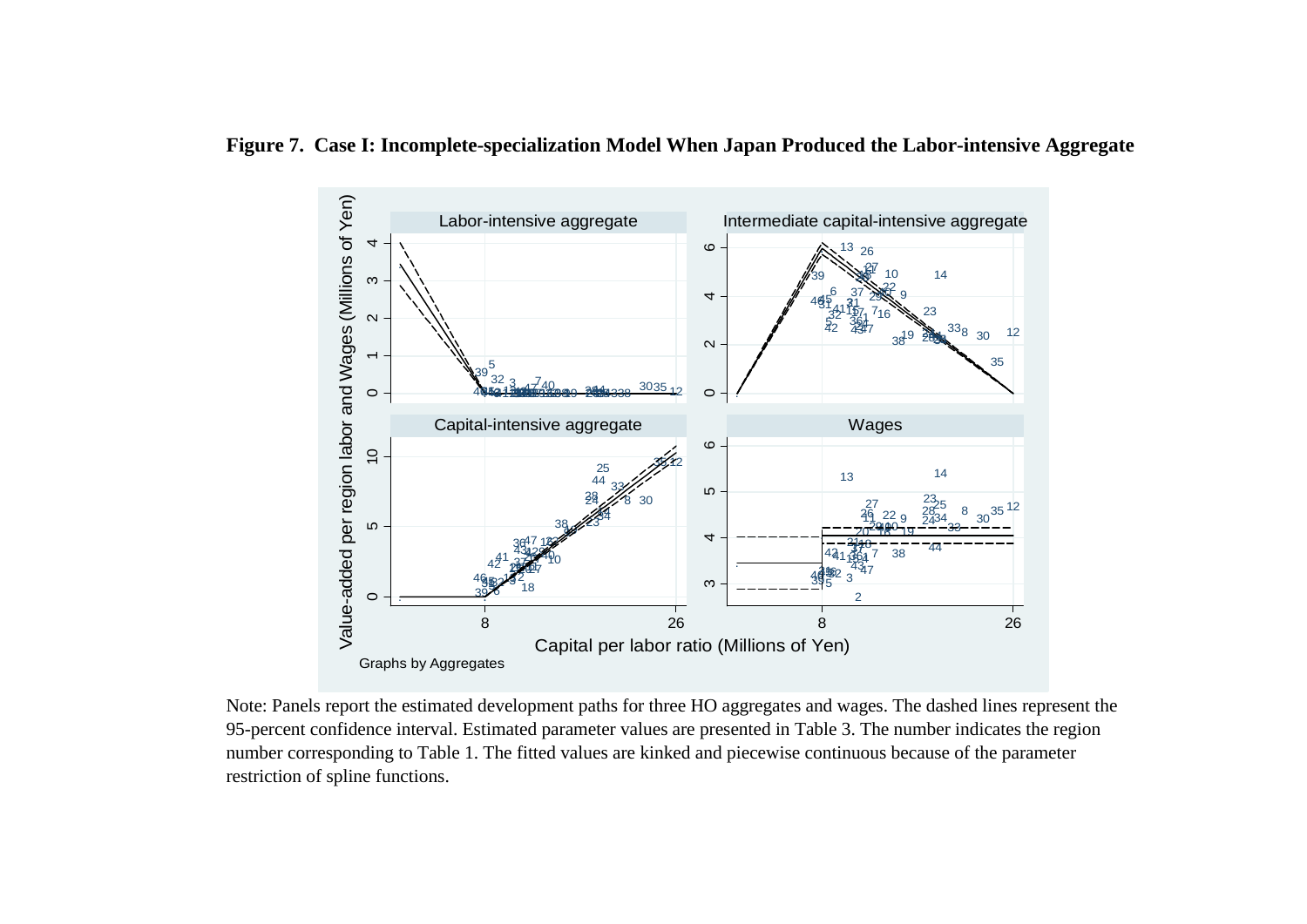

**Figure 8. Case I: Deardorff Model When Japan Produced the Labor-intensive Aggregate**

Note: Panels report the estimated development paths for three HO aggregates and wages. The dashed lines represent the 95-percent confidence interval. Estimated parameter values are presented in Table 3. The number indicates the region number corresponding to Table 1. The fitted values are kinked and piecewise continuous because of the parameter restriction of spline functions.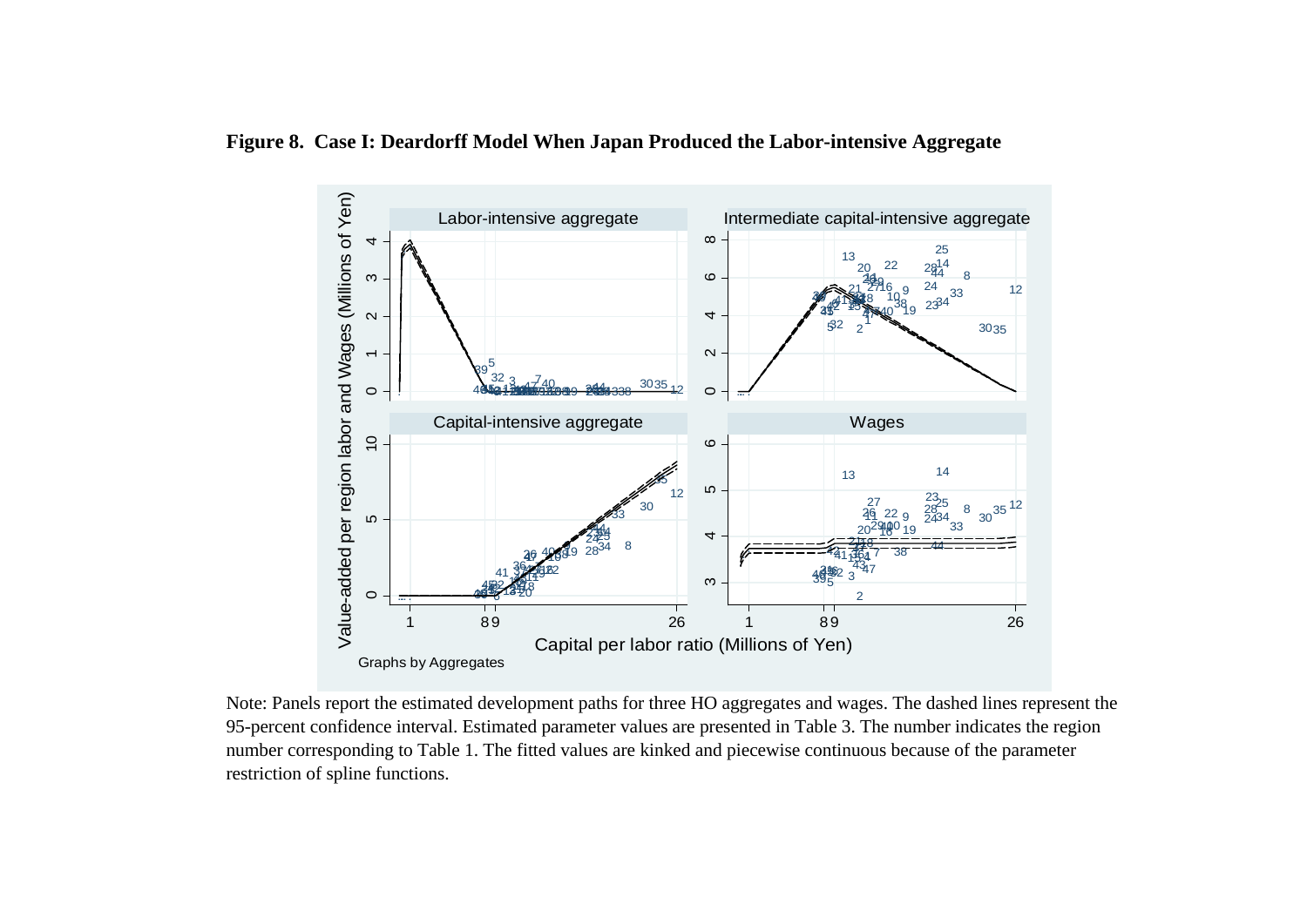

**Figure 9. Case II: Incomplete-specialization Model When Japan Did Not Produce the Labor-intensive Aggregate**

Note: Panels report the estimated development paths for three HO aggregates and wages. The dashed lines represent the 95-percent confidence interval. Estimated parameter values are presented in Table 4. The number indicates the region number corresponding to Table 1. The fitted values are kinked and piecewise continuous because of the parameter restriction of spline functions.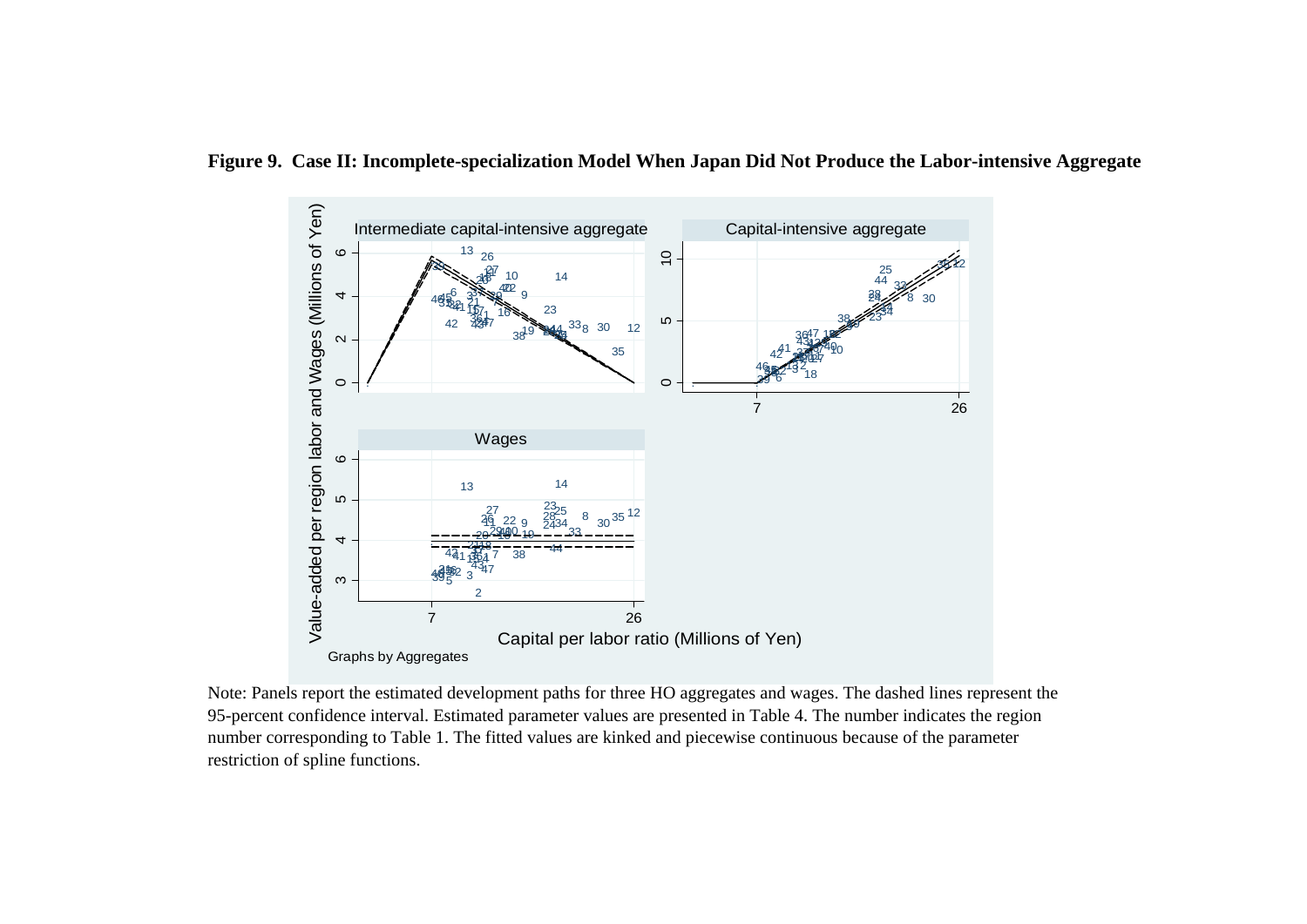

Note: Panels report the estimated development paths for three HO aggregates and wages. The dashed lines represent the 95-percent confidence interval. Estimated parameter values are presented in Table 4. The number indicates the region number corresponding to Table 1. The fitted values are kinked and piecewise continuous because of the parameter restriction of spline functions.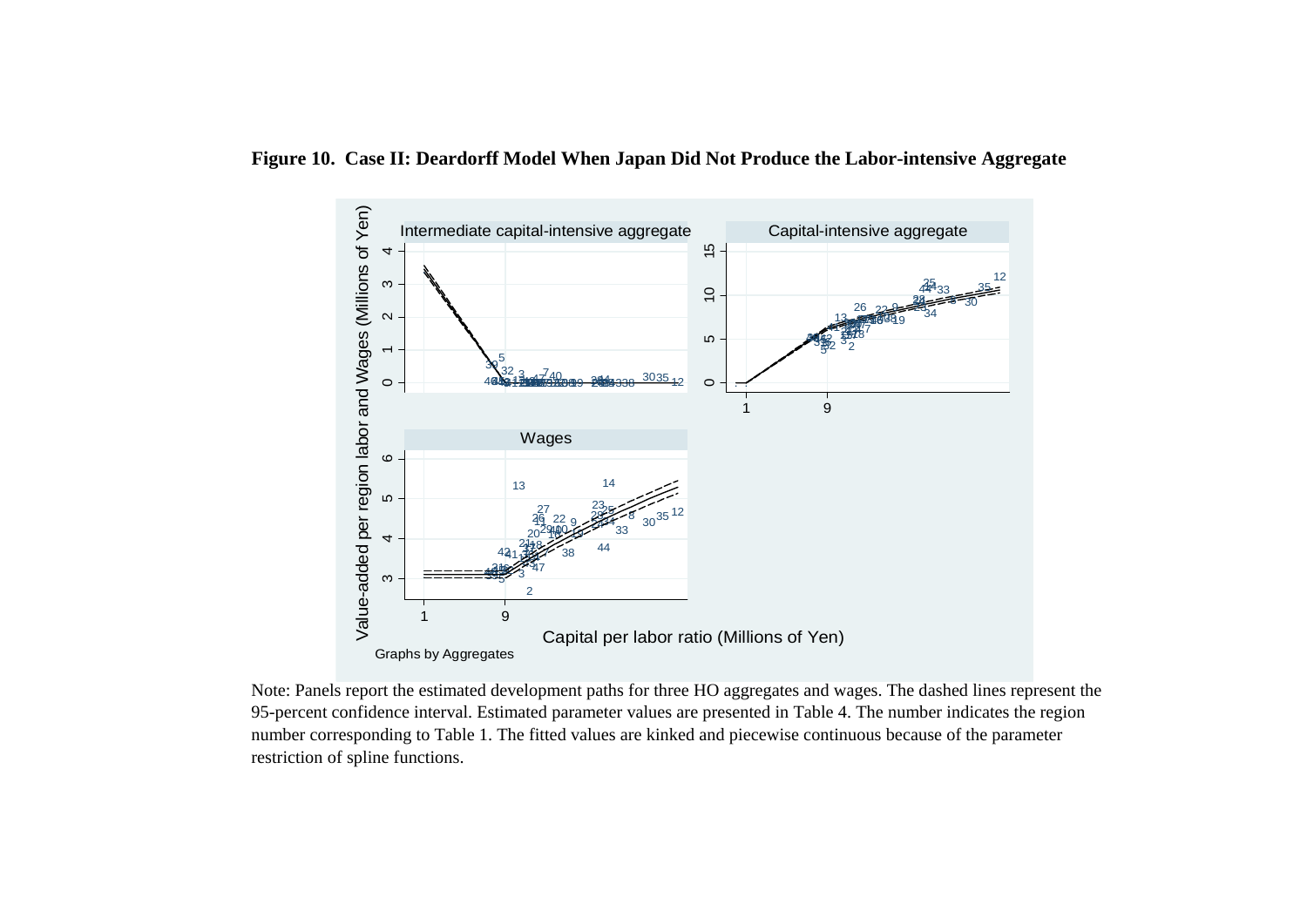### **Table 1. Region-Industry Capital Intensity, 1995**

|                           |                                           |                                         |                        |               | Industry average capital-labor ratio |                         |                            |                           |                 |                     |                                 |                  |                     |                      |                   |                |                       |                          |                    |                   |                |                             |
|---------------------------|-------------------------------------------|-----------------------------------------|------------------------|---------------|--------------------------------------|-------------------------|----------------------------|---------------------------|-----------------|---------------------|---------------------------------|------------------|---------------------|----------------------|-------------------|----------------|-----------------------|--------------------------|--------------------|-------------------|----------------|-----------------------------|
|                           |                                           | 4.1                                     | 4.6                    | 5.1           | 5.8                                  | 5.8                     | 6.5                        | 6.8                       | 8.8             | 9.0                 | 10.9                            |                  | 11.9 13.0 15.1      |                      | 15.5              | 19.8           | 27.1                  | 27.3                     |                    | 28.9 39.3 51.8    |                | 90.3                        |
|                           | Region capital-labor ratio<br>(endowment) | Leather tanning and leather<br>products | Furniture and fixtures | Food products | Textile products                     | Publishing and printing | Timber and wooden products | Fabricated metal products | Rubber products | Other manufacturing | Ceramic, stone and clay product | Plastic products | Precision machinery | Electrical machinery | General machinery | Pulp and paper | Beverages and Tobacco | Transportation machinery | Non-ferrous metals | Chemical products | Iron and steel | Petroleum and coal products |
| Region<br>No.             |                                           |                                         |                        |               |                                      |                         |                            |                           |                 |                     |                                 |                  |                     |                      |                   |                |                       |                          |                    |                   |                |                             |
|                           |                                           |                                         |                        |               |                                      |                         |                            |                           |                 |                     |                                 |                  |                     |                      |                   |                |                       |                          |                    |                   |                |                             |
|                           |                                           |                                         |                        |               |                                      |                         |                            |                           |                 |                     |                                 |                  |                     |                      |                   |                |                       |                          |                    |                   |                |                             |
|                           |                                           |                                         |                        |               |                                      |                         |                            |                           |                 |                     |                                 |                  |                     |                      |                   |                |                       |                          |                    |                   |                |                             |
|                           |                                           |                                         |                        |               |                                      |                         |                            |                           |                 |                     |                                 |                  |                     |                      |                   |                |                       |                          |                    |                   |                |                             |
| 46 Kagoshima              | 7.55                                      |                                         |                        |               |                                      |                         |                            |                           |                 |                     |                                 |                  |                     |                      |                   |                |                       |                          |                    |                   |                |                             |
| 39 Kochi                  | 7.65                                      |                                         |                        |               |                                      |                         |                            |                           |                 |                     |                                 |                  |                     |                      |                   |                |                       |                          |                    |                   |                |                             |
| 31 Tottori                | 8.28                                      |                                         |                        |               |                                      |                         |                            |                           |                 |                     |                                 |                  |                     |                      |                   |                |                       |                          |                    |                   |                |                             |
| 45 Miyazaki               | 8.34                                      |                                         |                        |               |                                      |                         |                            |                           |                 |                     |                                 |                  |                     |                      |                   |                |                       |                          |                    |                   |                |                             |
| 5 Akita                   | 8.64                                      |                                         |                        |               |                                      |                         |                            |                           |                 |                     |                                 |                  |                     |                      |                   |                |                       |                          |                    |                   |                |                             |
| 42 Nagasaki<br>6 Yamagata | 8.87<br>9.06                              |                                         |                        |               |                                      |                         |                            |                           |                 |                     |                                 |                  |                     |                      |                   |                |                       |                          |                    |                   |                |                             |
| 32 Shimane                | 9.20                                      |                                         |                        |               |                                      |                         |                            |                           |                 |                     |                                 |                  |                     |                      |                   |                |                       |                          |                    |                   |                |                             |
| 41 Saga                   | 9.62                                      |                                         |                        |               |                                      |                         |                            |                           |                 |                     |                                 |                  |                     |                      |                   |                |                       |                          |                    |                   |                |                             |
| 13 Tokyo                  | 10.32                                     |                                         |                        |               |                                      |                         |                            |                           |                 |                     |                                 |                  |                     |                      |                   |                |                       |                          |                    |                   |                |                             |
| 3 Iwate                   | 10.57                                     |                                         |                        |               |                                      |                         |                            |                           |                 |                     |                                 |                  |                     |                      |                   |                |                       |                          |                    |                   |                |                             |
| 15 Niigata                | 10.88                                     |                                         |                        |               |                                      |                         |                            |                           |                 |                     |                                 |                  |                     |                      |                   |                |                       |                          |                    |                   |                |                             |
| 21 Gifu                   | 10.96                                     |                                         |                        |               |                                      |                         |                            |                           |                 |                     |                                 |                  |                     |                      |                   |                |                       |                          |                    |                   |                |                             |
| 36 Tokushima              | 11.23                                     |                                         |                        |               |                                      |                         |                            |                           |                 |                     |                                 |                  |                     |                      |                   |                |                       |                          |                    |                   |                |                             |
| 43 Kumamoto               | 11.33                                     |                                         |                        |               |                                      |                         |                            |                           |                 |                     |                                 |                  |                     |                      |                   |                |                       |                          |                    |                   |                |                             |
| 37 Kagawa                 | 11.35                                     |                                         |                        |               |                                      |                         |                            |                           |                 |                     |                                 |                  |                     |                      |                   |                |                       |                          |                    |                   |                |                             |
| 2 Aomori                  | 11.36                                     |                                         |                        |               |                                      |                         |                            |                           |                 |                     |                                 |                  |                     |                      |                   |                |                       |                          |                    |                   |                |                             |
| 17 Ishikawa               | 11.38                                     |                                         |                        |               |                                      |                         |                            |                           |                 |                     |                                 |                  |                     |                      |                   |                |                       |                          |                    |                   |                |                             |
| 20 Nagano                 | 11.78                                     |                                         |                        |               |                                      |                         |                            |                           |                 |                     |                                 |                  |                     |                      |                   |                |                       |                          |                    |                   |                |                             |
| 18 Fukui                  | 12.05<br>12.06                            |                                         |                        |               |                                      |                         |                            |                           |                 |                     |                                 |                  |                     |                      |                   |                |                       |                          |                    |                   |                |                             |
| 4 Miyagi<br>1 Hokkaido    | 12.12                                     |                                         |                        |               |                                      |                         |                            |                           |                 |                     |                                 |                  |                     |                      |                   |                |                       |                          |                    |                   |                |                             |
| 26 Kyoto                  | 12.25                                     |                                         |                        |               |                                      |                         |                            |                           |                 |                     |                                 |                  |                     |                      |                   |                |                       |                          |                    |                   |                |                             |
| 47 Okinawa                | 12.27                                     |                                         |                        |               |                                      |                         |                            |                           |                 |                     |                                 |                  |                     |                      |                   |                |                       |                          |                    |                   |                |                             |
| 11 Saitama                | 12.47                                     |                                         |                        |               |                                      |                         |                            |                           |                 |                     |                                 |                  |                     |                      |                   |                |                       |                          |                    |                   |                |                             |
| 27 Osaka                  | 12.72                                     |                                         |                        |               |                                      |                         |                            |                           |                 |                     |                                 |                  |                     |                      |                   |                |                       |                          |                    |                   |                |                             |
| 7 Fukushima               | 12.98                                     |                                         |                        |               |                                      |                         |                            |                           |                 |                     |                                 |                  |                     |                      |                   |                |                       |                          |                    |                   |                |                             |
| 29 Nara                   | 13.03                                     |                                         |                        |               |                                      |                         |                            |                           |                 |                     |                                 |                  |                     |                      |                   |                |                       |                          |                    |                   |                |                             |
| 16 Toyama                 | 13.83                                     |                                         |                        |               |                                      |                         |                            |                           |                 |                     |                                 |                  |                     |                      |                   |                |                       |                          |                    |                   |                |                             |
| 40 Fukuoka                | 13.93                                     |                                         |                        |               |                                      |                         |                            |                           |                 |                     |                                 |                  |                     |                      |                   |                |                       |                          |                    |                   |                |                             |
| 22 Shizuoka               | 14.33                                     |                                         |                        |               |                                      |                         |                            |                           |                 |                     |                                 |                  |                     |                      |                   |                |                       |                          |                    |                   |                |                             |
| 10 Gunma                  | 14.53                                     |                                         |                        |               |                                      |                         |                            |                           |                 |                     |                                 |                  |                     |                      |                   |                |                       |                          |                    |                   |                |                             |
| 38 Ehime                  | 15.20                                     |                                         |                        |               |                                      |                         |                            |                           |                 |                     |                                 |                  |                     |                      |                   |                |                       |                          |                    |                   |                |                             |
| 9 Tochigi<br>19 Yamanashi | 15.68<br>16.06                            |                                         |                        |               |                                      |                         |                            |                           |                 |                     |                                 |                  |                     |                      |                   |                |                       |                          |                    |                   |                |                             |
| 28 Hyogo                  | 18.05                                     |                                         |                        |               |                                      |                         |                            |                           |                 |                     |                                 |                  |                     |                      |                   |                |                       |                          |                    |                   |                |                             |
| 24 Mie                    | 18.06                                     |                                         |                        |               |                                      |                         |                            |                           |                 |                     |                                 |                  |                     |                      |                   |                |                       |                          |                    |                   |                |                             |
| 23 Aichi                  | 18.15                                     |                                         |                        |               |                                      |                         |                            |                           |                 |                     |                                 |                  |                     |                      |                   |                |                       |                          |                    |                   |                |                             |
| 44 Oita                   | 18.68                                     |                                         |                        |               |                                      |                         |                            |                           |                 |                     |                                 |                  |                     |                      |                   |                |                       |                          |                    |                   |                |                             |
| 25 Shiga                  | 19.10                                     |                                         |                        |               |                                      |                         |                            |                           |                 |                     |                                 |                  |                     |                      |                   |                |                       |                          |                    |                   |                |                             |
| 34 Hiroshima              | 19.18                                     |                                         |                        |               |                                      |                         |                            |                           |                 |                     |                                 |                  |                     |                      |                   |                |                       |                          |                    |                   |                |                             |
| 14 Kanagawa               | 19.18                                     |                                         |                        |               |                                      |                         |                            |                           |                 |                     |                                 |                  |                     |                      |                   |                |                       |                          |                    |                   |                |                             |
| 33 Okayama                | 20.48                                     |                                         |                        |               |                                      |                         |                            |                           |                 |                     |                                 |                  |                     |                      |                   |                |                       |                          |                    |                   |                |                             |
| 8 Ibaraki                 | 21.40                                     |                                         |                        |               |                                      |                         |                            |                           |                 |                     |                                 |                  |                     |                      |                   |                |                       |                          |                    |                   |                |                             |
| 30 Wakayama               | 23.16                                     |                                         |                        |               |                                      |                         |                            |                           |                 |                     |                                 |                  |                     |                      |                   |                |                       |                          |                    |                   |                |                             |
| 35 Yamaguchi              | 24.50                                     |                                         |                        |               |                                      |                         |                            |                           |                 |                     |                                 |                  |                     |                      |                   |                |                       |                          |                    |                   |                |                             |
| 12 Chiba<br>Notes:        | 26.01                                     | : no production                         |                        |               |                                      |                         |                            |                           |                 |                     |                                 |                  |                     |                      |                   |                |                       |                          |                    |                   |                |                             |
|                           |                                           |                                         |                        |               |                                      |                         |                            |                           |                 |                     |                                 |                  |                     |                      |                   |                |                       |                          |                    |                   |                |                             |

2.27021 : capital intensity is greater than 15. 0.67107 : capital intensity is between 0 and 5. 1.883 : capital intensity is between 5 and 15.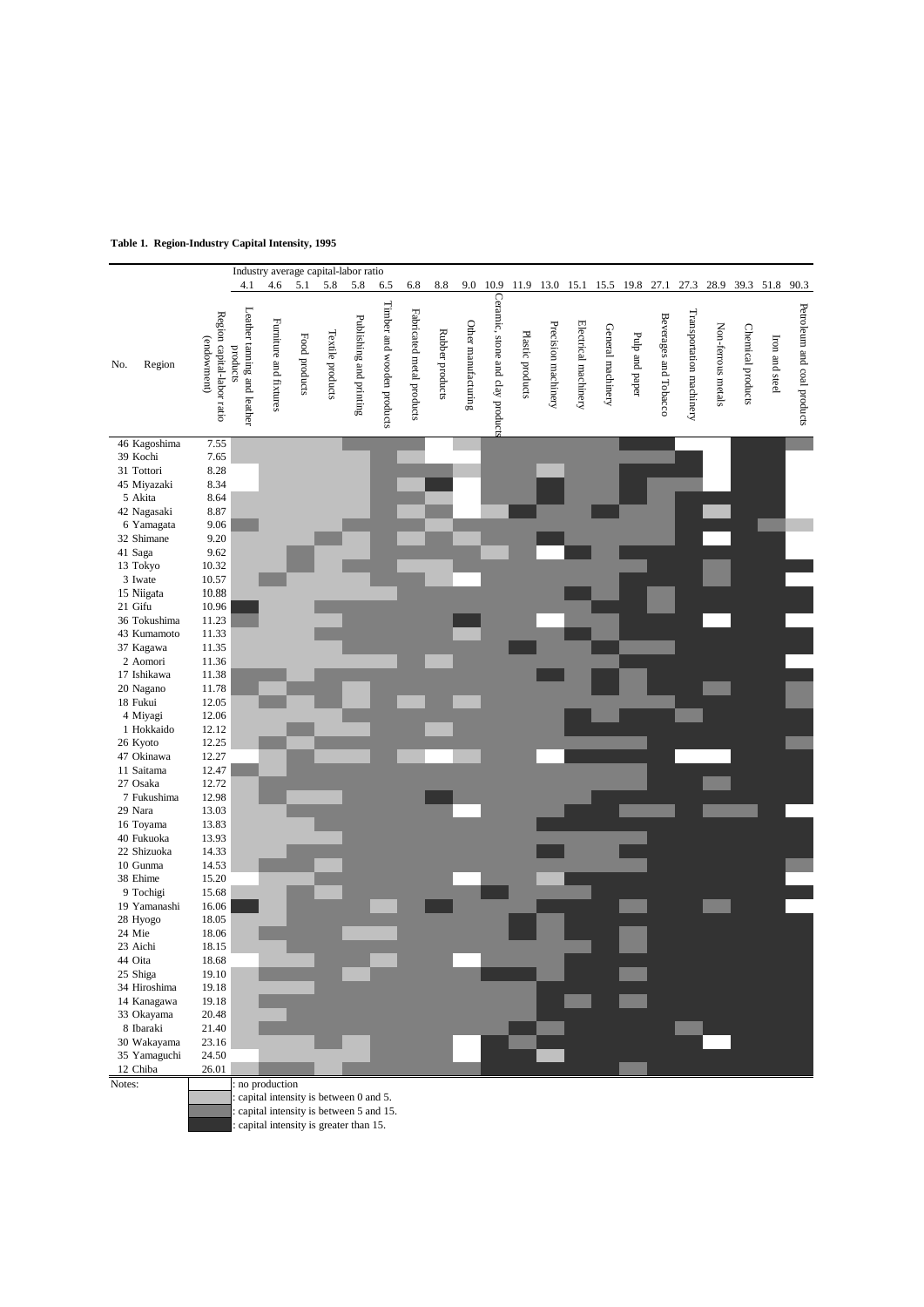| Spearman's rank correlation | Number of region   | Share $(\%)$ |
|-----------------------------|--------------------|--------------|
| $(\rho)$                    | pairs for 23 years |              |
| $\rho = 1.0$                | $\Omega$           | 0.0          |
| $0.9 \leq \rho < 1.0$       | 60                 | 5.6          |
| $0.8 \leq \rho < 0.9$       | 240                | 22.2         |
| $0.7 \leq \rho < 0.8$       | 166                | 15.4         |
| $0.6 \leq \rho < 0.7$       | 151                | 14.0         |
| $0.5 \leq \rho < 0.6$       | 174                | 16.1         |
| $0.4 \leq \rho < 0.5$       | 162                | 15.0         |
| $0.3 \leq \rho < 0.4$       | 89                 | 8.2          |
| $0.2 \leq \rho < 0.3$       | 33                 | 3.1          |
| $0.1 \leq \rho < 0.2$       | 5                  | 0.5          |
| $0 \leq \rho < 0.1$         | 1                  | 0.1          |
| $\rho < 0$                  | 0                  | 0.0          |
| Total                       | 1081               | 100.0        |

**Table 2. Rank Correlation of Industry Capital Intensities for Different Region Pairs, 1995**

Note: Rank correlation of capital intensities is calculated for different region pairs in 1995. The number of correlations is 1081 (= the number of region pairs  $(46 + 45 + ... + 1)$ ).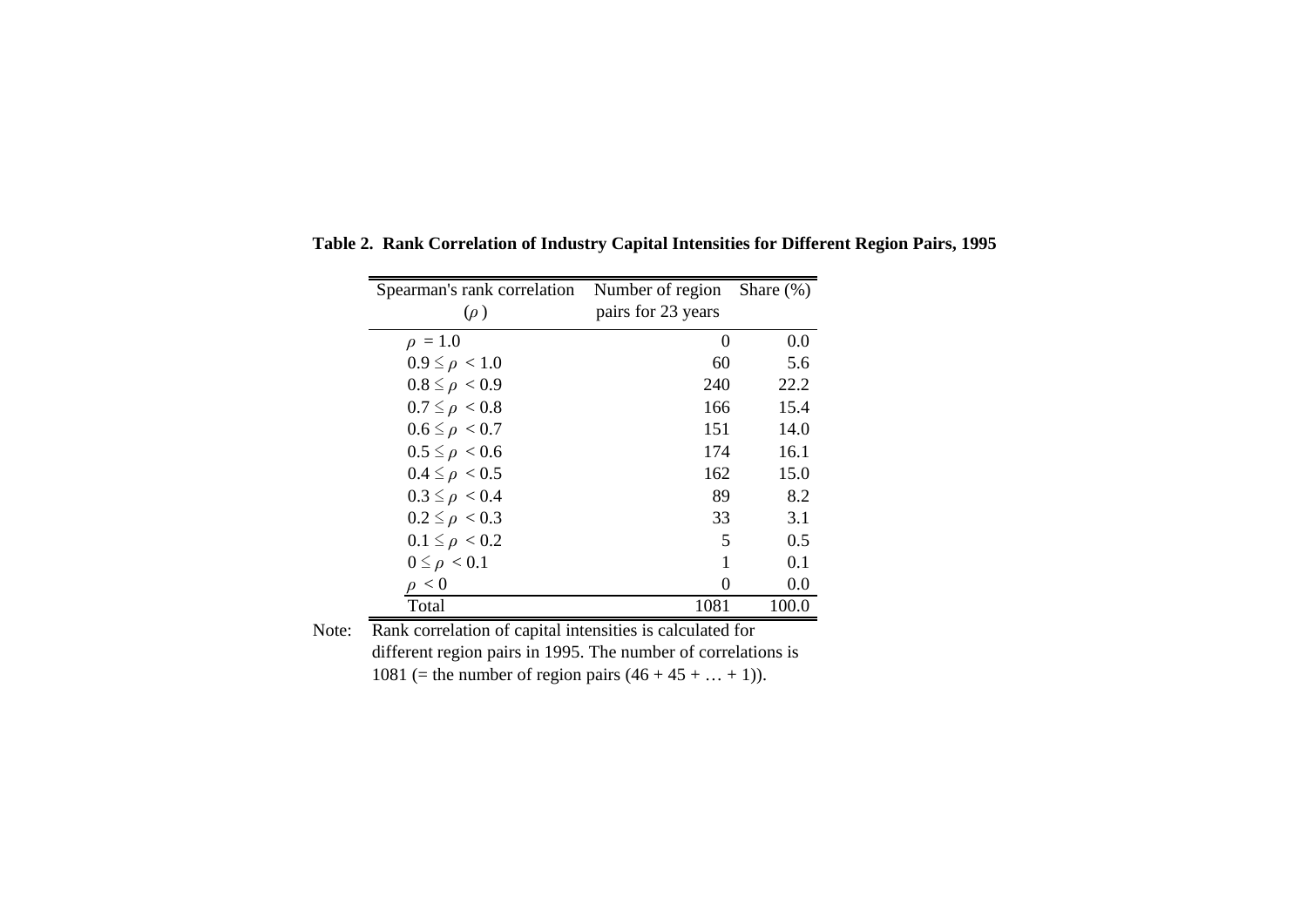| Three-good two-cone incomplete-specialization model |                                                                                        |                |               |            |                |             |  |  |  |  |
|-----------------------------------------------------|----------------------------------------------------------------------------------------|----------------|---------------|------------|----------------|-------------|--|--|--|--|
|                                                     | Threshold of the HO aggregates: $h_1 = 3$ , $h_2 = 15$                                 |                |               |            |                |             |  |  |  |  |
|                                                     | The locations of knots: $\tau_1 = 8$ , $\tau_2 = 26$                                   |                |               |            |                |             |  |  |  |  |
|                                                     | Correlation between predicted and actual wages: 0.287                                  |                |               |            |                |             |  |  |  |  |
|                                                     |                                                                                        | $\overline{N}$ | <b>RMSE</b>   |            |                |             |  |  |  |  |
|                                                     | Labor-intensive aggregate                                                              | $-0.431$       | 0.036         | 0.000      | 47             | 0.167       |  |  |  |  |
|                                                     | Intermediate capital-intensive aggregate                                               | 0.747          | 0.015         | 0.000      | 47             | 1.456       |  |  |  |  |
|                                                     | Capital-intensive aggregate                                                            | 0.573          | 0.013         | 0.000      | 47             | 1.038       |  |  |  |  |
|                                                     | Wages                                                                                  | 3.449          | 0.291         | 0.000      | 47             | 0.600       |  |  |  |  |
|                                                     |                                                                                        | 4.049          | 0.090         | 0.000      |                |             |  |  |  |  |
| Three-good two-cone Deardorff model                 |                                                                                        |                |               |            |                |             |  |  |  |  |
|                                                     | Threshold of the HO aggregates: $h_1 = 3$ , $h_2 = 24$                                 |                |               |            |                |             |  |  |  |  |
|                                                     | The locations of knots: $\tau_1 = 1$ , $\tau_2 = 8.1$ , $\tau_3 = 9$ , $\tau_4 = 25.7$ |                |               |            |                |             |  |  |  |  |
|                                                     | Capital-intensities: $\theta_1 = 0.05$ , $\theta_2 = 0.30$ , $\theta_3 = 0.55$         |                | $BIC = 298.4$ |            |                |             |  |  |  |  |
|                                                     | Correlation between predicted and actual wages: 0.453                                  |                |               |            |                |             |  |  |  |  |
|                                                     |                                                                                        | Coefficient    | S.E.          | $p$ -value | $\overline{N}$ | <b>RMSE</b> |  |  |  |  |
|                                                     | Labor-intensive aggregate                                                              | 3.933          | 0.055         | 0.000      | 47             | 0.165       |  |  |  |  |
|                                                     | Intermediate capital-intensive aggregate                                               | 3.933          | 0.055         | 0.000      | 47             | 2.228       |  |  |  |  |
|                                                     | Capital-intensive aggregate                                                            | 3.933          | 0.055         | 0.000      | 47             | 0.915       |  |  |  |  |
|                                                     | Wages                                                                                  | 3.933          | 0.055         | 0.000      | 47             | 0.622       |  |  |  |  |

# **Table 3. Case I: Estimation Results When Japan Produced All Types of Aggregates**